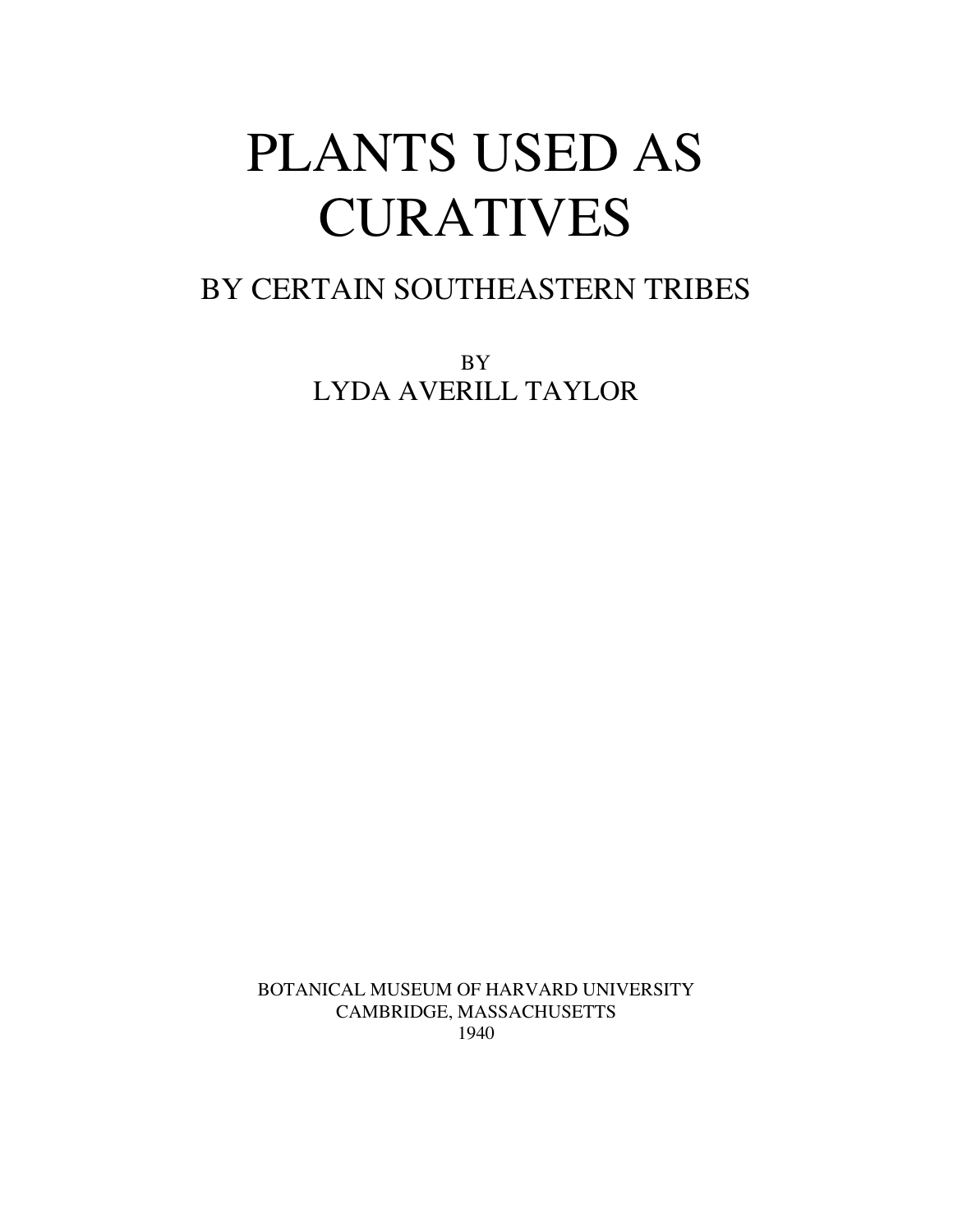# TABLE OF CONTENTS

| Acknowledgments                | vii |
|--------------------------------|-----|
| Introduction                   | ix  |
| Glossary                       | xi  |
| Part I Plants used medicinally | 3   |
| Part II Discussion             | 65  |
| Charts                         | 72  |
| Bibliography                   | 75  |
| Index                          | 77  |
| <b>Errors</b> and Corrections  | 88  |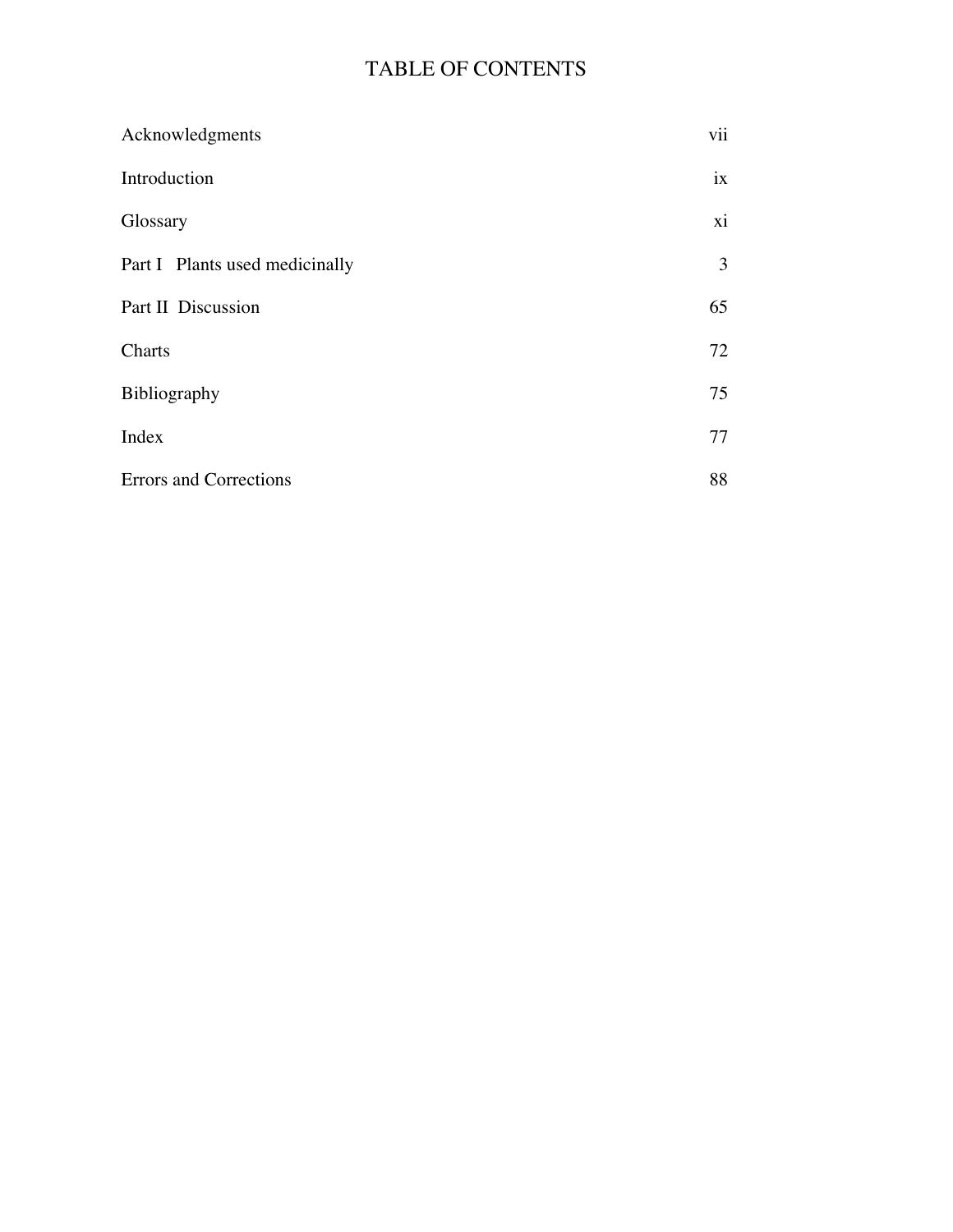# ACKNOWLEDGMENTS

I SHOULD like to express my appreciation to the members of the Department of Economic Botany of Harvard University for their kind cooperation on this paper, especially Mr. F. Tracy Hubbard, Dr. Albert F. Hill and Dr. Paul A. Vestal for editing the manuscript, and to Mr. Richard Evans Schultes for identifying the Koasati and Choctaw plants.

I should also like to thank Dr. Carleton S. Coon and Mrs. Wallace Newman of the Peabody Museum for reading and criticizing the manuscript.

I am indebted to Dr. Leland Wyman of the Boston University School of Medicine for advice concerning the medicinal data included in this paper.

To my husband, Walter W. Taylor, I wish to express gratitude for his many suggestions and criticisms.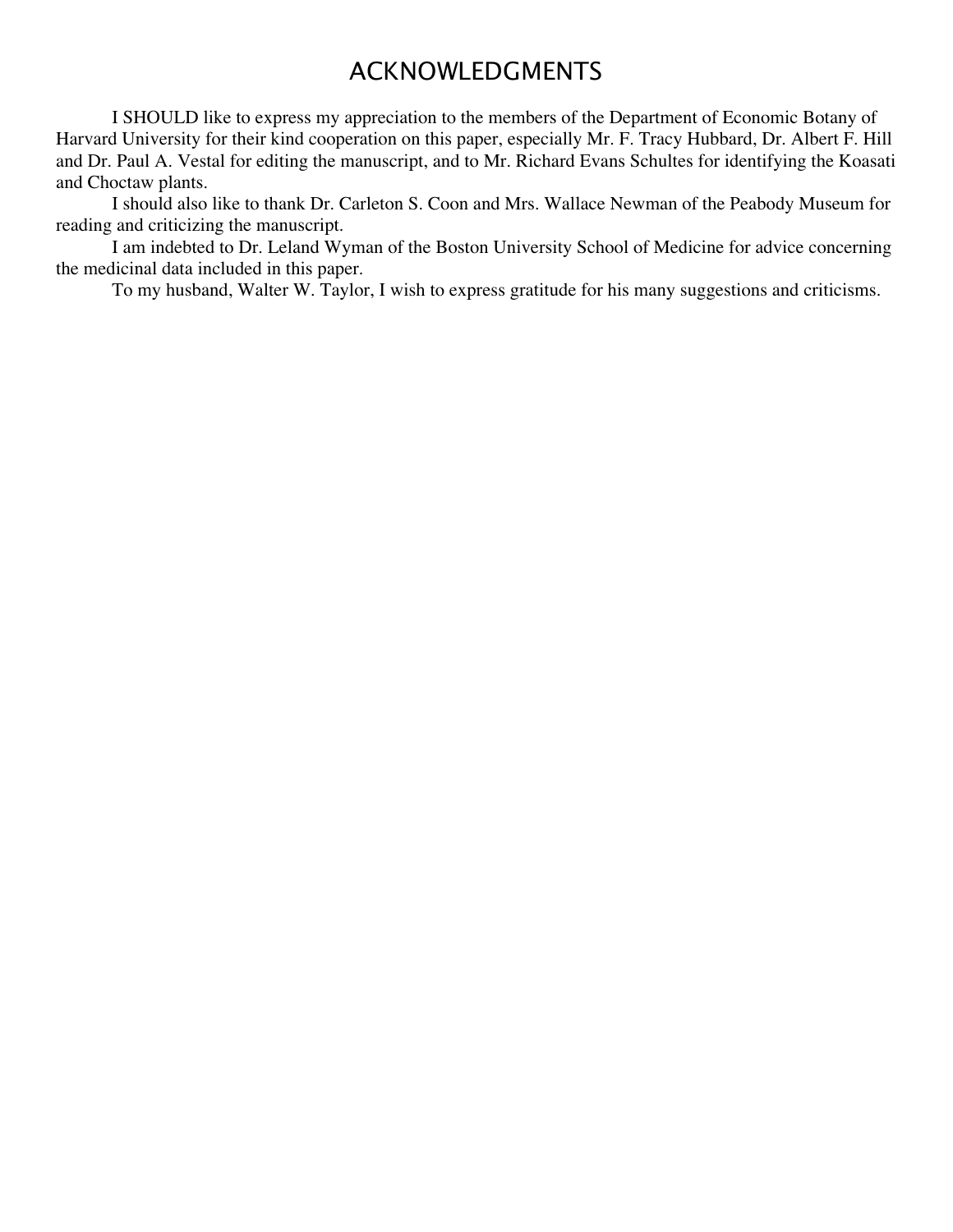# INTRODUCTION

WHETHER or not Indian herbal remedies are of any medicinal value has long been a moot question and there has been little published to substantiate either side of the argument. Many collections of Indian herbal remedies have been made by the ethnologist, but no attempt has been made to analyze these remedies in the light of our knowledge of the medicinal properties of plants.<sup>1</sup> It was with this problem in mind that the present study was undertaken.

Using the writer's field material gathered from two tribes, namely the Choctaw and Koasati, and supplementing it with published literature, a fairly representative group of medicines for the Southeast has been brought together. Unless otherwise noted, the data for the Alabama, Natchez and Creek medicines are to be found in T. R Swanton, "Religious Beliefs and Medical Practices of the Creek Indians." The material on the Chickasaw is from T. R. Swanton, "Social and Religious Beliefs and Usages of the Chickasaw Indians." The Cherokee formulas are from Mooney and Olbrechts, "The Swimmer Manuscript," The data for the Catawba medicines are from F, G. Speck, "Catawba Medicines and Curative Practices." The Choctaw medicines which are marked with an asterisk are from Bushnell, "The Choctaw of Bayou Lacomb." The data for the remaining Choctaw and the Koasati medicines were collected by the writer.

Wherever it has been possible to do so, the medicinal data has been taken from Wood, Remington and Sadtler, "The Dispensatory of the United States of America," or from Hare, Caspari and Husby, "The National Standard Dispensatory." The other authorities have been used only when a plant docs not appear in either of the above volumes. It must be realized that the medicinal properties attributed to some of the plants by the earlier authorities are open to doubt and future pharmacological work may show them to be in

The material has been organized from a botanical viewpoint with the remedies listed by family, genera and species. Plant families are arranged according to the modified system of Engler and Prantl. Genera and species are arranged alphabetically under the family heading. The most recently accepted form of plant names has been used and where these are at variance with those in the anthropological sources, the latter are given as synonyms.

Under each plant is listed the tribe or tribes using it, what it is used for, the part employed and the method of preparing and applying it. It will be noted that, in some cases, such complete data is lacking, but this fault rests with the original sources. However, it was thought better to include all Evidence bearing on this subject, no matter how fragmentary.

error.

<sup>1</sup> Frances Densmore in her paper "Uses of Plants by the Chippewa Indians," has enumerated the plants used as remedies and their medicinal properties, but she has made no attempt to bring the two together or to discuss whether or not the plants are used correctly.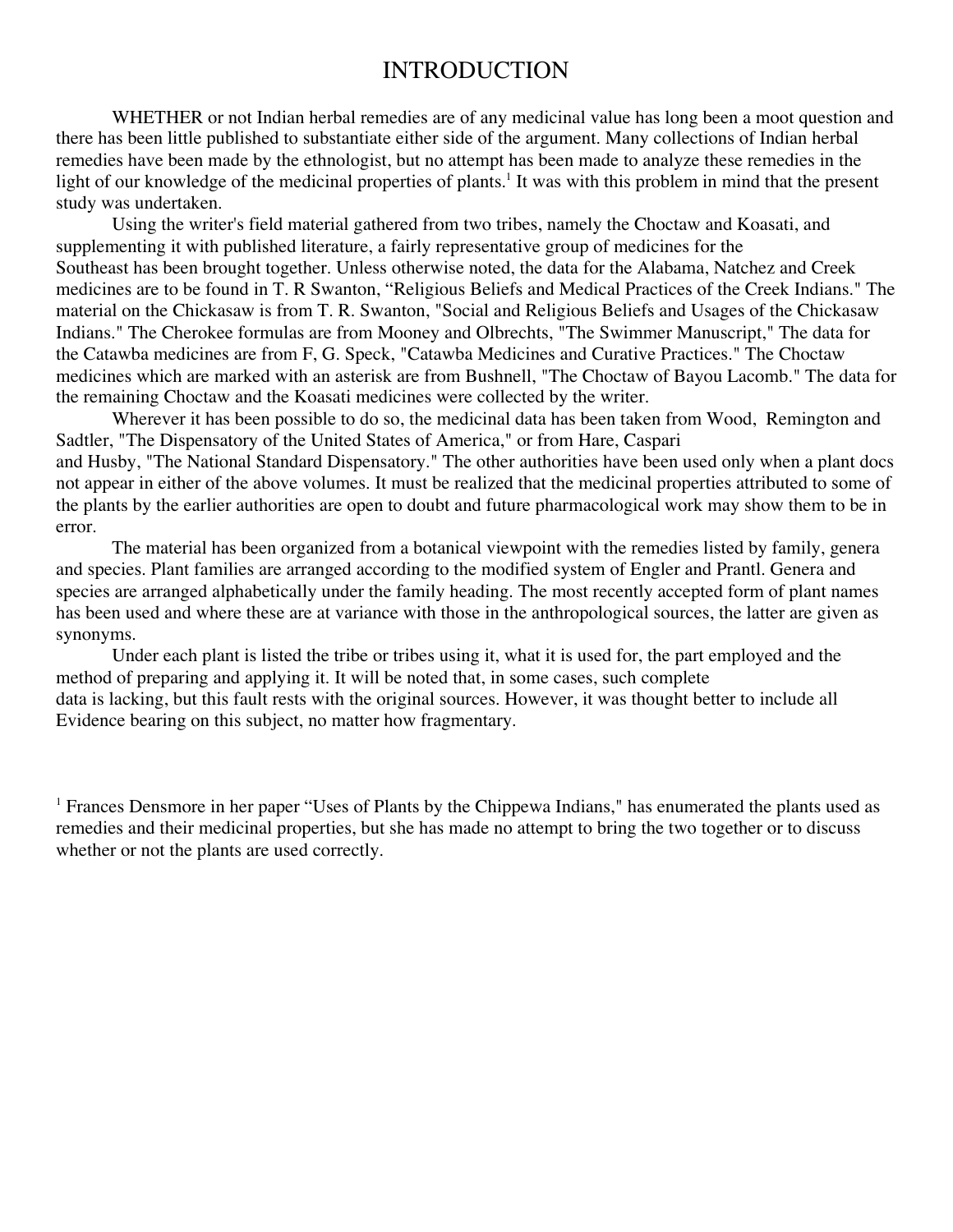# GLOSSARY

Alteratives - medicines which tend to change a morbid state into one of health Anthelmintics - medicines used to destroy intestinal worms Antiperiodics - medicines used for the relief of malarial fevers Antiseptics - substances which have the power of preventing putrefaction Antispasmodics - medicines used to allay or prevent spasms Aperients - gentle laxatives Astringents - medicines having the power of influencing vital contractibility, thereby condensing tissues Carminatives - medicines used to excite intestinal peristalsis and provoke an expulsion of flatus Cathartics - medicines which produce discharges from the bowels Counter-irritants - medicines which produce another irritation so as to relieve a previously existing irritation Decoction - an extract obtained from a body by boiling it in water Demulcents - mucilaginous principles used in solution to soothe and protect irritated mucous membranes and other tissues Diaphoretics - medicines which produce sweating Diuretics - medicines which increase secretion of urine Emetics - medicines which cause vomiting Emmenogogues - medicines which stimulate menstruation Emollients - applications to allay irritation and soreness Errhines - medicines which promote discharge of mucous from the nasal passages Haemostaties - medicines which arrest hemorrhages Hydragogues - medicines which cause watery evacuations Infusions - an extract obtained from a body by boiling it in water (the term normally refers to boiling in alcohol, but is used in this paper as a synonym of decoction) Oxytoxics - medicines which stimulate uterine contractions Sudorifics - medicines which cause sweating Tonics - medicines which permanently increase systematic tone by stimulating nutrition The definitions of the medicinal properties are taken from Wood, Remington and Sadtler. "The Dispensatory of the United States of America. "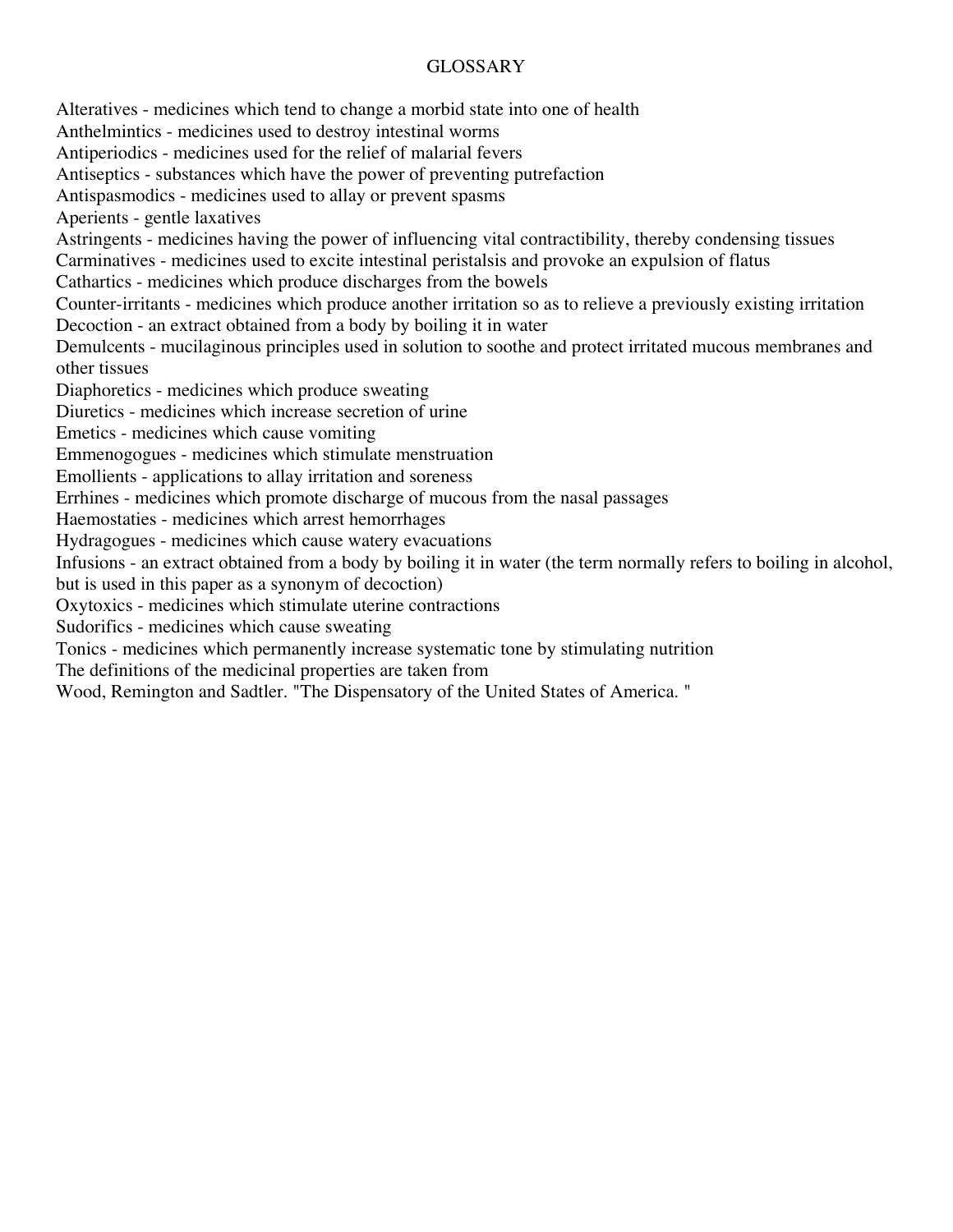# **PLANTS USED AS CURATIVES BY CERTAIN SOUTHEASTERN TRIBES**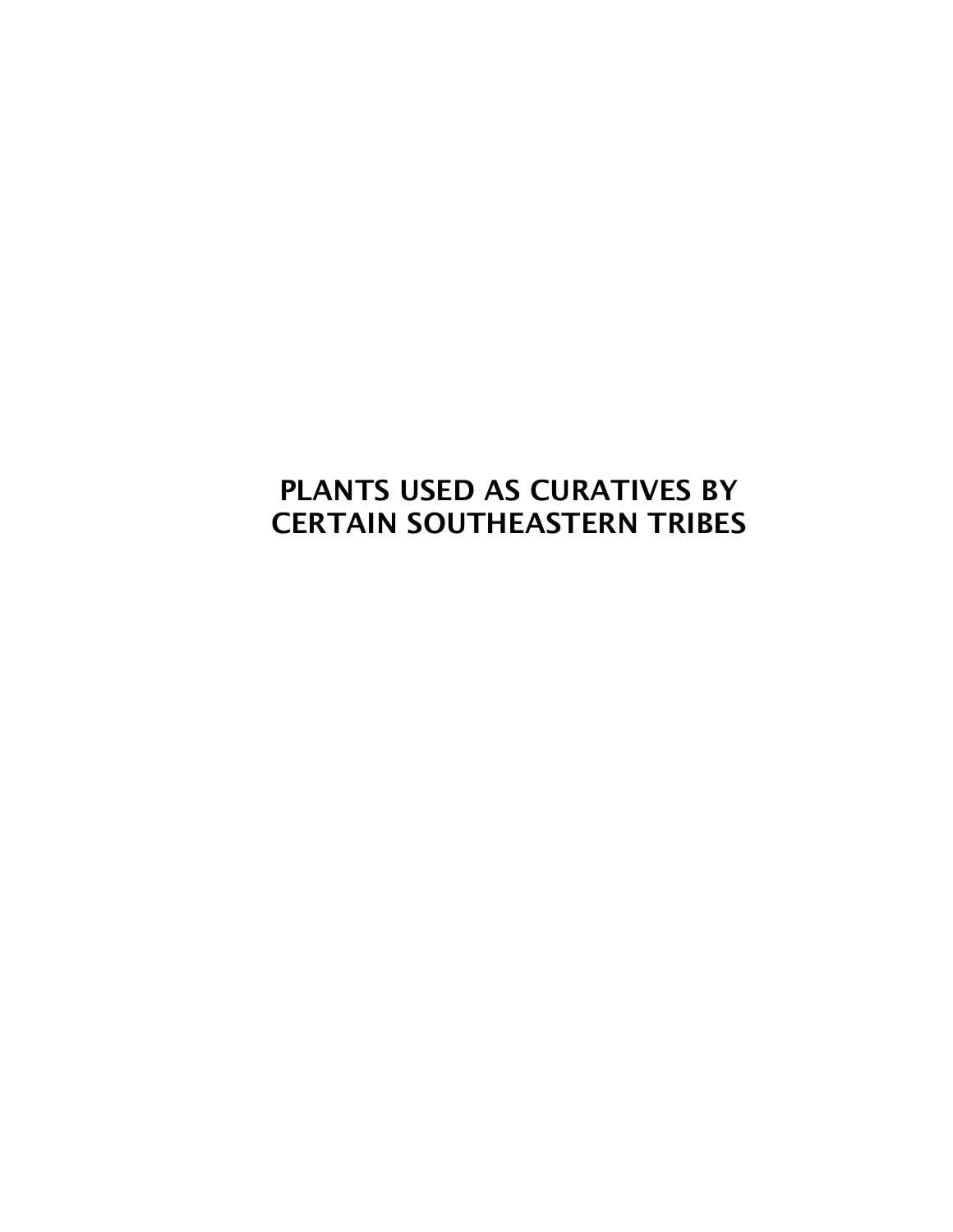# **PLANTS USED AS CURATIVES BY CERTAIN SOUTHEASTERN TRIBES**

# PART I PLANTS USED MEDICINALLY

#### POLYPODIACEAE (Fern Family)

**Adiantum pedatum** Linnaeus Sp. PI. (1753) 1095. Maidenhair Fern.

CHEROKEE-rheumatism-The roots, mixed with those of Polytichum acrostichoides and Osmunda cinnamomea, are put into warm water and the resulting decoction is rubbed on the rheumatic place.

MEDICINAL PROPERTIES: Adiantum pedatum is aromatic, bitter and demulcent (8), and is used in catarrhs and pectoral affections (20). There are no data available on the medicinal properties of the other two plants.

COMMENTS: So far as can be ascertained from the medicinal data available, this medicine is of no value as used by the Cherokee.

**Polystichum acrostichoides** (Michx.) Schott Gen. Fil. (1834) t. 9. Aspidium acrostichoides Swartz Syn. Fil. (1806) 44.

Christmas Fern.

CHEROKEE-rheumatism-See Adiantum pedatum above.

**Camptosorus rhizophyllus** ( L.) Link Hart. Herol. 2 (1833) 69.

Walking Leaf.

CHEROKEE-swollen breast-The whole plants of Camptosorus rhizophyllus and Asarum canadense, mixed with the roots and leaves of Collinsonia canadensis, are made into a decoction which is applied to the swollen breast. This decoction is also drunk to induce vomiting which is thought to relieve the swelling.

MEDlCINAL PROPERTIES: There are no data on the medicinal properties of Camptosorus rhizophyllus.

**Pteridium aquilinum** (L:) Kuhn in van der Dechen Reisen 3, pt. 3 (1879) 11. Pteris aquilina Linnaeus Sp. PI. (1753) 1075.

Common Brake.

KOASATI-chest pain-The ground roots are boiled and the decoction is drunk to relieve a pain in the chest.

MEDlCINAL PROPERTIES: This plant is useful for destroying the tape worm (20). COMMENTS: This remedy seems to be of no value as applied.

# **OSMUNDACEAE**

(Flowering Fern Family)

**Osmunda cinnamomea** Linnaeus Sp. PI. (1753) 1066.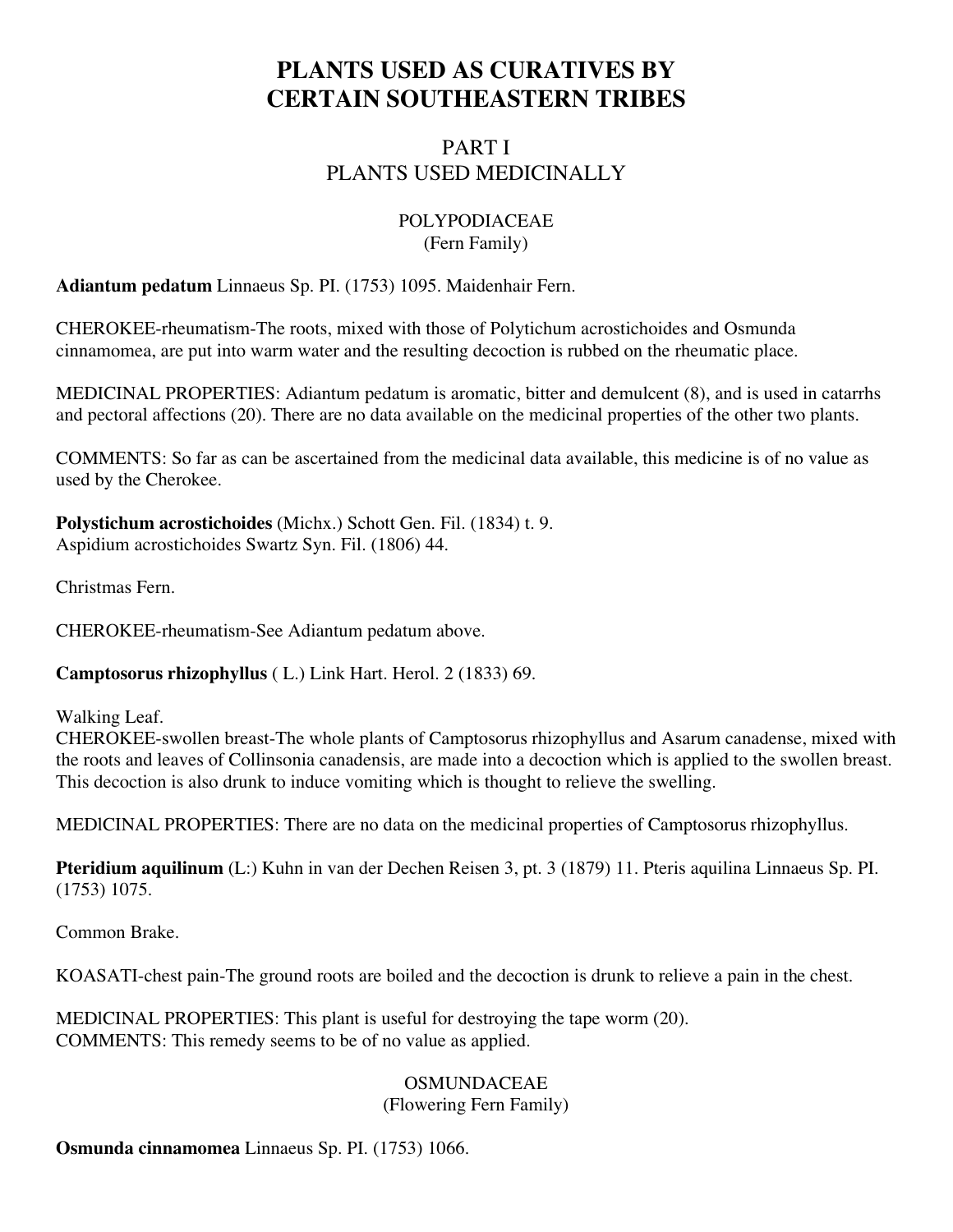Cinnamon Fern.

CHEROKEE-rheumatism- The roots, mixed with those of Adiantum pedatum and Polystichum acrosticoides, are put into warm water and the resulting decoction is rubbed on the rheumatic place.

MEDlCINAL PROPERTIES: No data.

# OPHIOGLOSSACEAE (Adder's Tongue Family)

**Botrychium virginianum** Swartz in Schrader J ourn. Bot. 1800, pt. 2 (1801) 111.

Rattlesnake Fern.

CHEROKEE-emetic- The root is put into water and boiled down to a syrup which is drunk to cause vomiting. MEDICINAL PROPERTIES: No data.

#### PINACEAE (Pine Family)

# **Pinus sp.**

ALABAMA-dysentery-The inner bark of saplings is boiled and the decoction is drunk as a cure for dysentery.

MEDICINAL PROPERTIES: Tannin, which is a strong astringent, is found in Pinus (8).

COMMENTS: An astringent is very beneficial in dysentery.

**Pinus echinata** Miller Gard. Diet. ed. 8, (1768) no. 12. Pinus mitis Michaux FI. Bor.-Am. (1803) 204.

Shortleaf Pine.

CHOCTAW-worms-The buds are soaked in cold water and the solution is drunk to dispel worms.

MEDICINAL PROPERTIES: There are no data for this particular species, but it doubtlessly contains tannin.

COMMENTS: There are no medicinal data that would indicate this remedy to be useful in dispelling worms.

**Tsuga caroliniana** Engelmann in Bot. Gaz. 6 (1881) 223.

Crag Hemlock.

CHEROKEE-afterbirth--The roots, mixed with those of Smilax glauca and Platanus occidentalis, are boiled and the decoction is drunk to cause discharge of the afterbirth.

MEDICINAL PROPERTIES: There are no medicinal data for any of the above plants.

# GRAMINEAE (Grass Family)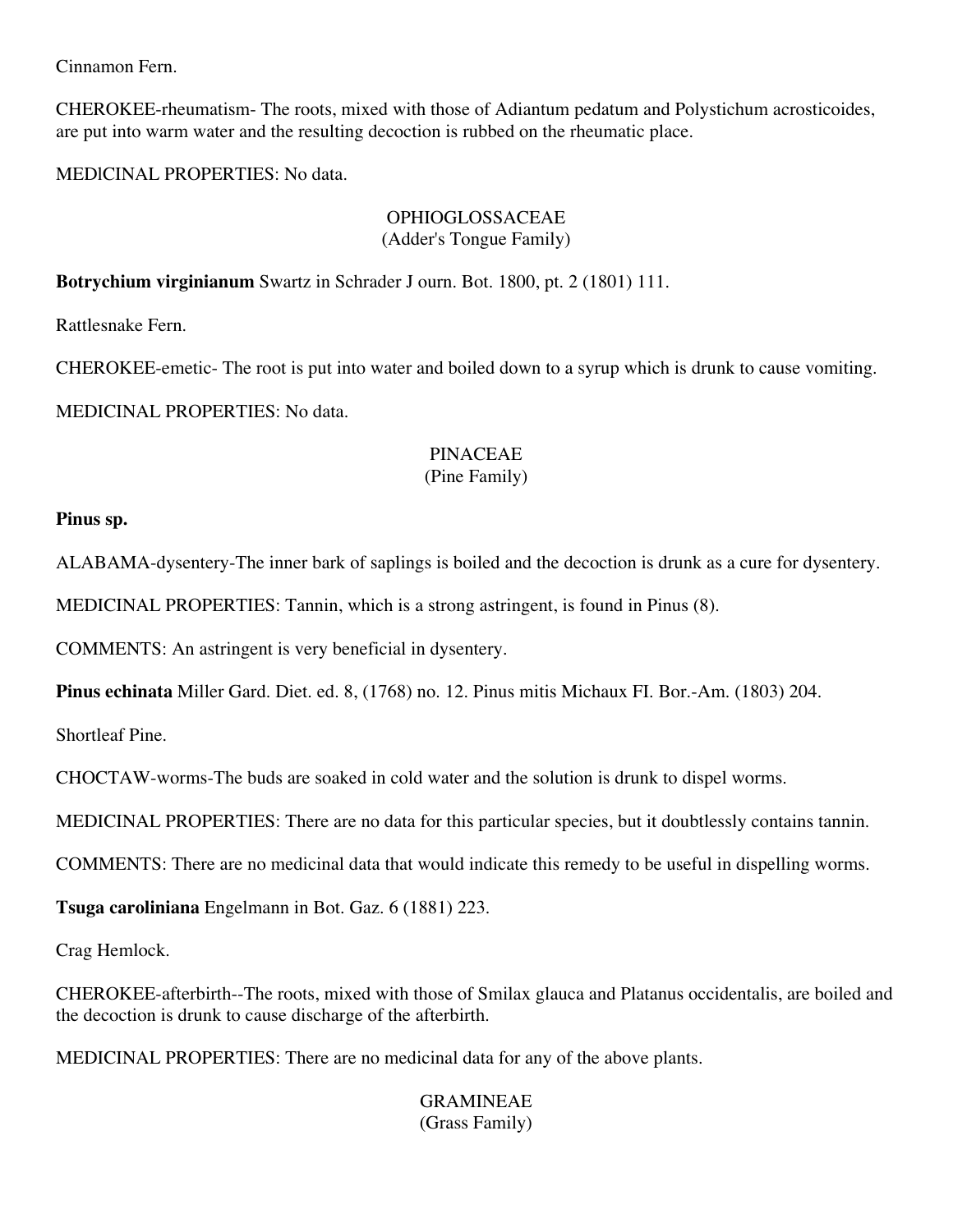**Andropogon glomeratus** Britton, Stern & Poggenburg Prelim Cat. N. Y. (1888) 67.

CATAWBA-backache-The root is used.

MEDICINAL PROPERTIES: No data.

**Arundinaria tecta** Muhlenberg Descr. tiber. Gram. (1817) 19l.

Switch Cane.

CHOCTAW-pain in the breast-The cane root is boiled and the medicine is drunk to relieve a pain in the breast.

MEDICINAL PROPERTIES: No data.

**Glyceria obtusa** (Muhl.) Trinius in Mem. Acad. St. Petersb. ser. 6, 1 (1831) 366.

Manna Grass.

CATAWBA-backache-The beaten root is put into water and allowed to stand. The medicine is drunk three times a day and is, believed to improve as it "ages."

MEDICINAL PROPERTIES: No data.

# **Panicum sp.**

Panic Grass

NATCHEZ-malaria-A warm infusion of panic grass is drunk to relieve malarial fever.

MEDICINAL PROPERTIES: No data.

# CYPERACEAE

(Sedge Family)

**Scirpus validus** Vahl Enum. PI. 2 (1806) 268.

Great Bulrush.

CHEROKEE-emetic-This emetic is made by boiling a mixture of Scirpus validus, Juncus effusus, Coronilla varia, Vicia caroliniana and the bark of Rhus Toxicodendron. The decoction is drunk every day for four days, being reboiled before each use.

MEDICINAL PROPERTIES: There are no data for Scirpus validus.

# ARACEAE

# (Arum Family)

Arisaema quinatum (Nutt.) Schott. Syn. Aroid. (1856) 28.

Prester-.John.

CHOCTAW\*-to make blood-An extract, made by boiling the root, is drunk "to make blood. "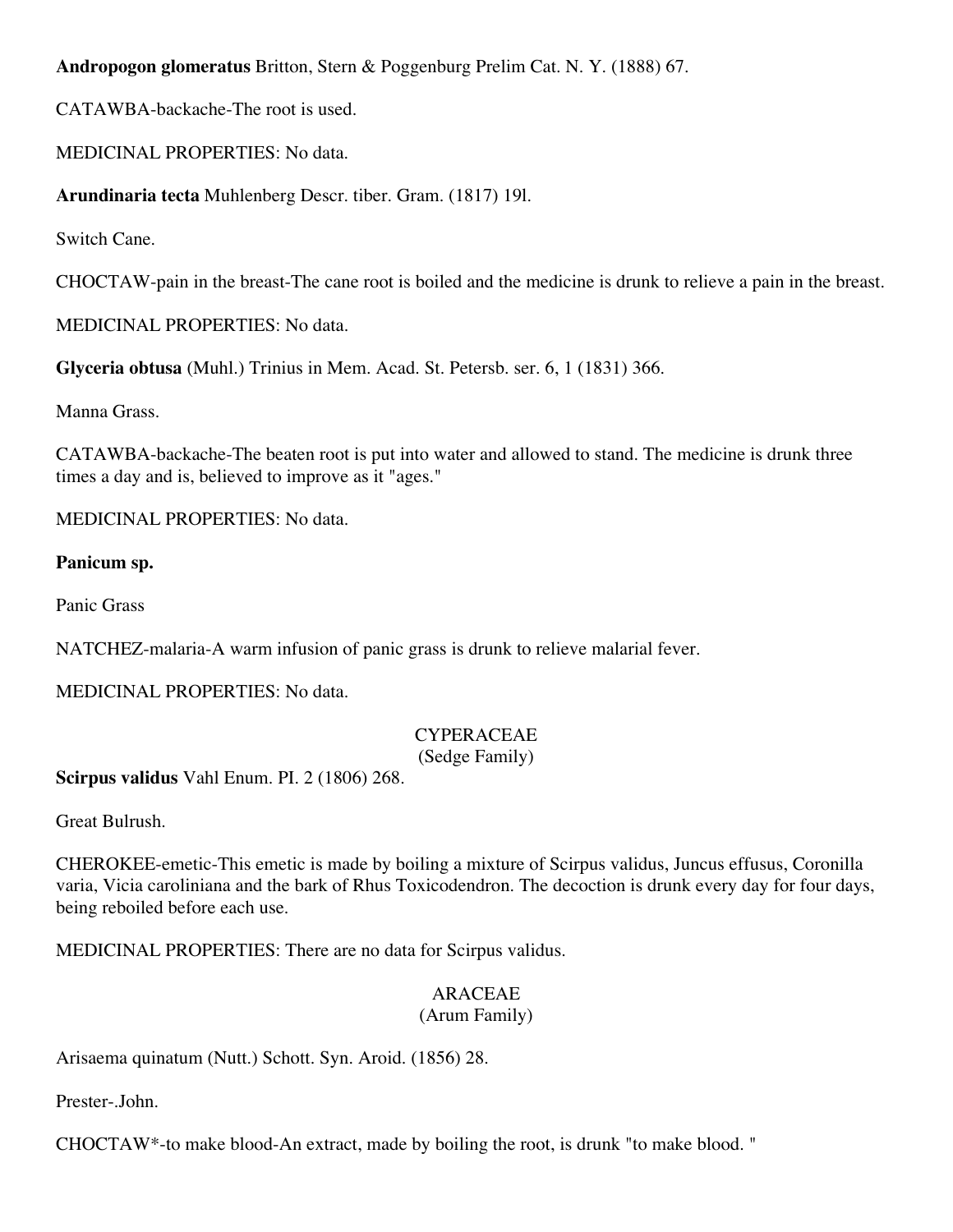MEDICINAL PROPERTIES: No data.

# .JUNCACEAE (Rush Family)

Juncus effusus Linnaeus Sp. PI. (1753) 326.

Common or Soft Rush.

CHEROKEE-emetic-Juncus effusus is boiled with Scirpus validus, Coronilla varia, Vicia caroliniana and the bark of Rhus Toxicodcndron. The resulting decoction is drunk every day for four days and is reboiled before each use.

MEDICINAL PROPERTIES: The seeds of Juncus effusus are cathartic (20).

COMMENTS: It is impossible to say what the effects of this plant are as the only properties given are for the seeds.

#### LILIACEAE (Lily Family)

Aletris farinosa Linnaeus Sp. PI. (1753) 319.

Colic Root, Star Grass.

CATAWBA-colic and stomach disorders-A solution, made by putting the leaves in cold water is drunk in cases of colic and stomach disorder.

CATAWBA-dysentery-The leaves are put into water and the medicine is drunk to stop a bloody dysentery.

MEDICINAL PROPERTIES: This is a simple bitter tonic and stomachic and has been used in colic. In large doses it acts as an emetic and cathartic (20).

COMMENTS: The tonic properties of this plant are beneficial in colic and stomach disorders. The cathartic properties are useful in dysentery, but it would be preferable were an astringent agent used after the cathartic.

# **Smilax sp.**

Greenbrier.

CREEK-ulcers on the leg-The pounded roots are boiled and the liquid is poured over the ulcers.

MEDICINAL PROPERTIES: This is useful in cutaneous diseases (20) and contains three active glucosides belonging to the saponin group (12).

COMMENTS: The saponin in this plant makes it a beneficial soapy wash for ulcers.

**Smilax glauca** Walter FI. Carol. (1788) 245.

Saw Brier.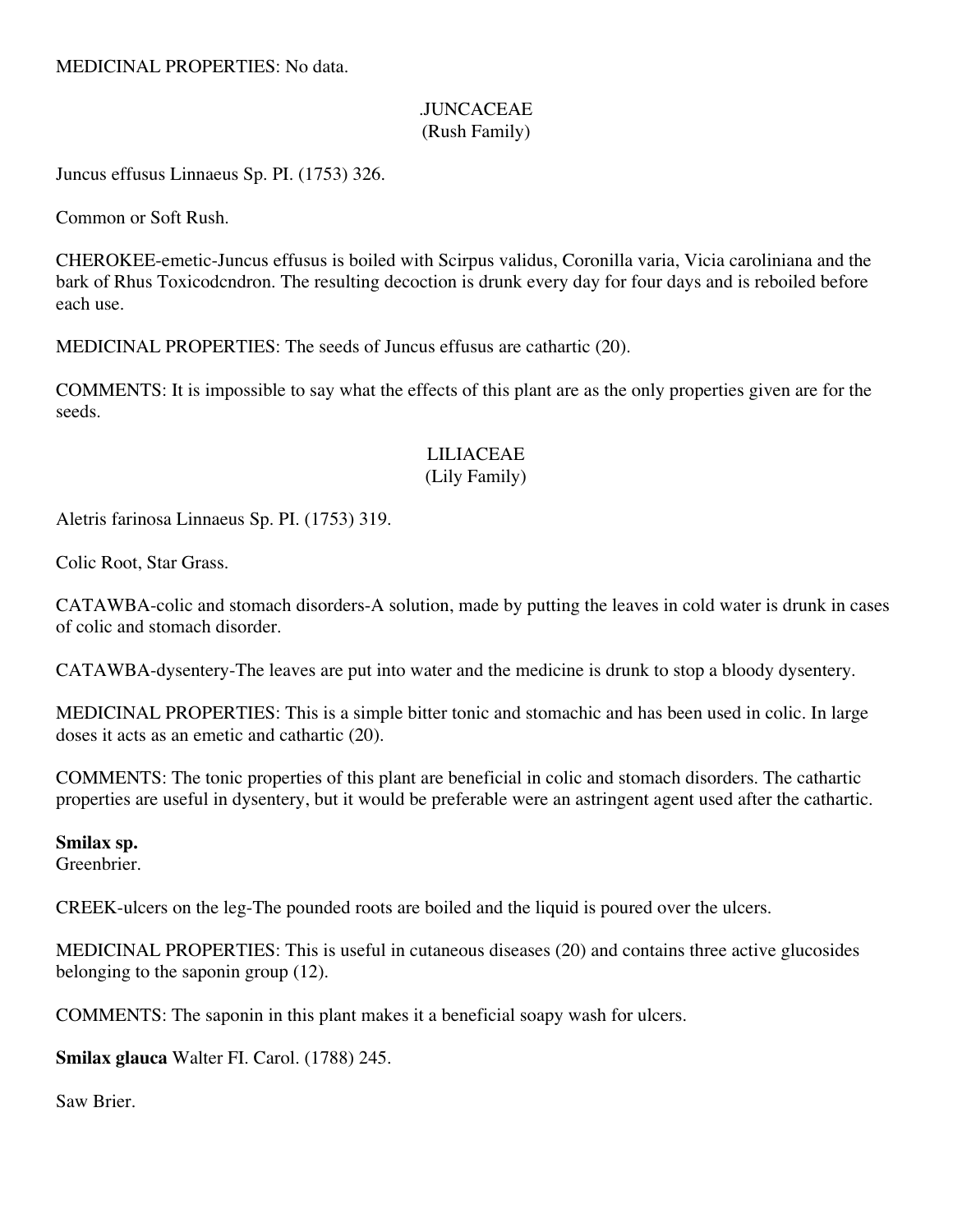CHEROKEE-afterbirth-The roots are mixed with those of Tsuga caroliniana and Platanus occidentalis and boiled. The decoction is drunk to cause discharge of the afterbirth.

MEDICINAL PROPERTIES: No data.

**Smilax rotundifolia** Linnacus Sp. P1. (175:3) 10:30.

Common Green Brier.

KOASATI-headache- Four splints of Smilax are used to scratch the back of the patient without drawing blood.

MEDICINAL PROPERTIES: The root is used as an alterative (8).

COMMENTS: Outside of the relaxing effect of back scratching, this remedy is of no value.

**Smilax Bona-nox** Lillnaens Sp. PI. (175:3) 10:.10.

Smilax tamnoides A. Gray Man. Bot. No. U.S. (1848) 485.

Chinabrier, Bullbrier, Tramp's Trouble, Stretch-berry.

CHOCTAW -tonic-The stems are boiled and the medicine is taken as a general tonic.

MEDICINAL PROPERTIES: This may be used in the same manner as Smilax sp. above (5).

COMMENTS: There are no tonic properties recorded for this plant so its value as a general tonic is doubtful.

**Veratrum viride** Aiton Hort. Kew. 3 (1789) 422. Indian-poke, American White Hellebore.

CHEROKEE-aches-A warm infusion is made from the leaves, mixed with those of Rhododendron maximum and Kalmia latifolia. This is put on scratches which have been made over the location of the pain.

CHEROKEE-scratches on the leg-The roots, mixed with those of Gillenia trifoliata and the leaves of Kalmia latitolia, Leucothoe Catesbaei and Rhododendron maximum, are made into a warm infusion which is rubbed into scratches made on the legs. This scratching operation is a frequent preliminary to the application of medicine in the treatment of rheumatism, languor, and kindred ailments, as well as in preparing contestants for the ball game (10).

MEDICINAL PROPERTIES: Veratrum viride is a strong irritant, producing first a burning, then a cold sensation, with reddening and sometimes vesication. The irritation is much stronger on the abraded skin (1.5).

COMMENTS: The application of Veratrum viride to the abraded skin is probably used for its strong counterirritant effect. Yucca aloifolia Linnaeus Sp. PI. (1753) 319.

Spanish Dagger.

CHOCTAW\* -salve-The roots are first boiled and then mashed and mixed with grease or tallow. The resulting salve is used for various purposes.

.MEDICINAL PROPERTIES: No data.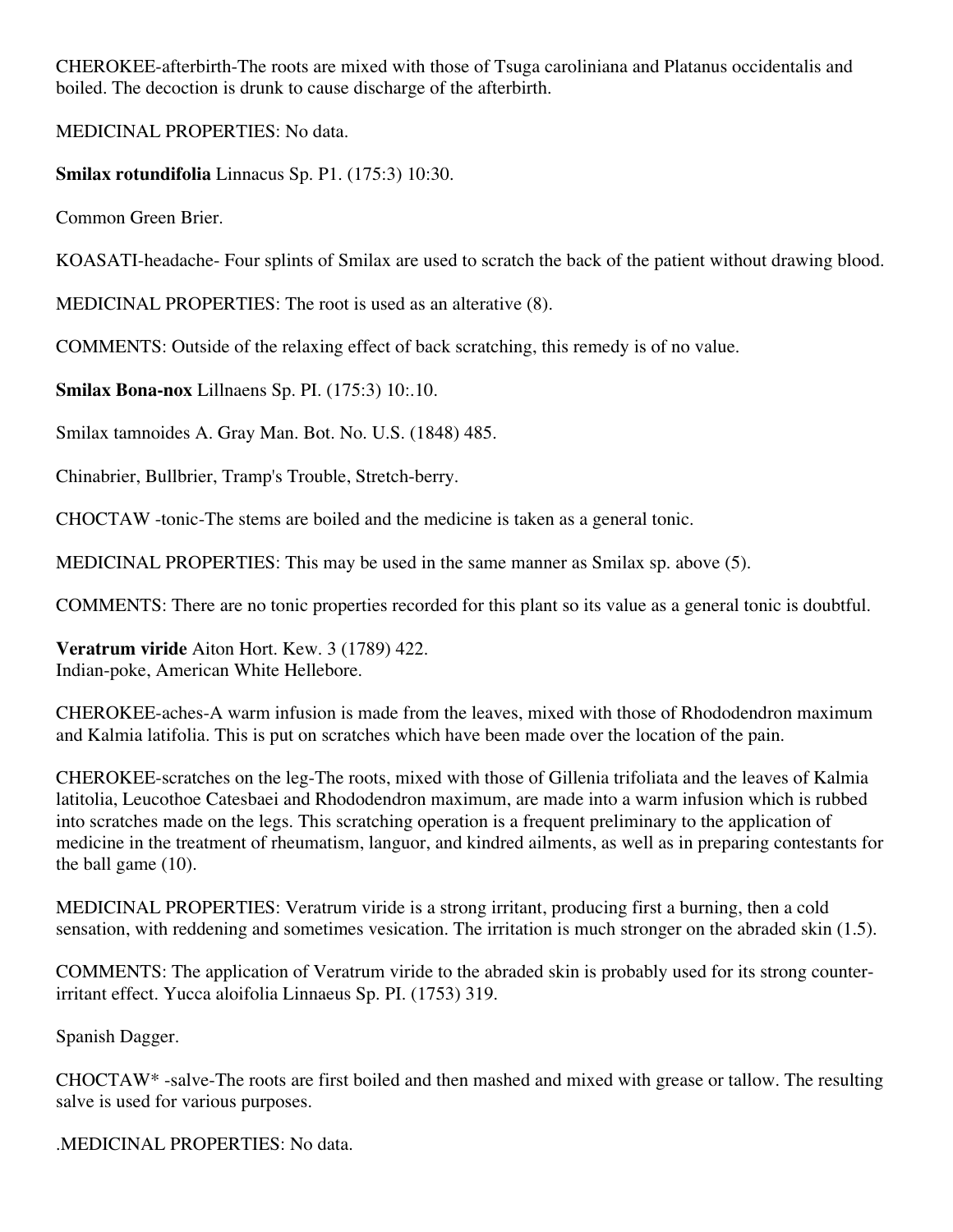COMMENTS: If this species contains saponin as does Yucca filamentosa, it would be beneficial as applied.

**Yucca filamentosa** Linnaeus Sp. PI. (1753) 319.

Adam's Needle.

CATAWBA-skin disease-The root is rubbed on the body and is also made into a decoction which is drunk to relieve a skin disease.

MEDICINAL PROPERTIES: The rhizome of this plant contains saponin (8).

COMMENTS: The soapy quality of this root, due to the saponin, a beneficial cleansing effect when used externally.

#### AMARYLLIDACEAE (Amaryllis Family)

**Agave virginica** Linnaeus Sp. Pl. (1753) 323.

False Aloe, Rattlesnake-master.

CATAWBA-snakebite-The roots are washed and put into water. This solution is used externally and internally.

CATAWBA-dropsy-The pounded root is put in a glass of water to which a tablespoon of whiskey has been added. The medicine is used externally and internally.

MEDlCINAL PROPERTIES: Agave virginica has a very bitter root which is used in colic (20) and as an antispasmodic and stomachic (8).

COMMENTS: This plant is of little use in either of the above ailments.

# IRIDACEAE

#### (Iris Family)

**Iris versicolor** Linnaeus Sp. PI. (1753) 39.

Larger Blue Flag.

CREEK-cathartic.

MEDlCINAL PROPERTIES: This plant possesses cathartic, emetic and diuretic properties (20).

COMMENTS: Although no data were given in the original source as to the method of use of this medicine, it is undoubtedly an efficient cathartic.

# ORCHIDACEAE

(Orchid Family)

**Aplectrum hyemale** (Muhl.) Torrey Compend. Fl. No. & Middle States (1826) 322. Aplectrum spicatum Britton, Stern & Poggenberg Prelim. Cat. N. Y. (1888) 51.

Putty-root, Adam-and- Eve.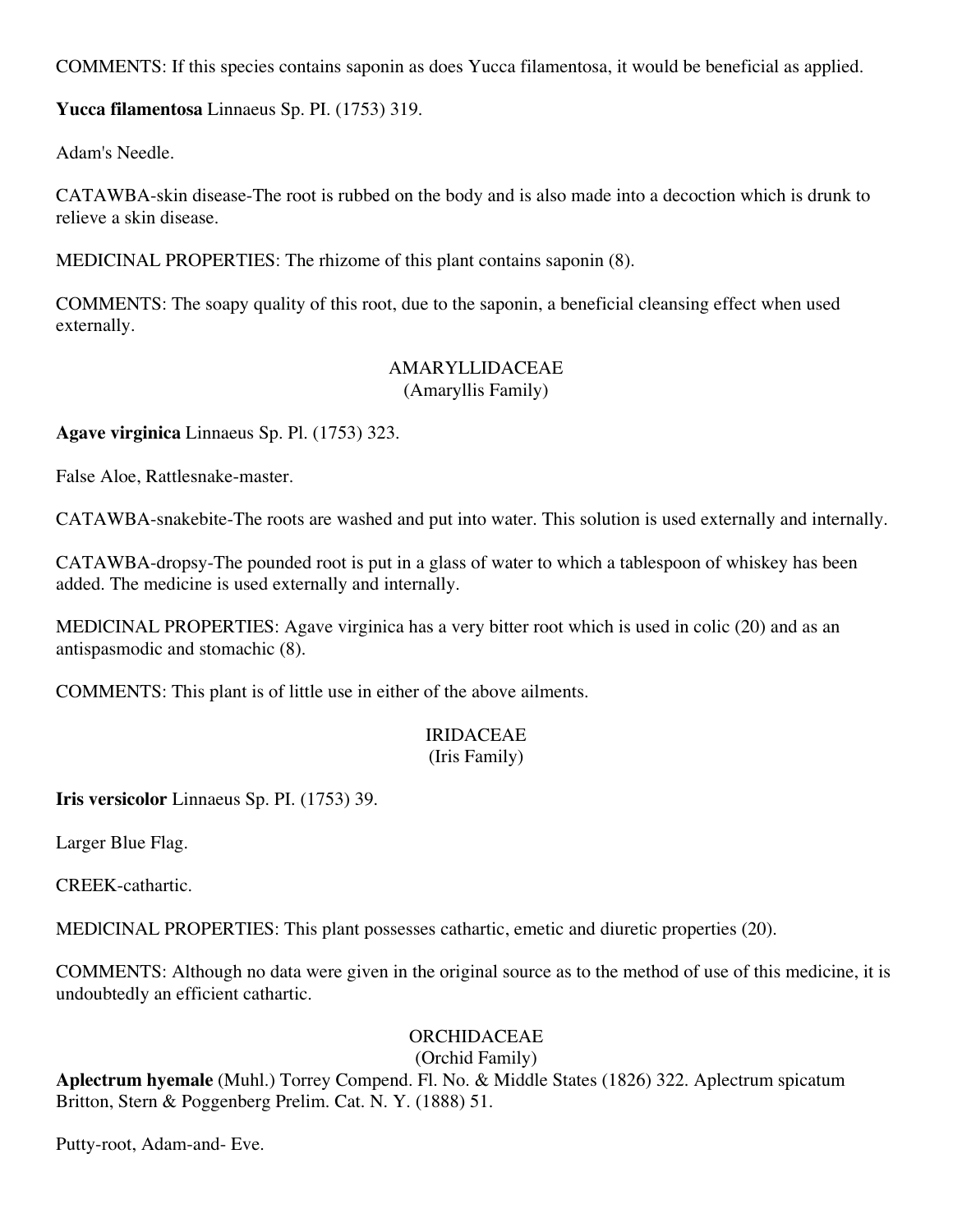CATAWBA-boils-The root is beaten and applied to the boil.

MEDICINAL PROPERTIES: No data.

**Cypripedium Calceolus L**. var. pubescens (Willd.) Correll in Bot. Mus. Leafl. Harv. Univ. 7 (1938) 1. Cypripedium parviflorum Salisbury in Trans. Linn. Soc. I (1791) 77.

Smaller Yellow Lady's Slipper.

CHEROKEE-worms-The roots, mixed with those of Spigelia marilandica, are made into a decoction which is sweetened with honey or with the pods of Gleditsia triacanthos. This is drunk to dispel worms.

MEDICINAL PROPERTIES: This plant is a gentle nervous stimulant or antispasmodic (20).

COMMENTS: This plant is of no value in dispelling worms.

# PIPERACEAE

#### (Pepper Family)

**Saururus cernuus** Linnaeus Sp. PI. (17.53) 341.

Lizard's Tail.

CHOCTAW\*-wounds-The boiled roots are mashed and applied to the wound as a poultice.

MEDICINAL PROPERTIES: Saururus cernuus is antispasmodic, sedative and astringent (20).

COMMENTS: The astringent properties make this a beneficial application for wounds.

# SALICACEAE

# (Willow Family)

# **Populus sp.**

CHICKASAW-dysentery-The roots are boiled with those of 'Fi,~8alix sp. and the decoction is drunk to cure dysentery.

CREEK-broken arm-A decoction, made by boiling the bark, poured over the fractured part. Splints for bandaging the arm made from the inner bark of the tree.

MEDlCINAL PROPERTIES: The properties of Poplar bark are the same as those of Willow bark (8) and contain astringent properties.

COMMENTS : The astringent properties are valuable in dysentery.

**Populus angulata** Aiton Hort. Kew. 3 (1789) 407.

CHOCTAW\*-snakebite-The wounds are steamed with water in which the stems, bark and leaves have been boiled."

MEDICINAL PROPERTIES: No data.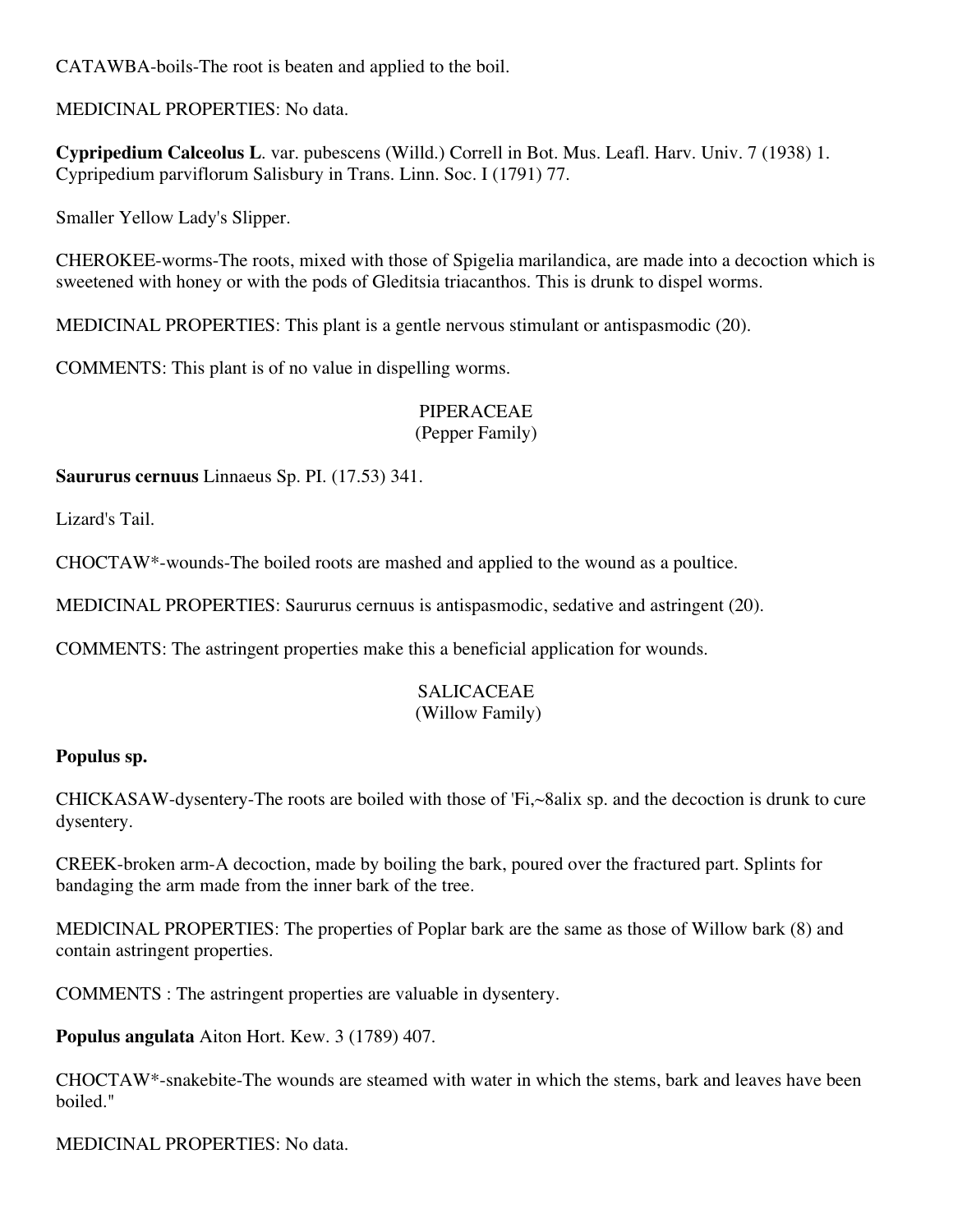AI.ABAMA-fever,-The roots are put into cold water which the atient drinks and bathes in to relieve a fever.

CHICKASAW-nosebleed-The roots are used.

CHICKASAW-headache-The roots are used.

CHICKASAW-severe headache- Branches of Willow and Elder are warmed in water and then placed on the patient's head to cure a severe headache.

CHICKASAW-dysentery-See Populus sp. above.

CREEK-biliousness-The roots are used.

CREEK-malaria-The roots are used.

CREEK-fever-The roots are used.

CREEK-dropsy-A decoction is made by boiling Salix roots with Monarda sp. The patient drinks and bathes in this medicine to relieve dropsy.

CREEK-rheumatism-Salix is used with Lindaa Berr:oin.

CREEK-emetic-Salix is used with Lindera Benzoin.

MEDICINAL PROPERTIES: Salix is astringent and has been used as a stomachic and an antiperiodic (8).

COMMENTS: The astringent properties are beneficial as a cure for dysentery. If the roots, or a decoction of them, is put into the nose it will stop the nosebleed. The antiperiodic properties are useful in the treatment of fevers.

**Salix alba** Linnaeus Sp. PI. (1753) 1021.

White willow.

Native of Europe.

CHEROKEE-hoarseness-The inner barks of Salix alba, Cornus florida, Prunus virginiana, Quercus rubra and Pyrus Malus are made into a decoction which is drunk to loosen up the phlegm.

MEDICINAL PROPERTlES: Willow bark possesses tonic and astringent properties (2).

COMMENTS: The astringent properties found in this plant and in Quercus rubra make it useful as applied by the Cherokee.

**Salix nigra** Marshall Arbust. Am. (1785) 139.

Black Willow.

KOASATI-dyspepsia-The roots are boiled and the decoction is drunk before noon. "It cools the insides. "

KOASATl-fever-The roots are put into cold water and the solution is drunk to reduce a fever.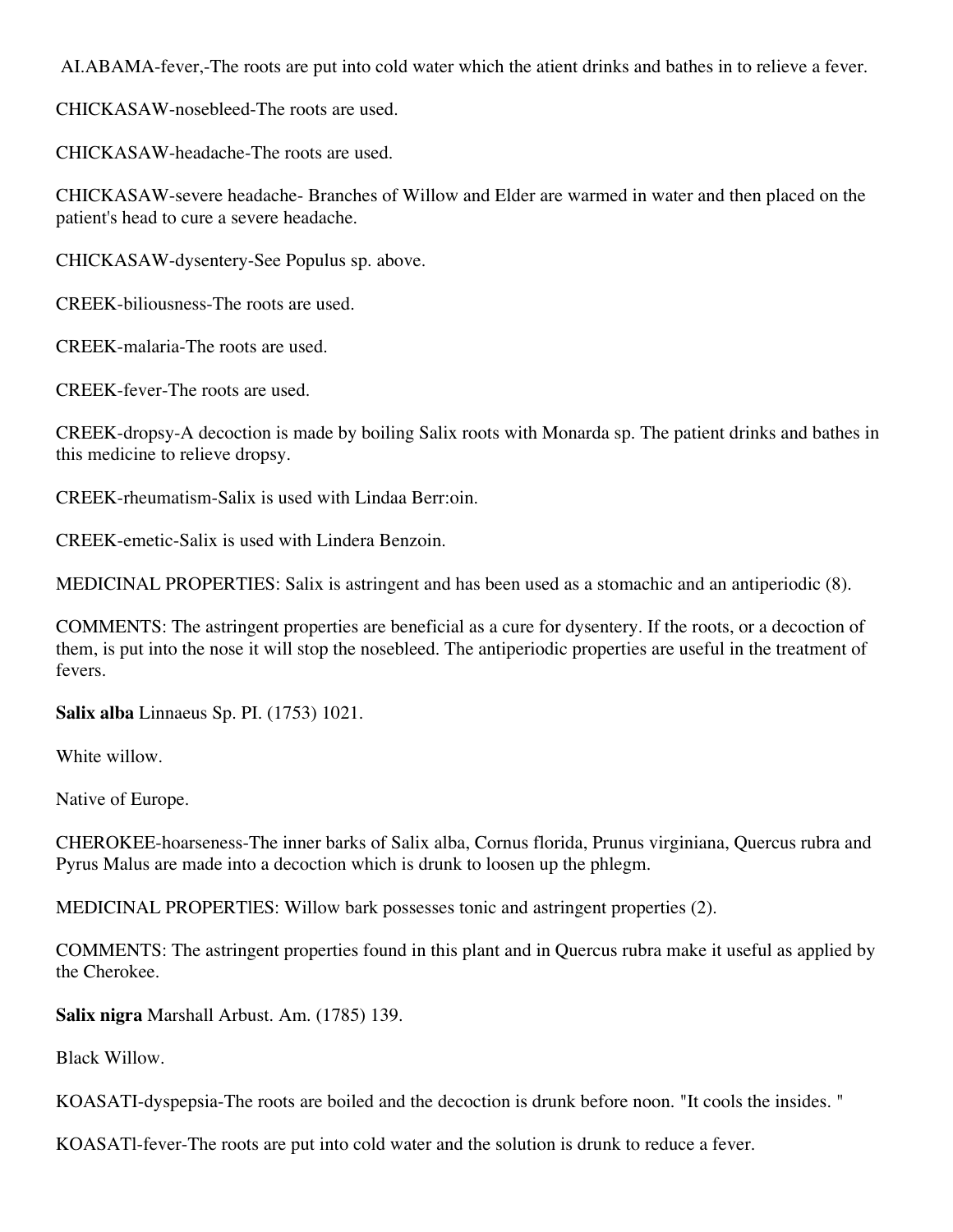KOASATl-headache-The roots, mixed with those of Pycnanthemum incanum, are boiled and the infusion is drunk to relieve a headache.

MEDICINAI. PROPERTIES: The root is a strong bitter (20).

COMMENTS: The strong bitter principle is useful for dyspepsia.

**Salix tristis** Aiton Hort. Kew. 3 (1789) 393.

Dwarf Gray-willow.

CATAWBA-sore mouth-The root is made into a medicine with which the child's mouth is washed when it is sore.

CATAWBA-sore nipples.

MEDICINAL PROPERTIES: Willow possesses tonic and astringent properties (2).

COMMENTS: An astringent may be used with beneficial results in both of the above cases.

# MYRICACEAE

# (Sweet Gale Family)

**Myrica cerifera** Lillaeus Sp. PI. (1753) 1024.

Morella cerifera (L.) Small FI. Southeast U. S. (1903) 337,1329.

Wax Myrtle.

CHOCTAW\*-fever-The leaves and stems are boiled and the extract is taken during attacks of fever.

CHOCTAW-tonsils-The roots are boiled and the decoction is gargled, but not swallowed, to relieve inflamed tonsils.

KOASATI-child's stomach ache-The roots are boiled and the decoction is drunk.

MEDlCINAL PROPERTIES: The root is astringent and, in large doses, emetic (2).

COMMENTS: The astringent properties make this a beneficial gargle. Dr. Leland Wyman has suggested that the "child's stomach ache" is probably infant diarrhea in which case the astringent property is useful.

# JUGLANDACEAE (Walnut Family)

**Carya tomentosa** (Lam.) Nuttall Gen. PI. 2 (1818) 22l. Carya alba (L.) K.Koch Dendrol. (1896) 596, non Nutt. Hieoria alba (L.) Britton in Bull. Torr. Bot. Club 15 (1888) 284.

Mocker Nut, White-heart Hickory.

CHEROKEE-sore mouth-The doctor chews the inner bark of the tree and then blows into the patient's mouth.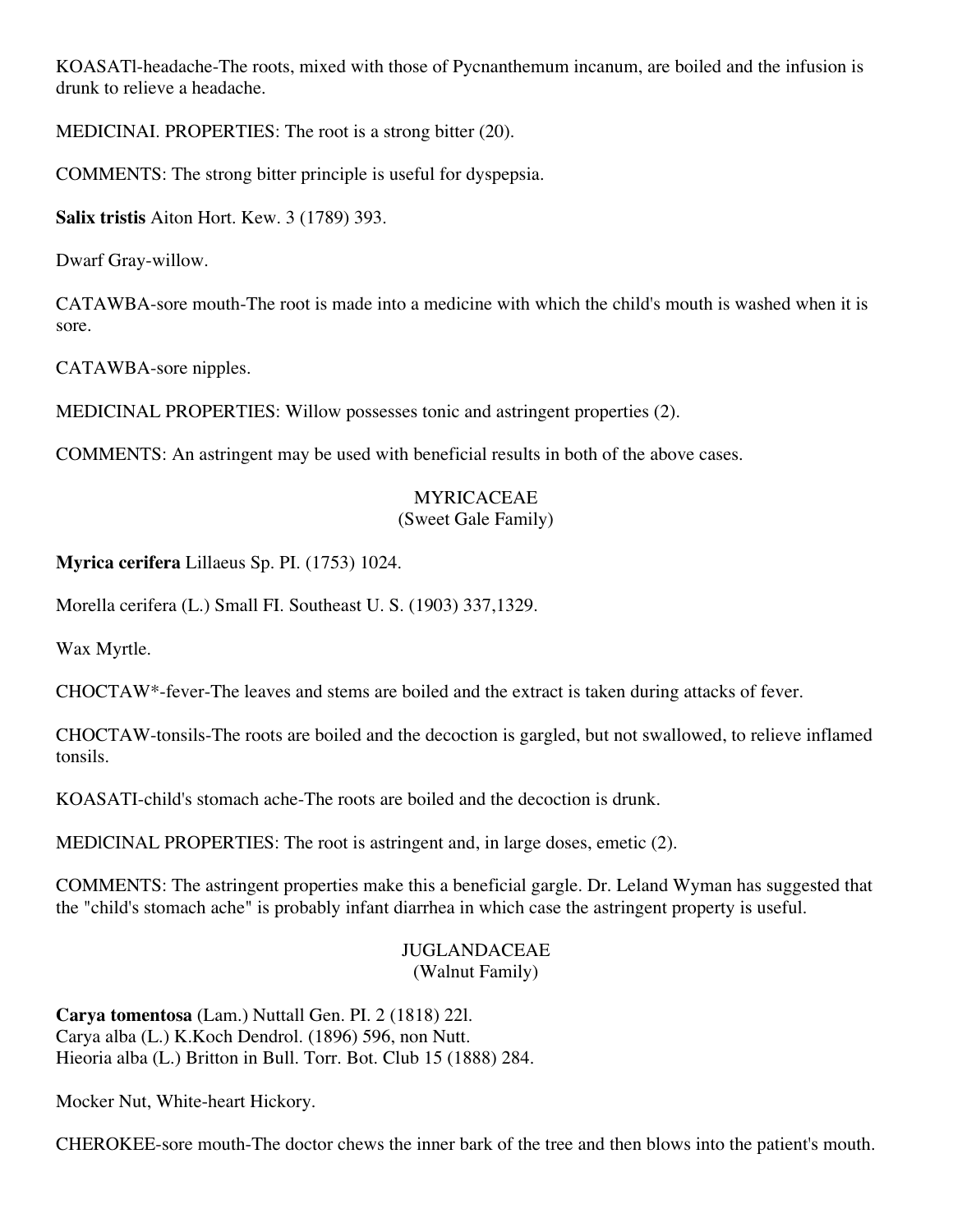MEDlCINAI. PROPERTIES: The bark is astringent (20).

COMMENTS: The astringent properties are beneficial and are probably as effective second-hand as first-hand.

# BETULACEAE (Birch Family)

**Alnus rugosa** (DuRoi) Sprengel Syst. Veg. 3 (1826) 848.

Smooth Alder.

CHEROKEE-eye trouble-An infusion is made from the barks of Alnus rugosa and Alnus serrulata and is rubbed into the eye.

CHEROKEE-female emetic and cathartic-An infusion is made of the roots of Alnus rugosa, Hydrangea aruorescens, Platauus occidentalis, Rubus Idaeus var. strigosus and Rubus occidentalis. This is drunk by women during their catamenial periods to cause emcsis and catharsis.

CHEROKEE-unable to retain food-A decoction, made by boiling the inner barks of Alnus rugosa, Nyssa sylvatica, Clethra acuminata and Corylus americana, is drunk to induce vomiting in cases where the patient is unable to retain food.

MEDlCINAL PROPERTIES: The bark of Alnus rugosa is tonic and astringent (:10). It is also an emetic and useful in indigestion caused by general debility of the stomach (21).

COMMENTS: The astringent properties of this plant are valuable as an eye wash. It is correctly used by the Cherokee as an emetic and is particularly valuable as used by them in cases of nausea.

**Alnus serrulata** Willdenow Sp. PI. 4 (1805) 336.

CHEROKEE-eye trouble-See Alnus rugosa above.

MEDICINAL PROPERTIES: The bark and leaves are very astringent (20).

COMMENTS: Both species of Alnus contain astringent proper making this medicine a very useful eye wash.

# **Betula spp.**

CREEK-pulmonary tuberculosis-The bark is boiled and the suiting decoction is drunk.

MEDICINAL PROPERTIES: The bark is bitterish and astringent, and has been employed in intermittent fevers (:10).

COMMENTS: The astringent properties of this medicine will be useful in clearing up the cough, but will have no real effect on the tuberculosis.

**Betula nigra** Linnaeus Sp. PI. (1753) 982.

River or Red Birch.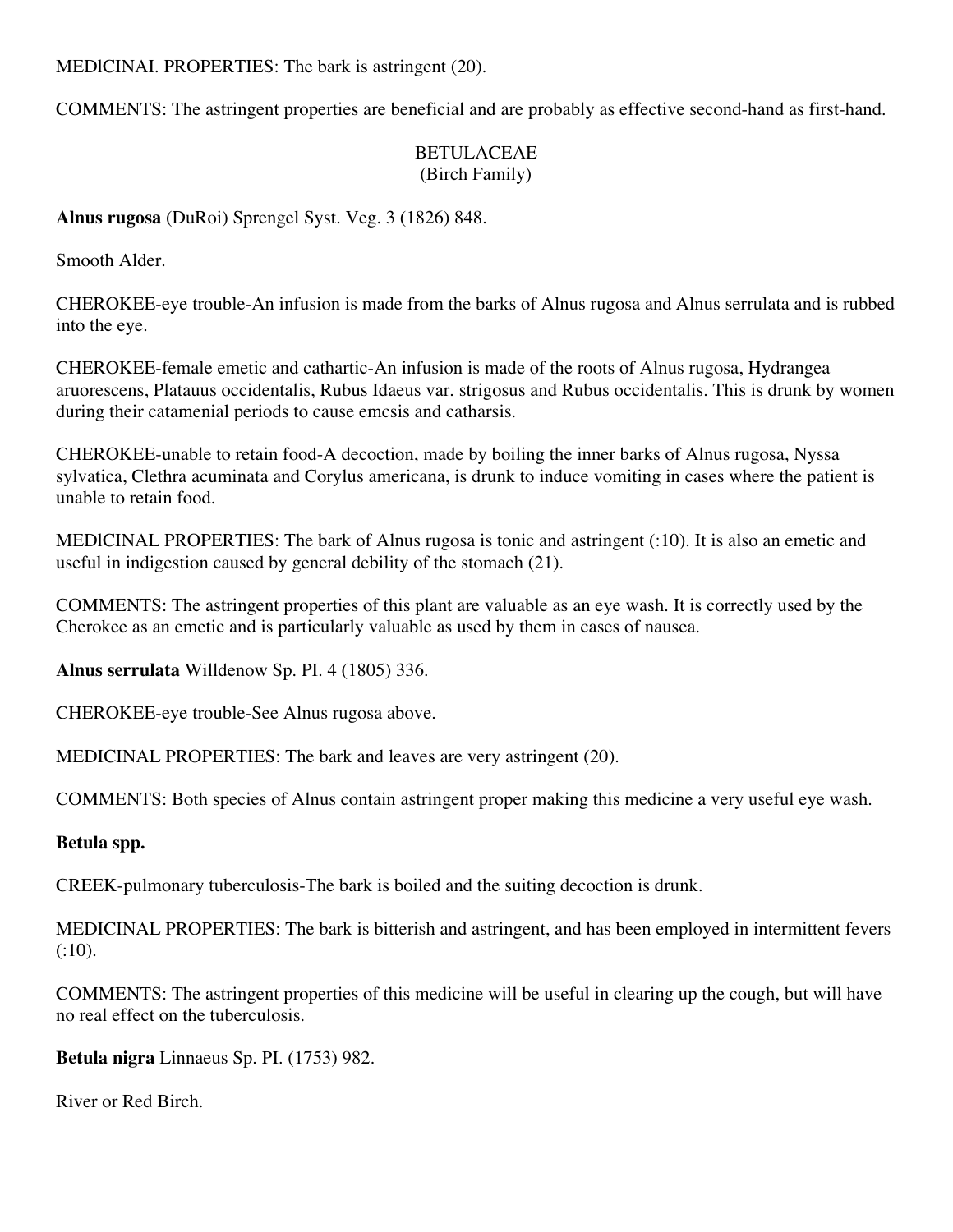CHEROKEE-difficult urination with yellow or mucous discharge-The inner bark, in mixture with that of Quercus stellata, Carpinus earoliniana and Platanus occidentalis, is boiled and the decoction is taken internally.

MEDlCINAL PROPERTIES : No data.

**Carpinus caroliniana** Walter FI. Carol. (1788) 236. American Hornbeam.

CHEROKEE-difficult urination with yellow or mucous discharge-See Betula nigra above.

MEDlCINAI. PROPERTlES: Carpinus carolinian a contains tonic, astringent and antiperiodic properties (8).

COMMENTS: A diagnosis of this, as well as the other urinary ailments treated in this paper, cannot be made owing to the paucity of symptoms given in each case.

Corylus americana Walter Fl. Carol. (1788) 236. Hazelnut.

CHEROKEE-unable to retain food-A decoction, made by boiling the inner bark of Corylus americana, Alnus rugosa, Nyssa sylvatica and Clethra acuminata, is drunk to induce vomiting in cases where the patient is unable to retain food.

MEDlCINAI. PROPERTlES: No data.

# FAGACEAE

#### (Beech Family)

**Castanea pumila** ( L.) Miller Gard. Diet., ed. 8, (1768) no, 2. Chinquapin.

CHEROKEE-feverish with chills and cold sweats-An infusion made from the dry leaves is blown on the patient.

KOASATI-stomach trouble-The roots are boiled in water and the decoction is drunk in cases of stomach trouble.

MEDlCINAL PROPERTlES: Chinquapin is astringent and tonic and has been employed in intermittent fevers (20).

COMMENTS: The tonic properties are beneficial as used by the Koasati in cases of stomach trouble. The use of this plant in fevers would be beneficial if taken internally, but the Cherokee method of blowing the medicine on the patient is ineffective.

**Quercus borealis** Michx.f var. maxima Ashe in Proc. Soc. Am. For. 11 (1916) 90. Quercus rubra Auct., non Linnaeus.

Gray Oak.

CHEROKEE-dysentery-The excrescences from the twigs are made into an infusion with Gerardia virginica, the inner barks of Ulmus fulva, Platanus occidentalis and Tilia americana, and the buds or suckers growing from the base of Quercus stellata.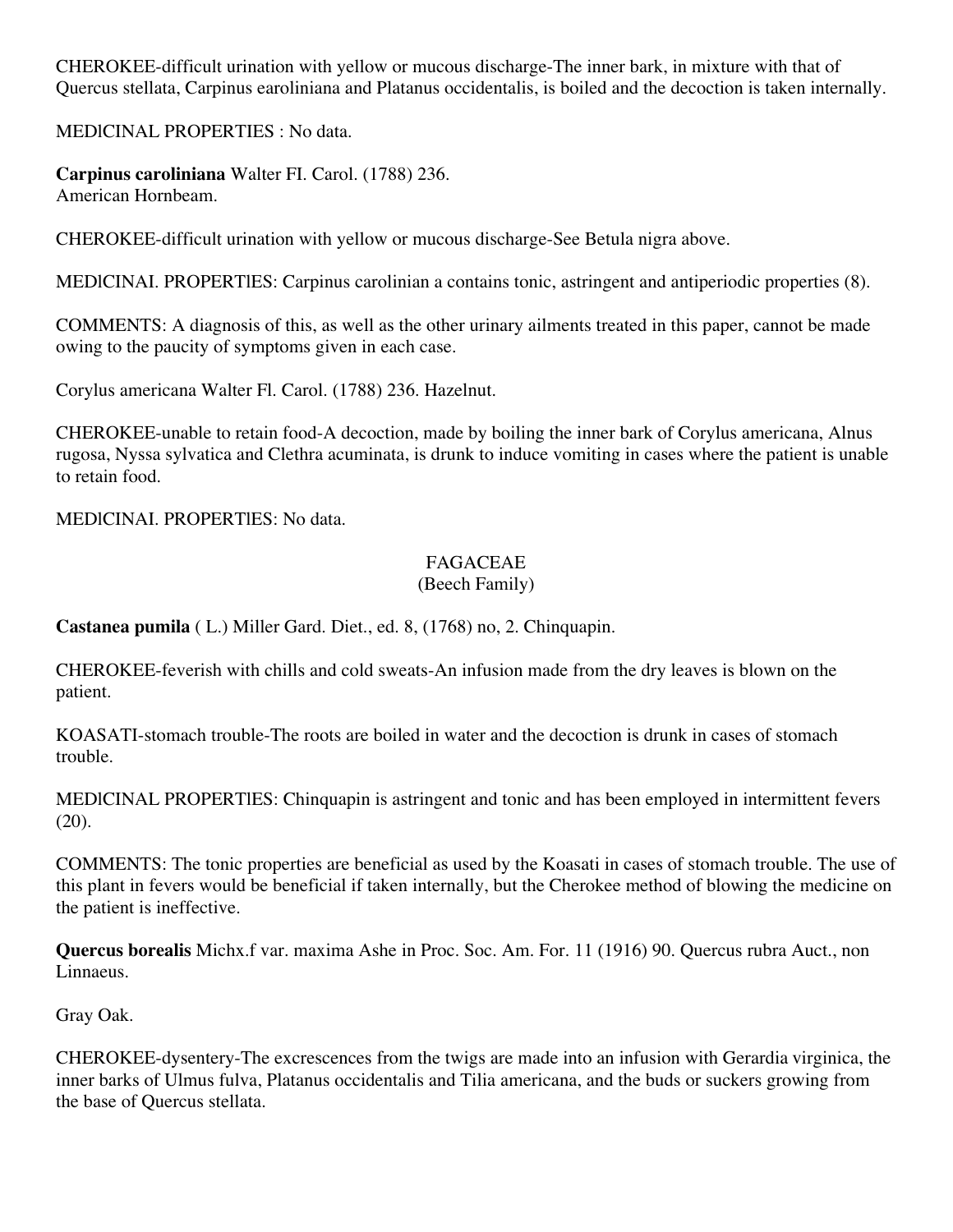ALABAMA-sores-The bark is boiled to make a wash for bad smelling sores which have broken out on the head or feet.

AI.ABAMA-sore throat-A decoction is made from the bark.

ALABAMA-lung trouble-An infusion is made by boiling the bark. This is drunk in the morning and vomited before eating.

ALABAMA.-for children old enough to walk but still too weak to do so. The bark is mashed with tree moss and Ascyrum hyperpericoides var. multicaule. This mash is boiled and the child is bathed in the infusion.

MEDICINAL PROPERTlES: Oak bark contains tannin and is therefore astringent (20).

COMMENTS: The astringent properties are useful in the first four cases, namely dysentery, sores, sore throat, and lung trouble.

**Quercus marilandica** Muenchhausen Hausvater (1770) 253.

Black-jack, Scrub Oak.

CHOCTAW-childbirth-Three coals of the tree bark, burned to red heat, are put into a glass of water which is drunk to aid in childbirth. A half a gallon of water into which nine coals have been put is drunk to remove the afterbirth and ease cramps after childbirth.

MEDICINAL PROPERTlES: Oak bark is astringent (20).

COMMENTS: There are no medicinal properties listed for this which suggest it to be of any value as used by the Choctaw.

**Quercus rubra** Linnaeus Sp. Pl/ (1753) 996.

Spanish Oak

CHEROKEE-hoarseness-A decoction is made from the inner of Quercus rubra, Salix alba, Cornus florida Prunus virginiana and Pyrus Malus. The patient drinks this to loosen the phlegm so that it may be coughed up.

MEDlCINAL PROPERTIES: The bark is astringent (20).

COMMENTS: The astringent properties found in this bark, plus those of Salix alba, make this medicine very beneficial as used by the Cherokee.

**Quercus stellata** TVangcnhcim Beitr. Forstwiss. Nordam. Holz. (1787) 78.

Post Oak, Iron Oak.

CHEROKEE-difficult urination with yellow or mucous discharge-The inner bark, mixed with that of Betula nigra, Carpinus caroliniana and Platanus occidentalis, is boiled and the infusion is drunk.

CHEROKEE-dysentery-See Quercus borealis var. maxima above.

CHOCTAW-stomach ache-The bark is boiled and the decoction is drunk to cure a stomach ache.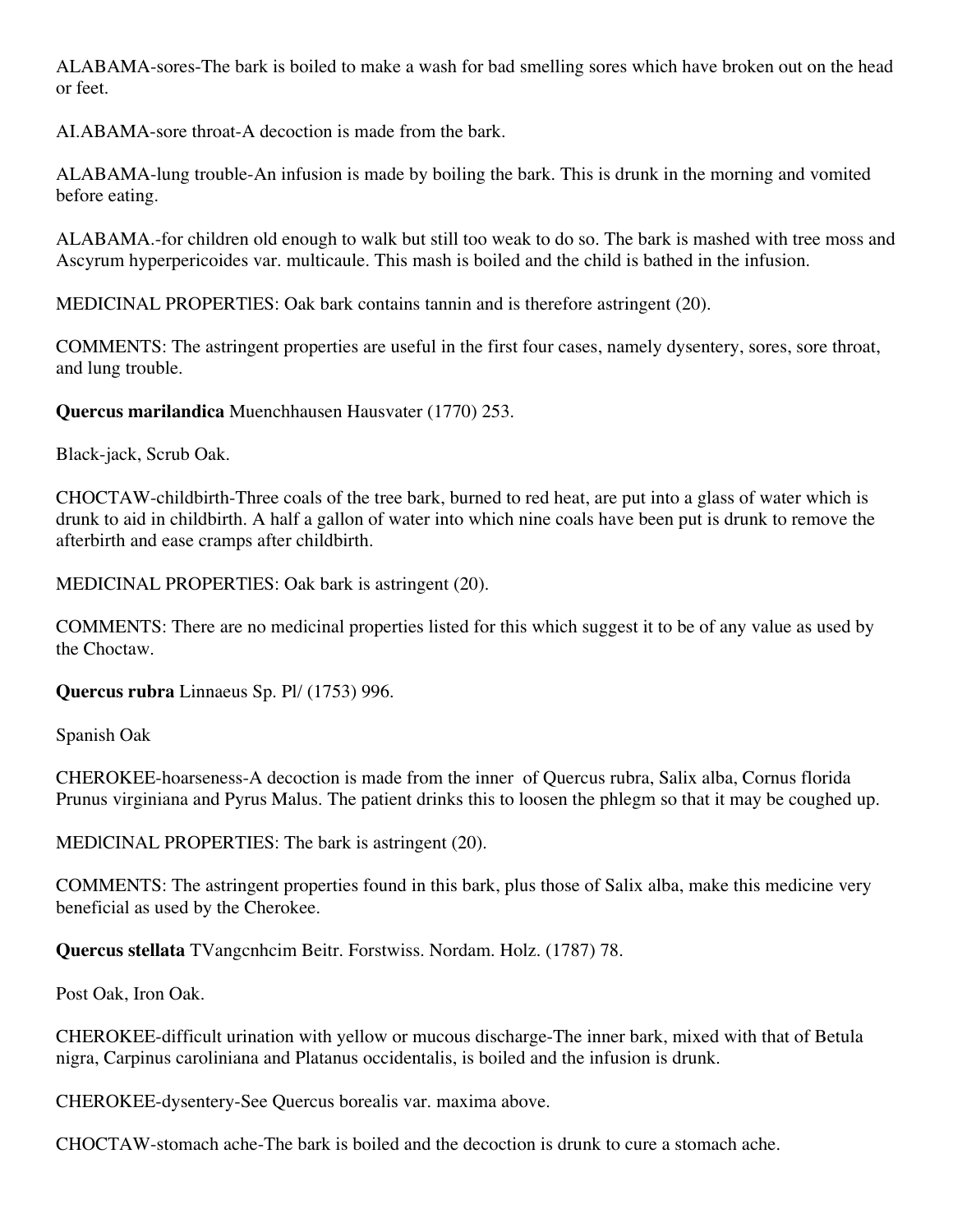CREEK-dysentery-The bark is used in a drink.

MEDICINAL PROPERTIES: Oak bark contains tannin (20).

COMMENTS: The tannin in oak bark is astringent and hence a useful cure for dysentery. If the Choctaw use of this for stomach ache refers to gastric acidity, the tannin is also beneficial (12).

#### ULMACEAE (Elm Family)

Ulmus americana Linnaeus Sp. PI. (1753) 226.

American or White Elm.

CHOCTAW-menstrual cramps-The inner bark is made into a decoction which is drunk to relieve menstrual cramps.

KOASATI-appendicitis- The inner bark, cut from the east side of the tree, is boiled and the patient drinks and bathes in the infusion.

KOASATI -gun wound -The bark, in mixture with that of Nyssa sylvatica and Acer rubrum var. Drummondii, is boiled. The decoction is taken internally and is also applied to the wound.

MEDICINAL PROPERTIES: No data.

COMMENTS: This species is very similar to Ulmus fulva and probably contains similar properties (see below), in which event it is useful in the above ailments. It is doubtful that the Koasati have any real knowledge of appendicitis. The term is probably used to refer to any severe pain in the region of the lower trunk.

**Ulmus fulva** Michaux FI. Hor.-Am. 1 (1803) 172.

Slippery Elm.

ALABAMA-delayed birth-A decoction is made by boiling the bark and a little gunpowder in water. This is drunk when labor is prolonged.

CATAWBA-consumption-The bark is used.

CHEROKEE-dysentery-A decoction is made of the inner barks of Ulmus fulva, Platanus occidentalis and Tilia americana boiled with Gerardia virginica, the excrescences from twigs of Quercus calis var. maxima and the buds or suckers growing from the base of Quercus stellata.

CHEROKEE-childbirth-A decoction is made by boiling together the bark of Ulmus fulva, the stems of Impatiens biflora and the roots of Veronica officinalis. This is drunk to ease labor.

MEDICINAL PROPERTIES: Elm bark is an excellent demulcent, useful in dysentery and diarrhea and is an emollient application cases of external inflammation. It has been used for dilating os uteri (20).

COMMENTS: The medicinal properties of this tree are most valuable as applied in the above ailments.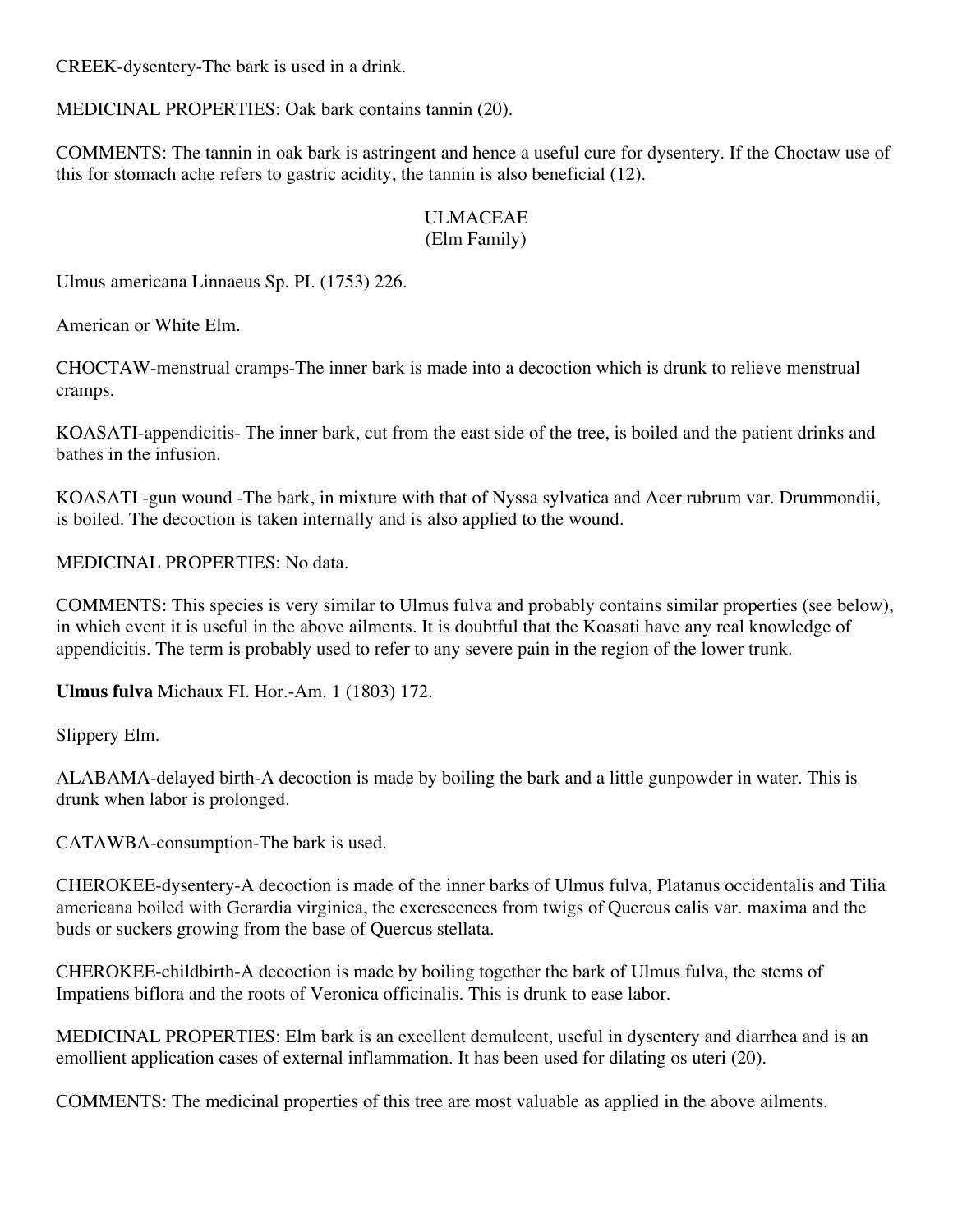# **MORACEAE** (Mulberry Family)

**Morus rubra** Linnaeus Sp. PI. (1753) 986.

Red Mulberry.

ALABAMA-yellow urine-a decoction, made by boiling the roots, is taken when a person is weak from passing yellow urine.

MEDlCINAL PROPERTIES: "Taenifuge" (11).

COMMENTS: Here, again, the urinary ailment cannot be readily diagnosed.

#### LORANTHACEAE (Mistletoe Family)

**Phoradendron flavescens** (Pursh) Nuttall in Journ. Acad. Phila. n.s. 1 (1847) 185.

American Mistletoe.

CREEK-lung trouble-The leaves and branches are used.

MEDICINAL PROPERTIES: American Mistletoe is an oxytoxic and is efficacious in arresting post-partum hemorrhages (20).

COMMENTS: This remedy is of no value as used.

#### ARISTOLOCHIACEAE (Birthwort Family)

# **Aristolochia Serpentaria** Linnaeus Sp. PI. (1753) 96l.

Virginia Snakeroot.

CHEROKEE-breast pains-The roots, mixed with Panax trifolium, are put into water to which a few live coals have been added. This solution is taken internally to relieve a pain in the breast.

CHOCTAW\*-stomach pains-Snakeroot roots are soaked in water, but not boiled. The medicine is drunk to alleviate stomach pains.

NATCHEZ-fever- The plant is boiled and the decoction is drunk during fever attacks.

MEDICINAL PROPERTIES: Snakeroot is a stimulant, tonic and antiperiodic (20) and is also useful in promoting perspiration (21).

COMMENTS: The tonic properties are beneficial in cases of stomach ache and the diaphoretic and antiperiodic properties are valuable for fever.

**Asarum arifolium** Michaux FI. Bor.-Am. 1 (1803) 279.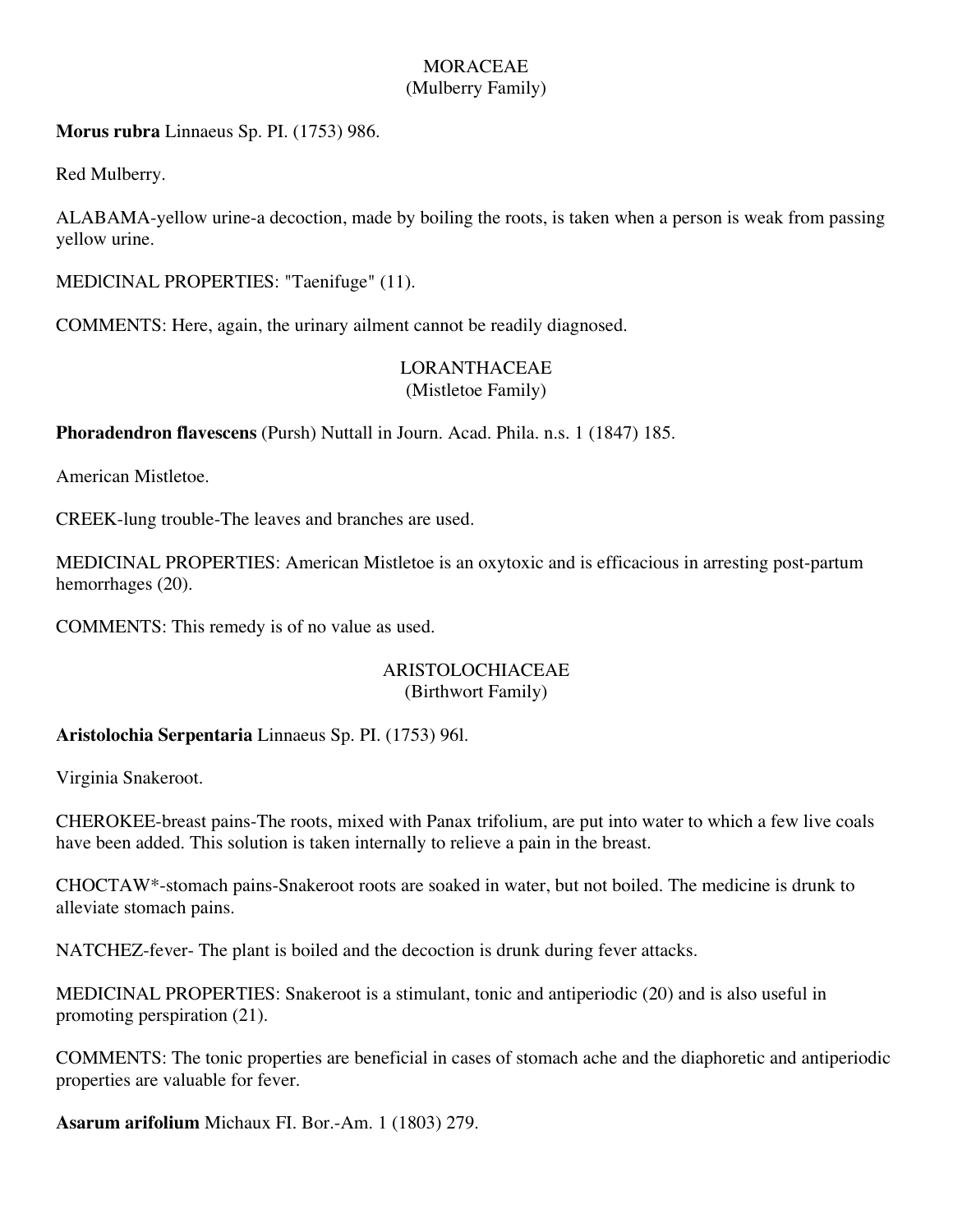CATAWBA-heart trouble-The leaves are steeped and the tea is drunk for heart trouble.

CATAWBA-pain in the stomach-The leaves are steeped and the tea is drunk.

CATAWBA-backache-The part of the plant used and the method of application are not given in the original source (15), but Asarum arifolium is used with Chimaphila umbellata.

MEDICINAL PROPERTIES; This is an aromatic bitter (8).

COMMENTS: The aromatic bitters are useful in cases of stomache.

**Asarum canadense** Linnaeus Sp. PI. (1753) 442.

Asarabacca, Wild Ginger.

CHEROKEE-swollen breast-The whole plants of Asarum canense and Camptosorus rhizoplzyllus, mixed with the roots and leaves of Collinsonia canadensis, are made into an infusion which is applied to the swollen breast. This infusion is also drunk as an emetic which is believed to relieve the swelling.

CHEROKEE-abdominal pain-The plant is made into an herb decoction with Hepatica acutiloba and Epigaea repens. This is boiled down to a thick syrup and is drunk to cause vomiting as a cure for a pain in the stomach.

MEDICINAL PROPERTIES; It has an aromatic, slightly bitter taste and is said to become nauseous in large doses (13).

COMMENTS: The bitter principle is useful for a pain in the stomach.

# POLYGONACEAE

#### (Buckwheat Family)

**Rumex verticillatus** Linnaeus Sp. PI. (1753) 334.

Swamp Dock.

CHOCTAW\*-smallpox prevention-The leaves are boiled and infusion is bathed in once a day for four days to prevent smallpox.

MEDICINAL PROPERTIES: Rumex verticillatus is astringent, tonic, an alterative which makes it useful in skin diseases (20).

COMMENTS: This medicine, if taken internally, would be beneficial in a skin disease already contracted, but it is of no value as a preventative.

# CHENOPODIACEAE (Goosefoot Family)

**Chenopodium ambrosioides L.** var. anthelminticum (L.) A. Gray Man. Bot. No. U.S. ed. 5 (1867) 408.

Wormseed.

Native of Tropical America.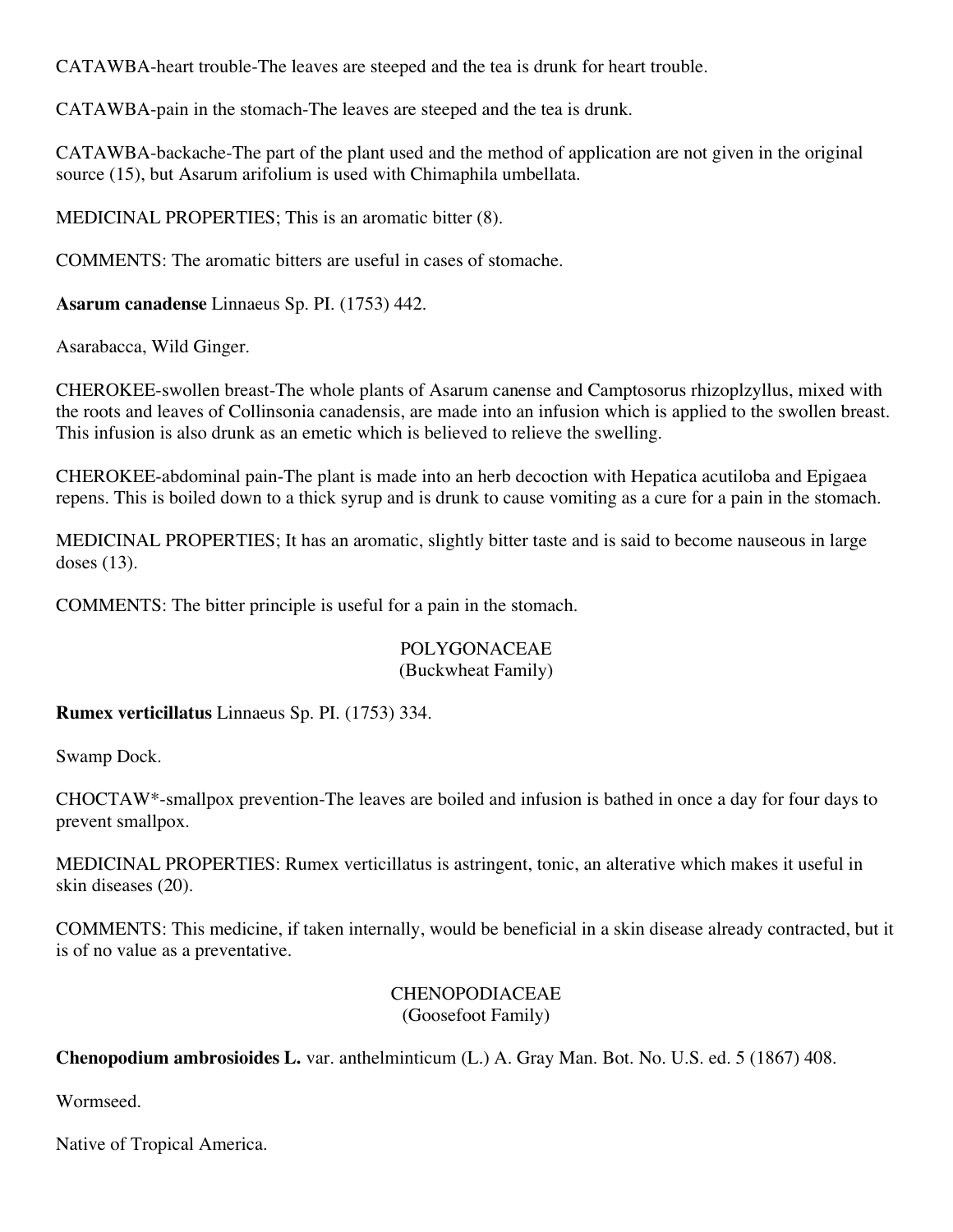CREEK-spring tonic.

CREEK-fever.

KOASATI-worms-The leaves are boiled and a little sugar added to the decoction which is drunk to dispel worms.

NATCHEZ-worms in children.

NATCHEZ-fever.

MEDICINAL PROPERTIES: Wormseed is a very effective anthelmintic (20). It also possesses tonic properties and is useful in chronic malaria (12).

COMMENTS: This plant is a useful medicine in all of the above applications.

RANUNCULACEAE (Crowfoot Family)

Hepatica acutiloba deCandolle Prodr. 1 (1824) 22.

Liverleaf, Hepatica.

CHEROKEE-abdominal pains-This plant is made into an herb infusion with Asarum canadense and Epigaea repens. This is boiled down to a thick syrup which is drunk as an emetic to cure abdominal pains.

MEDICINAL PROPERTIES: Hepatica possesses tonic and astrigent properties and was used in chronic hepatic affections (20).

COMMENTS: The tonic properties of this plant, plus those of Asarum canadense, make this a useful medicine for stomach pains.

**Zanthorhiza apiifolia** L'Heritier Stirp. Nov. (1784) 79.

Shrub Yellow-root.

CATAWBA-jaundice- Yellow-root is boiled and drunk as a cure for jaundice.

CATAWBA-ulcerated stomach-A decoction is drunk as a cure for ulcerated stomach.

MEDICINAL PROPERTIES: This plant possesses tonic properties (20) and is said to resemble Berberis which is an active cathartic and hepatic stimulant (8).

COMMENTS: "Ulcerated" stomach probably refers to a stomachache in which event the tonic properties are beneficial. The cathartic and hepatic stimulant properties are useful in cases of jaundice.

#### MAGNOLIACEAE (Magnolia Family)

Magnolia grandiflora Linnaeus Syst. Nat., ed. 10 (1759) 1082.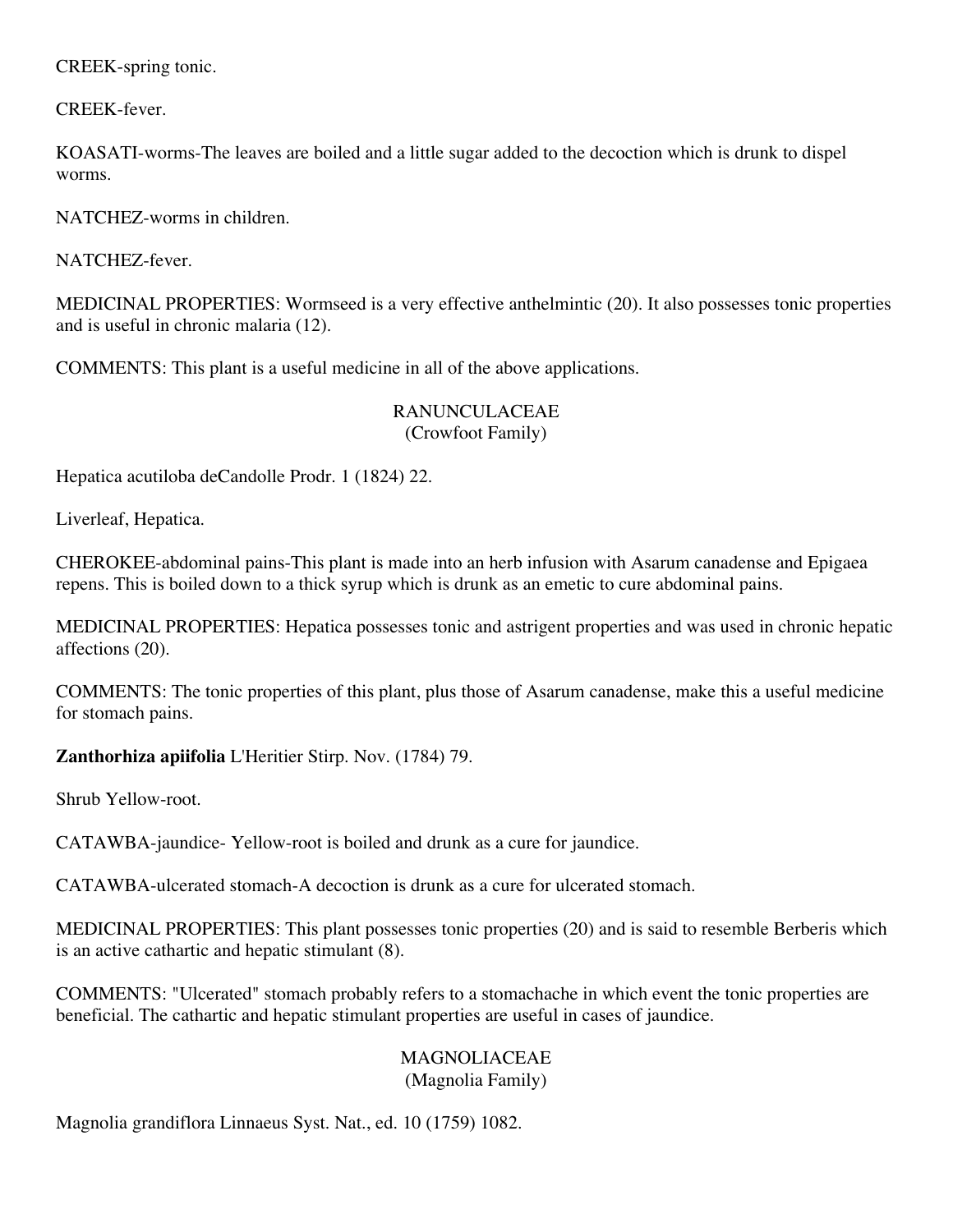Southern Magnolia, Bull-bay, Laurel.

CHOCTAW\*-prickly heat-The bark is boiled and the decoction is used as a bath to lessen or prevent prickly heat.

CHOCTAW-dropsy-A boiling infusion, made with the mashed bark of Magnolia and Bignonia capreolata L., is used to steam the patient.

KOASATI-sores-The bark is boiled and the decoction is poured over the sores.

MEDICINAL PROPERTIES: Magnolia is a stimulant tonic and a diaphoretic (20).

COMMENTS: The medicinal properties of Magnolia are of no use in the above applications. The Choctaw remedy of steaming the patient to reduce the swelling in dropsy is a somewhat drastic one and might result in more serious complications. The use of a diuretic is preferable in such cases.

# CALYCANTHACEAE

(Calycanthus Family)

**Calycanthus fertilis** Walter Fl. Carol. (1788) 151.

Carolina Allspice.

CHEROKEE-urinary trouble-A composite medicine is made by boiling together the barks of Calycanthusfertilis, Vitis aestivalis,

Rubus allegheniensis, Euonymus americanus, Vitis labrusca Ampelopsis cordata and the roots of Lysimachia quadrifolia. The infusion is drunk when the patient has difficulty in urinating after a period of excessive urination.

MEDICINAL PROPERTIES: The roots, leaves and bark are used as an antiperiodic (8).

COMMENTS: Sufficient symptoms are not given in the original source to be able to diagnose this ailment.

#### LAURACEAE (Laurel Family)

Lindera Benzoin Blume Mus. Bot. Lugd.-Bat.1 (1857)32 Benzoin aestivale (L.) N ees Syst. Laurin. (1836) 495.

Spice Bush, Benjamin Bush.

CREEK-to cure aches-An infusion, made from the boiling branches is used as a drink and as a steam bath. This is done produce perspiration as a cure for aches.

CREEK-emetic-A mixture of Spice Bush and Salix sp. used as an emetic.

MEDICINAL PROPERTIES: An infusion of the small branches has been used as a stimulant and diaphoretic in the treatment of low fevers (8). Benzoin is irritant to the fauces (12).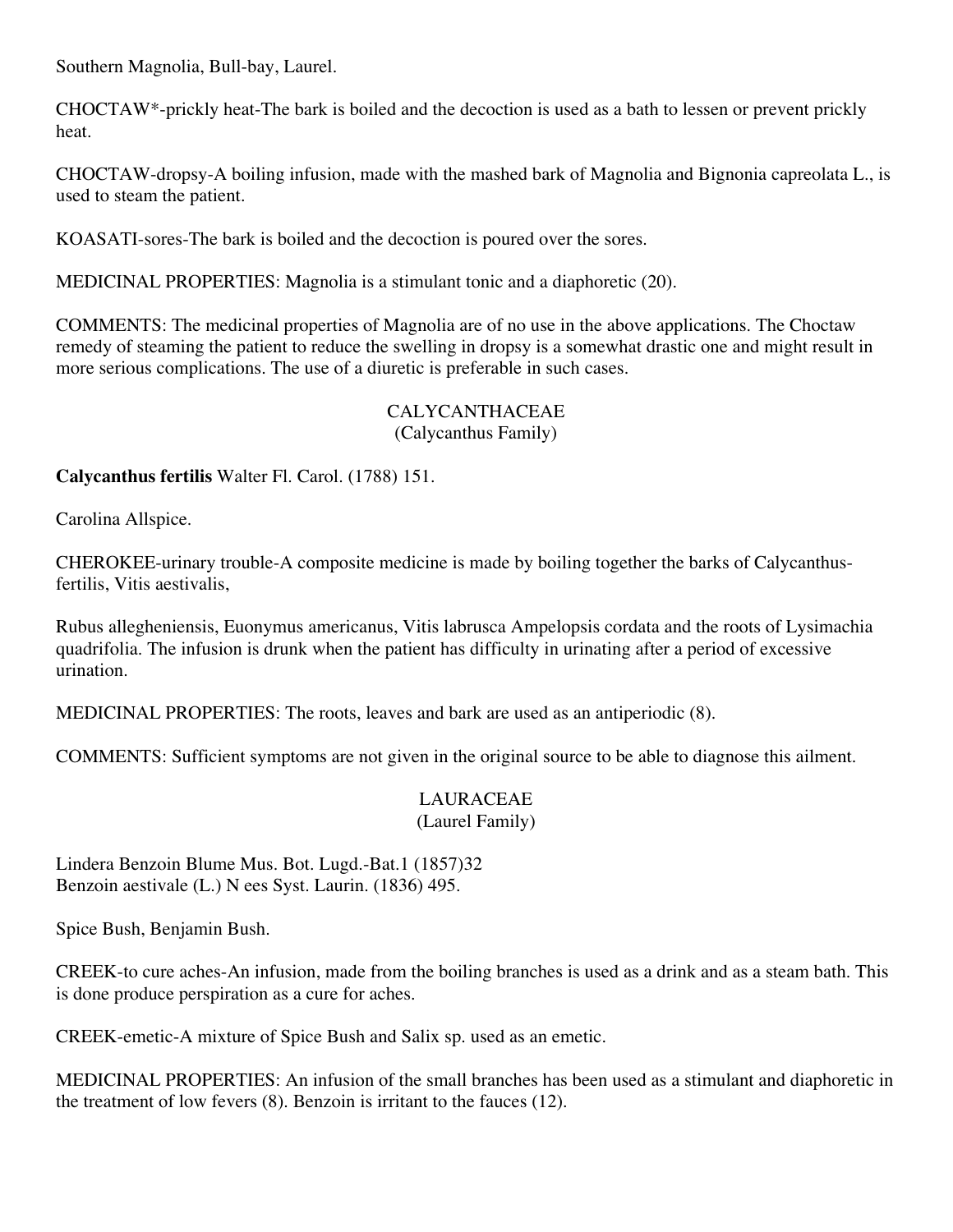COMMENTS: It is difficult to say whether or not the irritant principle of Benzoin would actually cause emesis, but it probably would, given a mental predisposition to vomit. As a cure for aches, the patient would certainly perspire from the diaphoretic effects of the plant and from the sweat bath.

# **Sassafras albidum** (Nutt.) Nees Syst. Laurin. (1836) 490.

Laurus Sassafras Linnaeus Sp. PI. (1753) 371, Sassafras Sassafras (L.) Karsten Pharm. - Med. Bot. (1882) 20.5, Sassafras, Ague-tree.

CHEROKEE-worms in children-The bark, mixed with that of Cornus florida, A melanchia canadensis and Nyssa sylvatica, is steeped in warm water with the roots of Rosa virginiana. The child drinks and bathes in the infusion to dispel worms.

CHOCTAW-measles-The root is boiled and the decoction is drunk to cure measles.

CHOCTAW\*-to thin the blood-A decoction, made by boiling the root, is drunk.

KOASATI-heart trouble-The roots are boiled and the decoction is drunk for heart trouble.

KOASATI-bee sting-The leaves are mashed and applied to the sting as a poultice.

MEDlCINAL PROPERTIES: The bark of the root and the root are stimulant, diaphoretic and diuretic and have been used in skin eruptions (21). Sassafras also contains tannic acid (20.).

COMMENTS: The value of Sassafras in skin eruptions makes it beneficial in measles. The tannic acid is a beneficial application for the bee sting.

#### SAXIFRAGACEAE (Saxifrage Family)

**Hydrangea arborescens** Linnaeus Sp. PI. (1753) 397.

Wild Hydrangea.

CHEROKEE-female emetic and cathartic-An infusion is made from the roots of Hydrangea arborescens, Alnus rugosa, Platanus occidentalis, Rubus [daws var. strigosus and Rubus occidentalis. This is drunk by women during their catamenial periods.

MEDICINAL PROPERTIES: Hydrangea is cathartic, diuretic and nephritic (20.).

COMMENTS: In this medicine, Alnus rugosa causes the emesis, Hydrangea arborescens causes the catharsis. Hydrangea cinerea Small in Britton Man. FI. Northern States and Can. (190.1) 484.

Ashy Hydrangea.

CHEROKEE-vomiting bile-Bark scrapings of Hydrangea cinerea are mixed with those of Clethra acuminata and made into an infusion which is drunk when a person has been vomiting bile.

MEDICINAL PROPERTIES: No data.

HAMAMELIDACEAE (Witch-Hazel Family)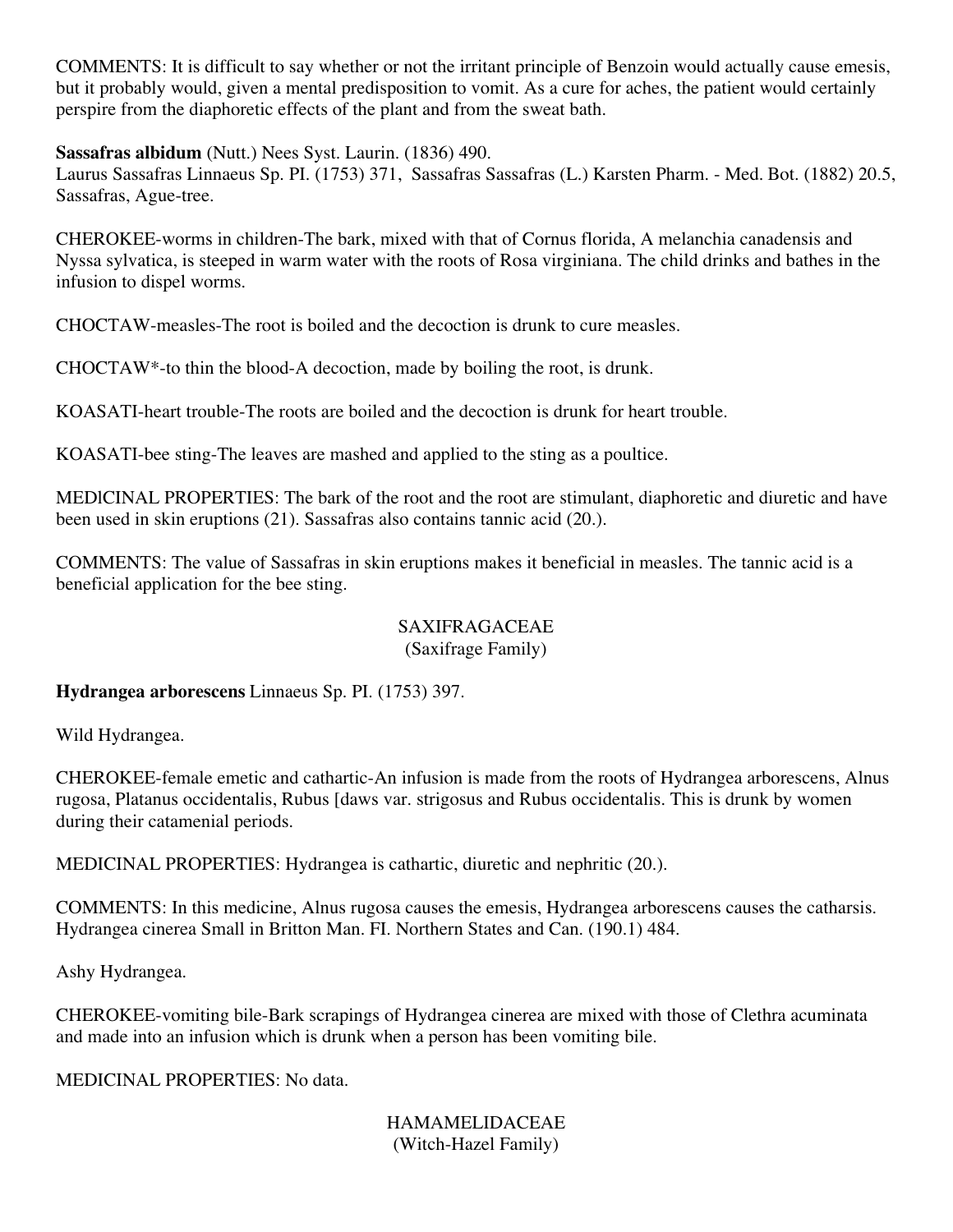# **Liquidambar styraciflua** Linnaeus Sp. PI. (1753) 999.

Sweet Gum, Bilsted.

CHOCTAW\*-cuts and bruises-The scum which rises to the top of the water when this plant is boiled is collected and mixed with the roots of Obolaria virginica. This is used as a dressing for cuts and bruises.

KOASATI-night sickness-The bark is boiled and the decoction is drunk by people who are well during the day but sick at night.

MEDICINAL PROPERTIES: The scum resembles in properties liquid storax which is antiseptic and disinfectant.

COMMENTS: The antiseptic and disinfectant properties are very beneficial for cuts.

#### PLATANACEAE (Plant Tree Family)

Platanus occidentalis Linnaeus Sp. PI. (1753) 999.

Sycamore, Buttonwood.

CHEROKEE-dysentery- An infusion is made from the inner barks of Platanus oceidentalis, Ulmus fulva and Tilia american are mixed with the excrescences from twigs of Quercus borealis var: maxima, Gerardia virginica and the buds or suckers growing from the base of Quercus stellata.

CHEROKEE-difficult urination with yellow or mucous discharge-A mixture of the inner barks of Platanus occidentalis, Quercus stellata and Carpinus caroliniana is made into an infusion which is drunk.

CHEROKEE-female emetic and cathartic-The roots of Platanus occidentalis, Alnus rugosa, Hydrangea arborescens, Rubus Idaeus var. strigosus and Rubus occidentalis are made into a decoction which is drunk by women during their catamenial periods.

CREEK-pulmonary tuberculosis-A decoction, made by boiling the bark and chips from the tree, is drunk.

MEDICINAL PROPERTIES: No data.

#### ROSACEAE (Rose Family)

# **Amelanchier canadensis** Medikus Geschict. (1793) 79.

Shad Bush, Service Berry.

CHEROKEE-worms in children-A mixture of the barks of Amelanchier canadensis, Nyssa sylvatica, Cornusflorida and Sassafras albidum are steeped in warm water with Rosa virginiana. The child drinks and bathes in the infusion.

MEDICINAL PROPERTIES: No data.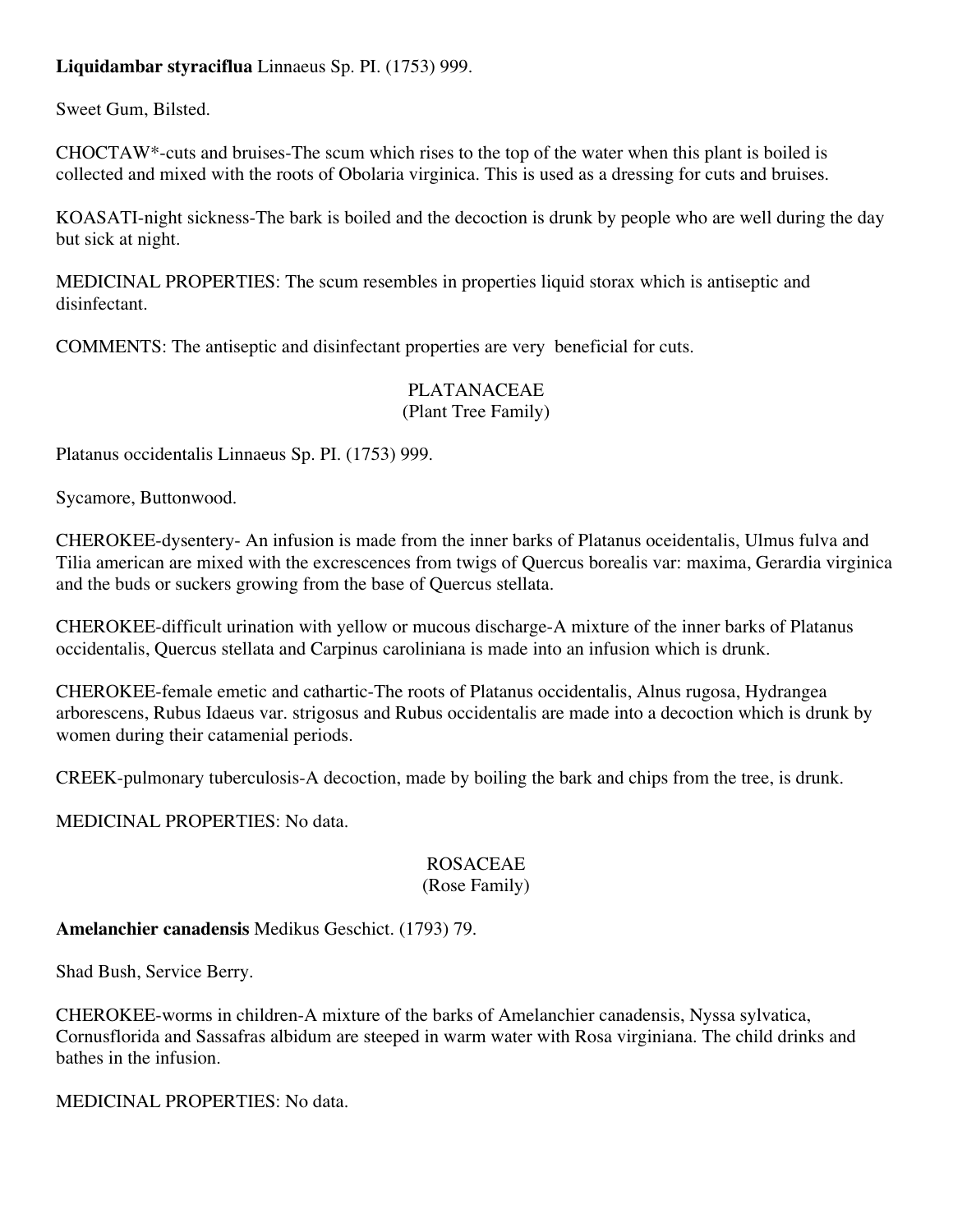**Gillenia trifoliata** ( L.) l,"Ioench Meth. PI. Suppl. (1802) 286. Porterarztlus trifoliatus (L.) Britton in Mem. Torr. Bot. Club 5 (1894) 115.

Bowman's Root.

CHEROKEE-leg scratches-The roots, mixed with those of Veratrum viride and the leaves of Kalmia latifolia, Leucothoe Catesbaei and Rhododendron maximum, are made into an infusion which is rubbed into scratches that have been made on the legs.

MEDICINAL PROPERTIES: This is a mild and efficient emetic (20).

COMMENTS: It is difficult to discover just what purpose this plant plays in the medicine.

**Prunus sp.**

KOASATI-dyspepsia-The inner bark is made into an infusion which is drunk to relieve dyspepsia.

MEDICINAL PROPERTIES: No data.

**Prunus sp.**

Wild Plum.

CREEK-dysentery-An infusion, made by boiling the roots, is drunk to cure dysentery.

MEDICINAL PROPERTIES: No data.

**Prunus Persica (L.)** Batsch Beytr. Entw. Pragm. Gesch. Natur. (1801) 30.

Peach.

Native of the Old World.

KOASATI-tired legs-Scratches are made on the legs until blood is drawn. Peach leaves are then rubbed in these scratches to relieve tired legs.

MEDICINAL PROPERTIES: The leaves yield hydrocyanic acid (20). Hydrocyanic acid, when locally applied to the skin, penetrates the epidermis and paralyzes the end organs of the sensory nerves in the derma (12).

COMMENTS: This closely parallels the Cherokee use of Veratrum viride applied to the abraded skin.

**Prunus serotina** Ehrhart Beitr. 3 (1788) 20.

Wild Black or Rum Cherry.

CHEROKEE--childbirth-The bark is made into a warm infusion which is drunk at the first pangs of labor.

CHEROKEE--Chill, fever, ague-The bark, in mixture with that of Prunus virginiana, is made into a decoction which is blown on the patient.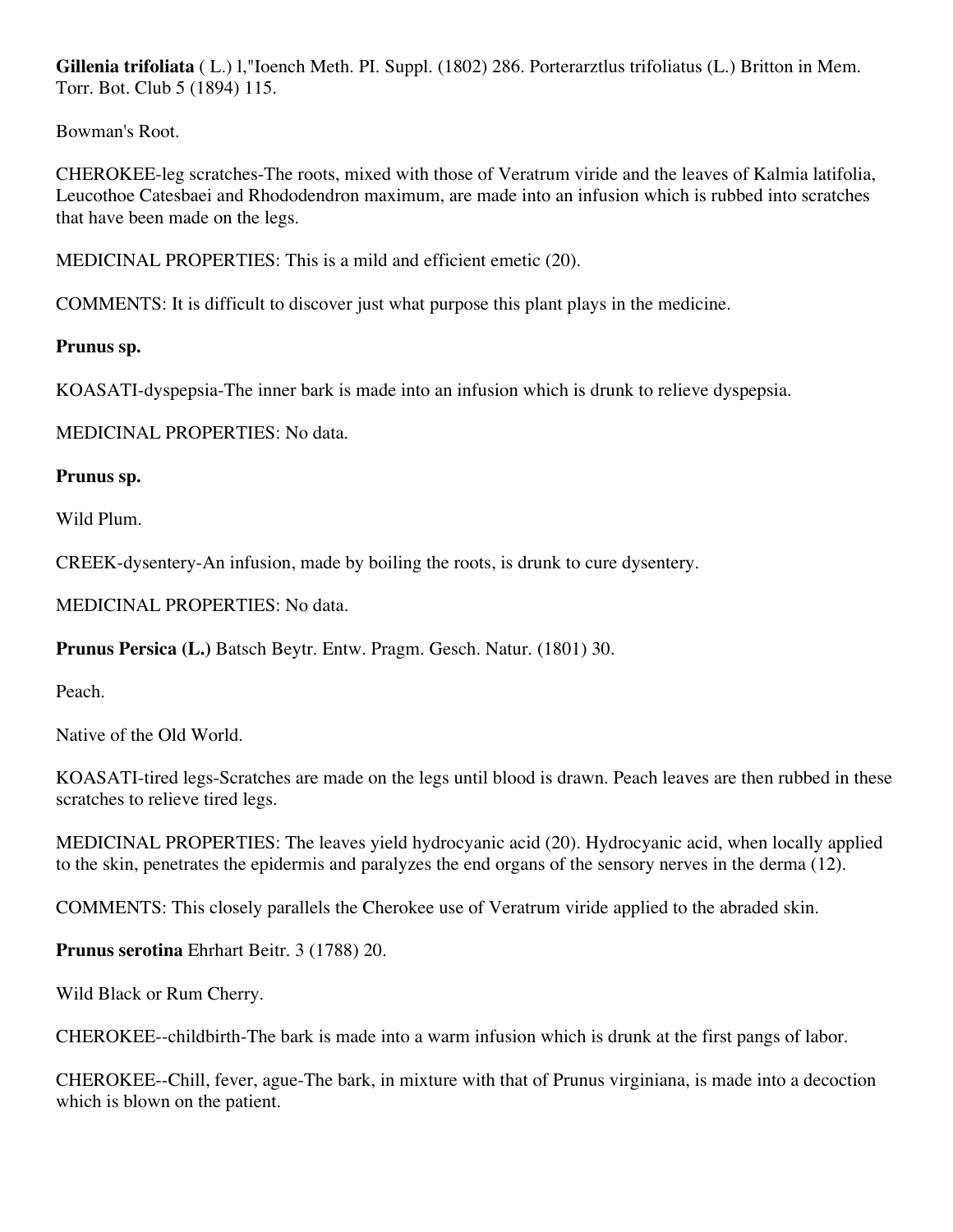MEDICINAI. PROPERTIES: The bark is astringent and sedative and is used as a tonic in convalescence from fevers  $(21)$ .

COMMENTS: The decoction of Prunus serofina may be given in childbirth for its sedative properties with the idea of quieting the mother.

**Prunus virginiana** Linnaeus Sp. PI. (1753) 473.

Chokecherry.

CHEROKEE-chill, fever, ague-See Prunus serofina above.

CHEROKEE-hoarseness-A decoction is made from the inner barks of Prunus virginiana, Salix alba, Cornus florida, Quercus rubra and Pyrus Malus. This is drunk to loosen the phlegm that it may be more easily coughed up.

MEDICINAL PROPERTIES: Chokecherry has the property calming irritation and diminishing nervous excitability and is use in cases where debility of the system is united with general local irritation (20).

COMMENTS: The astringent properties of Quercus rubra and Salix alba would seem to be the most important in this remedy.

**Pyrus Malus** Linnaeus Sp. PI. (1753) 479, Malus Malus (L.) Britton in Britton and Brown Ill. FI. North. U.S. 2 (1897) 236.

Apple. Introduced from Europe.

CHEROKEE-hoarseness-See Prunus virginiana above.

MEDICINAL PROPERTIES: No data.

**Rosa virginiana** Miller Gard. Dict. ed. 8 (1768) no. 10. Rosa lucida Ehrhart Beitr. 4 (1789) 22.

CHEROKEE--worms in children-The roots are steeped in warm water with the barks of Cornus florida, Amelanchier canadensis, Sassafras albidum and Nyssa sylvatica. The child drinks and bathes in the decoction to dispel worms.

MEDlCINAL PROPERTIES: No data.

# **Rubus sp.**

Blackberry.

CHOCTAW-tonic to improve circulation-A decoction, made by boiling the roots, is drunk.

CHOCTAW-dysentery-The roots, mixed with those of Callicalpa americana, are boiled and the infusion is drunk to cure dysentery.

MEDICINAL PROPERTIES: Blackberry is tonic and astringent (9).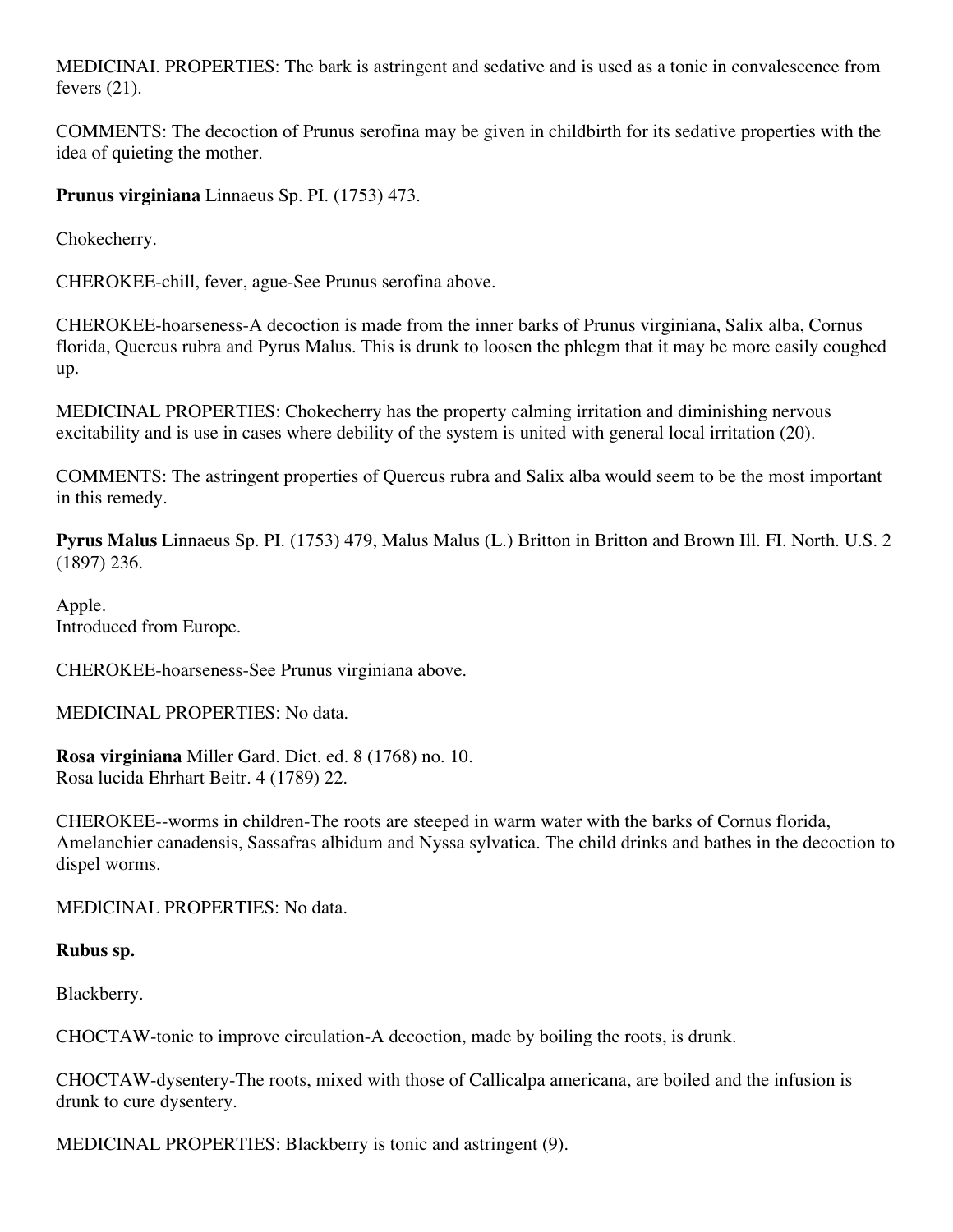COMMENTS: This plant is beneficial as used by the Choctaw for a tonic and the astringent properties make it valuable as a cure for dysentery.

**Rubus allegheniensis** Porter in Bull. Torr. Bot. Club 23 (1898) 153. Rubus nigrobaccus L. H. Bailey EvoI. Native Fruits (1898) 370-371.

CHEROKEE-urinary trouble-An infusion is made by boiling the barks of Rubus allegheniensis, Vitis aestivalis, Calycanthus fertilis, Evonymus americanus, Vitis labrusca and Ampelopsis cordata, and the roots of Lysimaehia quadrifolia. This is given there has been excessive urination which gradually decreases in quantity.

MEDICINAL PROPERTIES: It is an astringent used in diarrhea (20).

COMMENTS: It is impossible to diagnose this ailment from symptoms given.

**Rubus Idaeus L.** var. strigosus (Michx.) Maximowicz Bull. Acad. St. Petersb. 17 (1872) 16l. Rubus strigosus Michaux FI. Bor.-Am. 1 (1803) 297.

CHEROKEE-female emetic and cathartic-During their catamenial periods, women drink an infusion made by boiling together the roots of Alnus rugosa, Hydrangea arboreseens, Platanus oeeidentalis, Rubus occidentalis and Rubus Idaeus var. stri

MEDICINAI. PROPERTIES: The leaves and fruit are astringent and stimulant (21).

COMMENTS: The medicinal properties given for this plant would have neither an emetic nor a cathartic effect.

**Rubus occidentalis** Linnaeus Sp. PI. (1753) 493.

Black Raspberry.

CHEROKEE-female emetic and cathartic-See Rubus Idaeus var. strigosus above.

MEDICINAL PROPERTIES: No data.

# LEGUMINOSAE (Pulse Family)

# **Baptisia sp.**

Wild Indigo.

CREEK-child's tonic-The roots are boiled and the decoction is used as a drink and a bath by children who are drowsy and listless.

MEDICINAL PROPERTIES: In large doses, wild indigo is a strong emetic and cathartic, in smaller doses it has a laxative effect (20

COMMENTS: Although not stated in. the original source (17) the laxative effect is probably what is desired.

**Baptisia leucantha** Torrey & Gray FI. No. Am.1 (1840) 385.

White Wild Indigo, Prairie Indigo.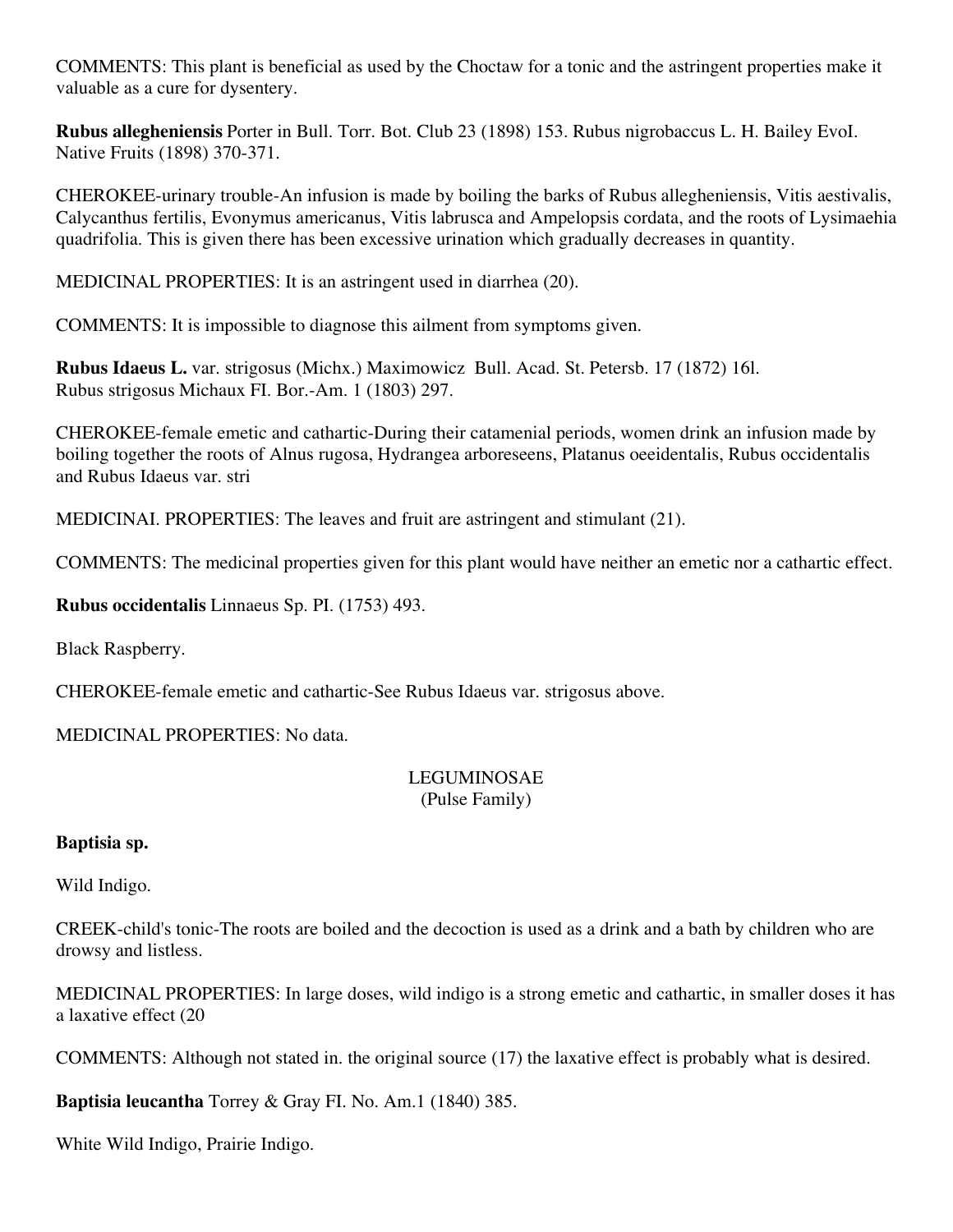CHOCTAW-swellings-The roots and leaves are used as a poultice and applied to the swelling.

KOASATI-rheumatism-A decoction is made by boiling together the roots of Baptisia leucantha, Erythrina herbacea and Liatris acidota, with the leaves of Ascyrum linifolium, Bignonia capreolata and Cephalanthus occidentalis. This decoction is drunk to relieve rheumatism.

MEDICINAL PROPERTIES: This plant is a strong emetic and cathartic in large doses and a laxative in small ones (20, 11).

COMMENTS: The medicinal properties of Baptisia leucantha are of no use in either of the above ailments.

**Cercis canadensis** Lillnaeus Sp. PI. (1753) 374.

Judas Tree, Redbud.

ALABAMA-congestion-The roots and inner bark are put into water. The resulting solution is drunk when there is congestion and fever. This congestion is supposed to be fatal unless relieved.

MEDICINAL PROPERTIES: The bark is an active astringent (20).

COMMENTS: It is difficult to diagnose this ailment, but Dr. Leland Wyman has suggested that it might refer to pneumonia.

**Coronilla varia** Linnaeus Sp. PI. (1753) 743.

Native of Europe.

CHEROKEE-emetic-Coronilla varia, Juncus effusus, Scirpus validus, Vicia caroliniana and the bark of Rhus Toxicodendron are boiled together. The decoction is drunk as an emetic every day for four days and is reboiled before each use.

MEDICINAL PROPERTIES: No data.

**Desmodium sp.**

Meibomia sp.

Tick Trefoil.

ALABAMA-bad lung cold-A tea, made from Desmodium is drunk and vomited before breakfast to cure a cold.

MEDICINAL PROPEllTIES : No data.

**Erythrina herbacea** Linnaeus Sp. PI. (1753) 706.

Cardinal Spear.

ALABAMA A-female bowel pain-The pounded roots are put in cold water which is drunk by women to relieve a bowel pain.

CHOCTAW\*-tonic-After boiling the leaves, the decoction is strained and reboiled before taking as a tonic.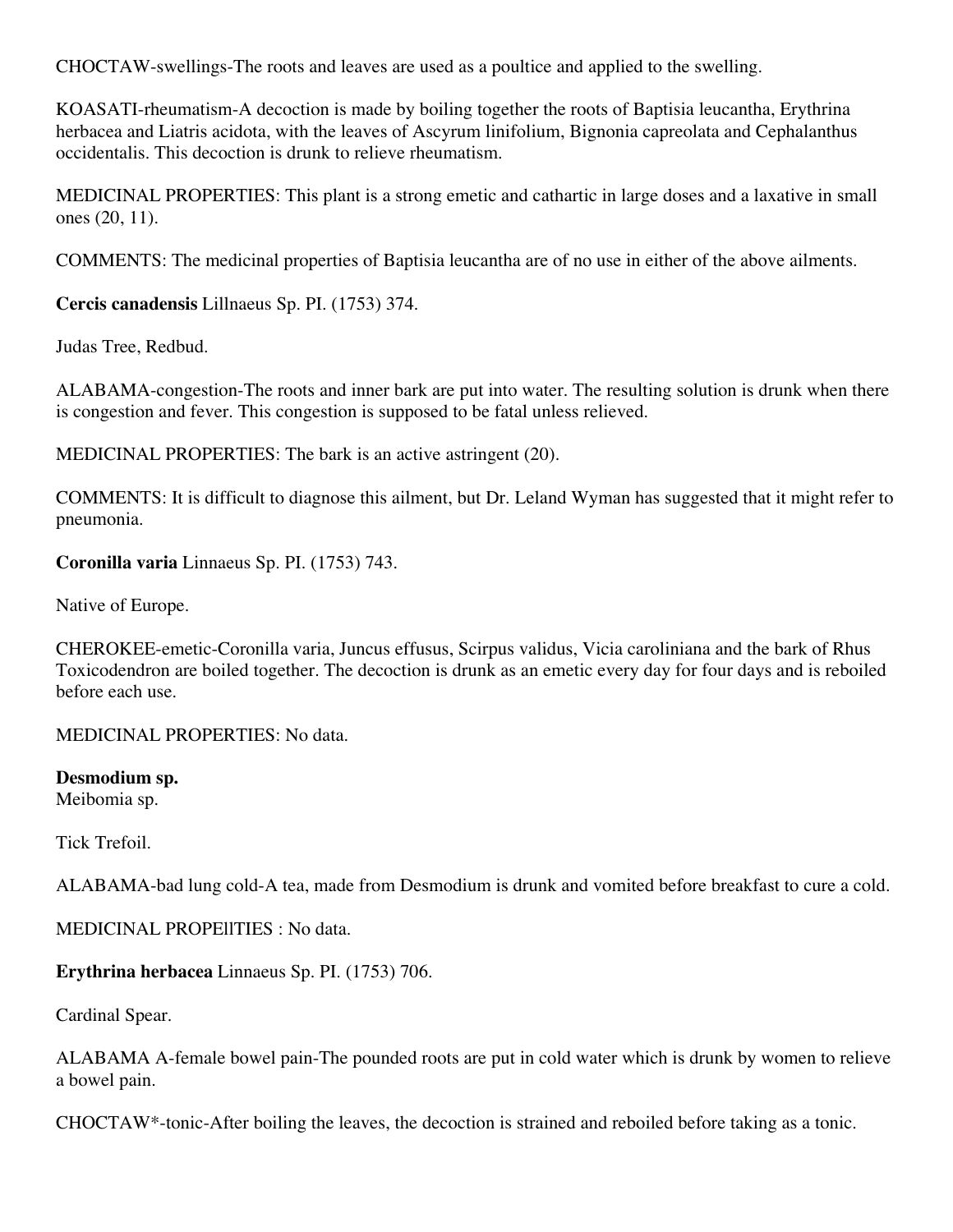CHOCTAW-chest pain in children-The leaves are mixed Monarda fistulosa and grease, and the resulting salve is rubbed into the child's chest to relieve pain.

KOASATI-sore legs from walking--The small roots are boiled and the decoction is drunk when the legs have become sore from walking too far.

KOASATI-rheumatism-See Baptisia leucantha above.

MEDICINAL PROPERTIES: The roots are diaphoretic (13).

COMMENTS: The diaphoretic properties are of no use in the above ailments.

**Gleditsia triacanthos** Linnacus Sp. PI. (1753) 1056.

Honey Locust.

CHEROKEE-dyspepsia-The bark is steeped overnight in warm water with the roots of Specularia perfoliata and Aesculus Pavia. The patient drinks and bathes in the solution to cure dyspepsia.

CREEK-smallpox prevention-The finely chopped sprigs, thorns and branches are boiled and the decoction is used as a bath to prevent contracting smallpox.

MEDICINAL PROPERTIES: The leaves and twigs are narcotic anodyne (21).

COMMENTS: The narcotic and anodyne properties are of no use in the above ailments.

**Psoralea pedunculata** (Mill.) Vail in Bul l. Torr. Bot. Club 21 (1891) 114.

Congo Root, Sampson's Snakeroot.

CATAWBA.-sores-The boiled root is applied to the sore.

MEDICINAL PROPERTIES: This is an aromatic bitter tonic (20).

COMMENTS: The medicinal properties given for this plant are of no value as an application for sores.

# **Robinia sp.**

Black Locust.

CHICKASAW-headache-The roots are used.

MEDICINAL PROPERTIES: The root is tonic and, in large doses, purgative and emetic. Cases of poisoning by the root have resulted in vomiting, dilated pupils, intermittent heart action and stupor (20).

COMMENTS: This is of no value for headache and seems to be rather dangerous owing to its violent reactions.

**Tephrosia ambigua** M. A. Curtiss ex Chapman FI. South. U.S. (1860) 96. Cracca ambigua (M.A.Curtiss) O. Kuntze Rev. Gen. 1 (1891) 174.

CIIOCTAW-sores-The beaten root is boiled and the decoction is applied to the sore.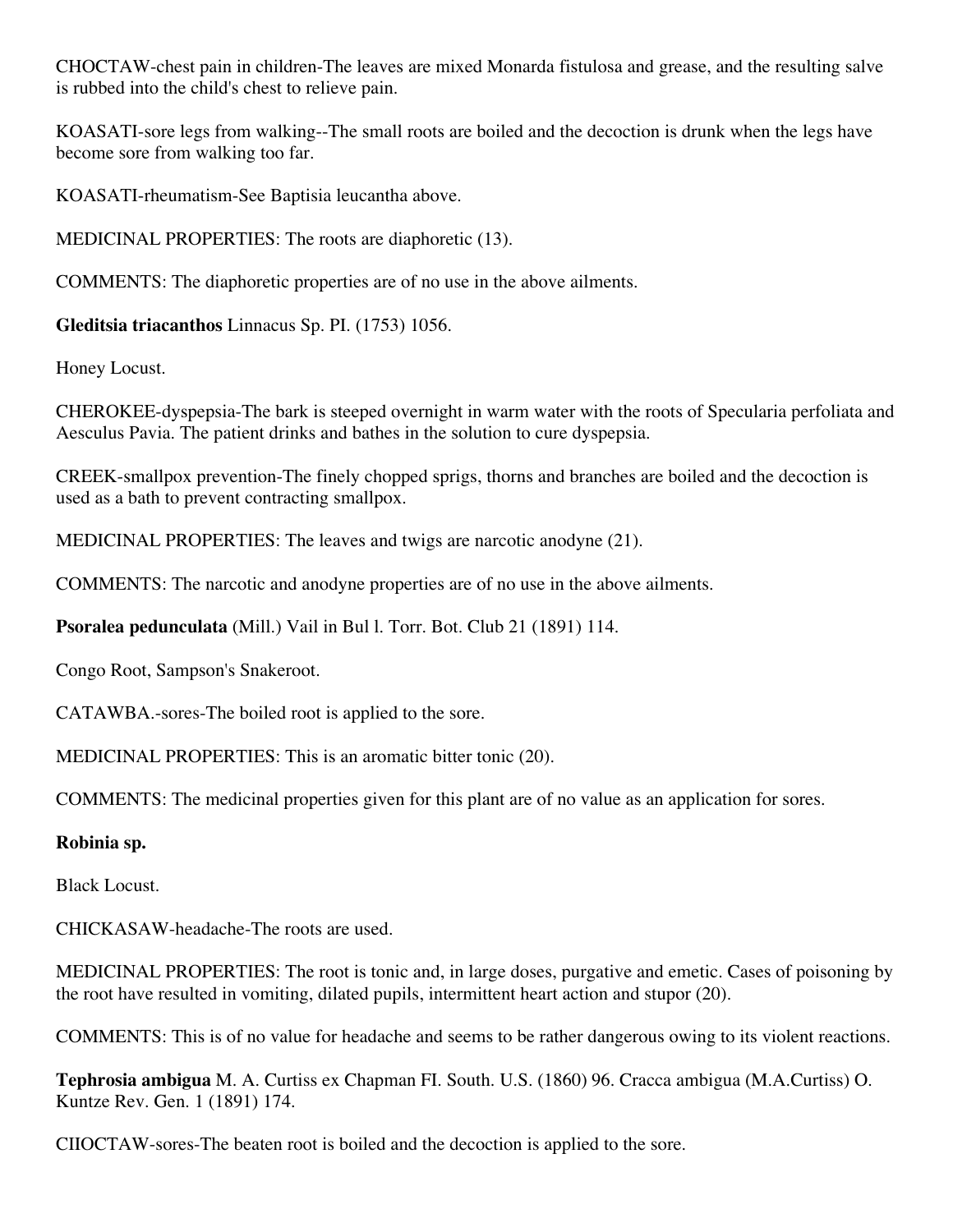KOASATI-snakebite-The roots are boiled and the infusion is applied to the bite.

MEDICNAI, PROPERTIES: No data.

# **Tephrosia virginiana (L.)** Persoon Syn. PI. 2 (1807) 329.

Goat's Rue, Cat Gut.

CATAWBA-rheumatism-The leaves are put in the shoe to cure rheumatism.

CHEROKEE-child's tonic-The roots are boiled and the decoction is drunk by children to make them strong and muscular.

CREEK-pulmonary tuberculosis.

CREEK-bladder trouble-Eight mashed roots are put into cold water and the solution is drunk to cure bladder trouble.

CREEK-loss of manhood-The roots of Tephrosia virginiana and Stillingia sp. are pounded and put into water. This is drunk to regain potency.

NATCHEZ--coughs.

MEDICINAL PROPERTIES: The roots are cathartic, tonic, diaphoretic and anthelmintic (20).

COMMENTS: The tonic properties of Tephrosia virginiana are useful as applied by the Cherokee. They are of no value as applied by the other tribes.

**Vicia caroliniana** Walter Fl. Carol. (1788) 182.

Vetch.

CHEROKEE-muscular cramps-An infusion, made by boiling Vicia caroliniana and Gnaphalium polycephalum, is rubbed inti scratches which have been made over the location of the pain.

CHEROKEE-emetic-An infusion is made by boiling this plant with Scirpus validus, Juncus effusus, Coronilla varia and the bark of Rhus Toxicodendron. This infusion is taken every day for four days and is reboiled each day.

MEDICINAL PROPERTIES: No data.

#### LlNACEAE (Flax Family)

Linum usitatissimum Linnaeus Sp. PI. (1753) 277.

Common Flax. Introduced from Europe.

CHEROKEE-fever-A decoction of flax is poured over the patient to reduce a fever.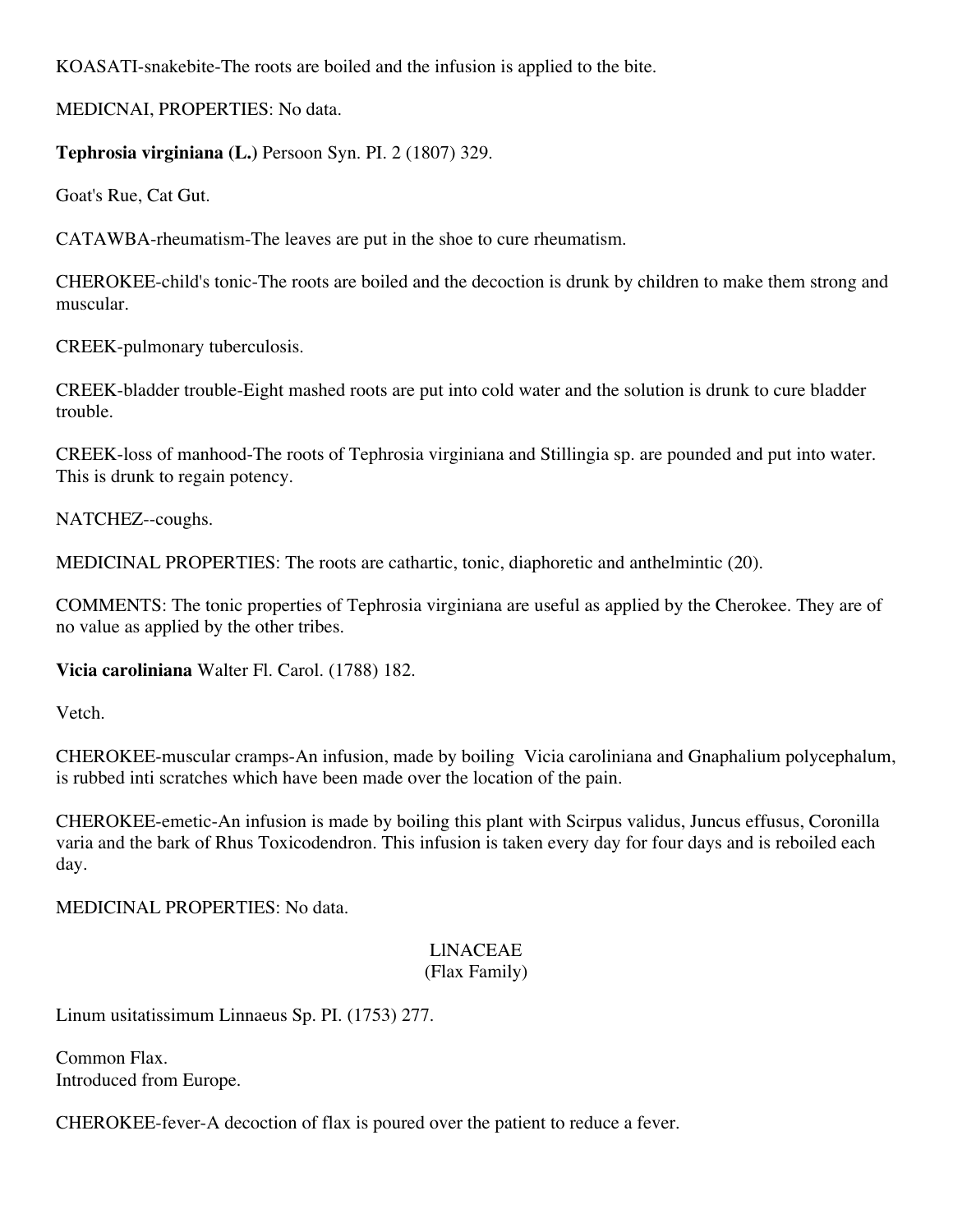MEDICINAL PROPERTIES: Flax is believed to kill cattle due the formation of HCN in the wilted leaves. People working with the plant are reported to have a form of dermatitis (11).

COMMENTS: This remedy is of no value.

#### RUTACEAE (Rue Family)

Xanthoxylum americanum Miller Gard. Dict. ed. 8 (1768) no. 2.

Northern Prickly Ash, Toothache Tree.

ALABAMA-itching-The inner bark is boiled and the infusion is rubbed on the itch to relieve it.

ALABAMA-toothache-Some of the inner bark is put into a cavity and more is packed around the tooth to relieve a toothache.

MEDICINAL PROPERTIES: The bark is a popular remedy for toothache and is also used as a counter-irritant (20).

COMMENTS: This plant is beneficial as applied in both of the above cases and its use as a popular remedy may have been learned from the Indians.

#### POLYGALACEAE (Milkwort Family)

**Polygala lutea** Linnaeus Sp. PI. (1753) 705.

Milkwort.

CHOCTAW\*-swellings-The dried blossoms are mixed with water and applied to the swellings as a poultice.

MEDICINAL PROPERTIES: No data.

#### EUPHORBIACEAE (Spurge Family)

**Euphorbia corollata** Linnaeus Sp. PI. (1753) 459. Flowering Spurge.

CHEROKEE-yellow urine-An infusion is made of the bruised roots of Euphorbia corollata and Euphorbia hypericifolia and is drunk in cases where the patient is passing yellow urine.

MEDlCINAL PROPERTIES: In small doses, this is a diaphoretic and expectorant, in larger ones it acts as an emetic (20).

COMMENTS: It is impossible to diagnose this ailment from the scanty symptoms given.

**Euphorbia hypericifolia** A. Gray Man. Bot. No. U.S. (1848) 407.

CHEROKEE-yellow urine-See Euphorbia corollata above.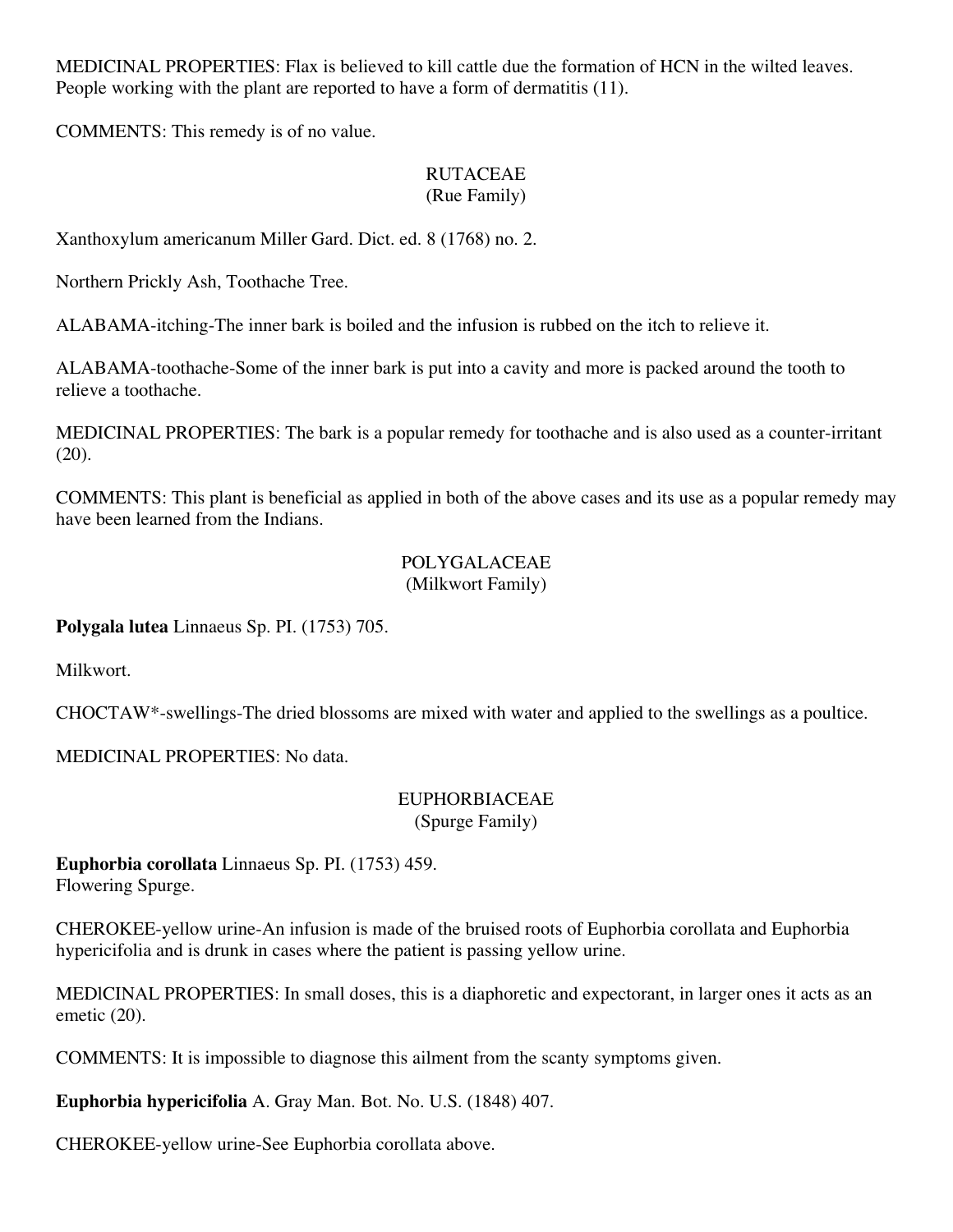MEDICINAL PROPERTIES: This is useful in dysentery, diarrhea, menorrhages and leucorrhea (20).

# **Stillingia sp.**

CREEK-childbirth-The mashed roots are boiled and the mother drinks and bathes in the decoction soon after the child is born.

CREEK-loss of manhood-The roots of Stillingia and Tephrosia virginiana are pounded and put into water. This is drunk to regain potency.

CREEK-cathartic.

MEDICINAL PROPERTIES; StilIingia is emetic and cathartic (20).

COMMENTS; The combination of the roots of Stillingia and Tephrosia virginiana makes a very strong cathartic, but does produce the effect desired by the Creeks.

#### ANACARDIACEAE (Cashew Family)

**Rhus copallina** Linnaeus Sp. PI. (1753) 266.

Dwarf Sumac.

CHEROKEE-blisters-A mixture of the barks of Rhus copallina Rhus typlrina and Rhus glabra is made into a decoction which is poured over the blisters..

CREEK-dysentery-A decoction, made by boiling the root, is drunk as a cure for dysentery.

KOASATI-to make a baby walk-The leaves are boiled and the baby drinks and is bathed in the decoction to make him strong enough to walk.

MEDICINAL PROPERTIES; Rhus copallina contains much tannin and is a good astringent (13).

COMMENTS: The astringent properties are beneficial for blisters as applied by the Cherokee and for dysentery as used by the Creek.

**Rhus glabra** Linnaeus Sp. PI. (1753) 265.

Smooth Sumac.

CHEROKEE-blisters-See Rhus copallina above.

CREEK-dysentery-The roots are boiled and the decoction is drunk to cure dysentery.

MEDICINAL PROPERTIES; This has astringent, alterative and tonic properties, and is useful in dysentery, diarrhea and leucorrhea (21).

COMMENTS; The combination of Rhus glabra and Rhus copallina makes a very strong astringent application for blisters.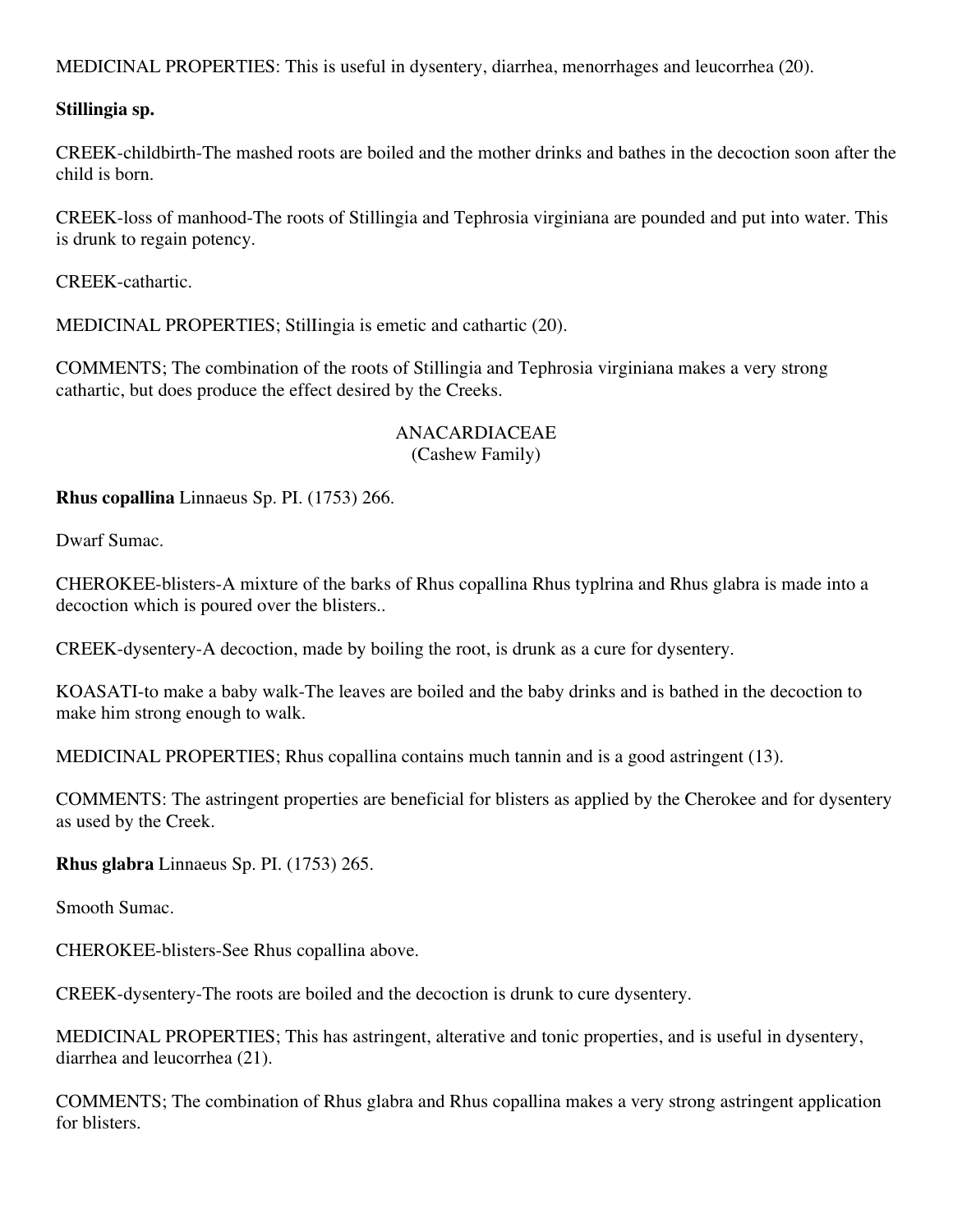# **Rhus Toxicodendron** Linnaens Sp. PI. (1753) 266.

Poison Ivy, Poison Oak.

CHEROKEE-emetic-The bark of Rhus Toxicodendron is boiled with .Scirpus validus, Juncus effusus, Coronilla varia and Vicia caroliniana. This emetic is taken every day for four days and is reboiled before each use.

MEDlCINAL PROPERTIES; Poison Ivy, when taken internally, has irritant properties, causing vomiting, drowsiness, stupor, dilated pupils and convulsive movements (20).

COMMENTS; In this composite medicine, Rhus Toxicodendron seems to be the most important ingredient. It is strong enough to produce emesis and is the only plant in the medicine to which emetic properties are attributed.

**Rhus typhina** Linnaeus Cent. PI. 2 (1756) 14; Amoen. Acad, 4 (1760) 311.

Staghorn Sumac.

NATCHEZ-boils-The roots are made into a poultice which is applied to boils.

MEDICINAL PROPERTIES; No data.

COMMENTS: The astringent properties found in other species of Rhus are probably present in this one, in which event it is a beneficial application for boils.

#### AQUIFOLIACEAE (Holly Family)

Ilex opaca Aiton Hort. Kew. I (1789) 169.

American Holly.

ALABAMA-sore eyes-The bark is boiled and the decoction is used as a wash for sore eyes.

CATAWBA -measles- A decoction, made from the leaves, is drunk for measles.

CHOCTAW-sore eyes-A decoction, made by boiling the leaves, is dropped in the eye to relieve soreness.

KOASATl-itch-The bark is boiled in water and the infusion is rubbed on the itching part.

MEDICINAL PROPERTIES: American Holly has been used as a diaphoretic (20) and is demulcent and expectorant (8).

COMMENTS: The demulcent properties make this a soothing wash. Diaphoretics have been used to bring out the skin eruption in measles but they are scarcely necessary as the rash will come out unaided.

**Ilex vomitoria** Aiton Hort. Kew. 1 (1789) 170.

Cassena, Yaupon.

ALABAMA-emetic-The toasted leaves are boiled and the decoction is drunk to cause emesis (3).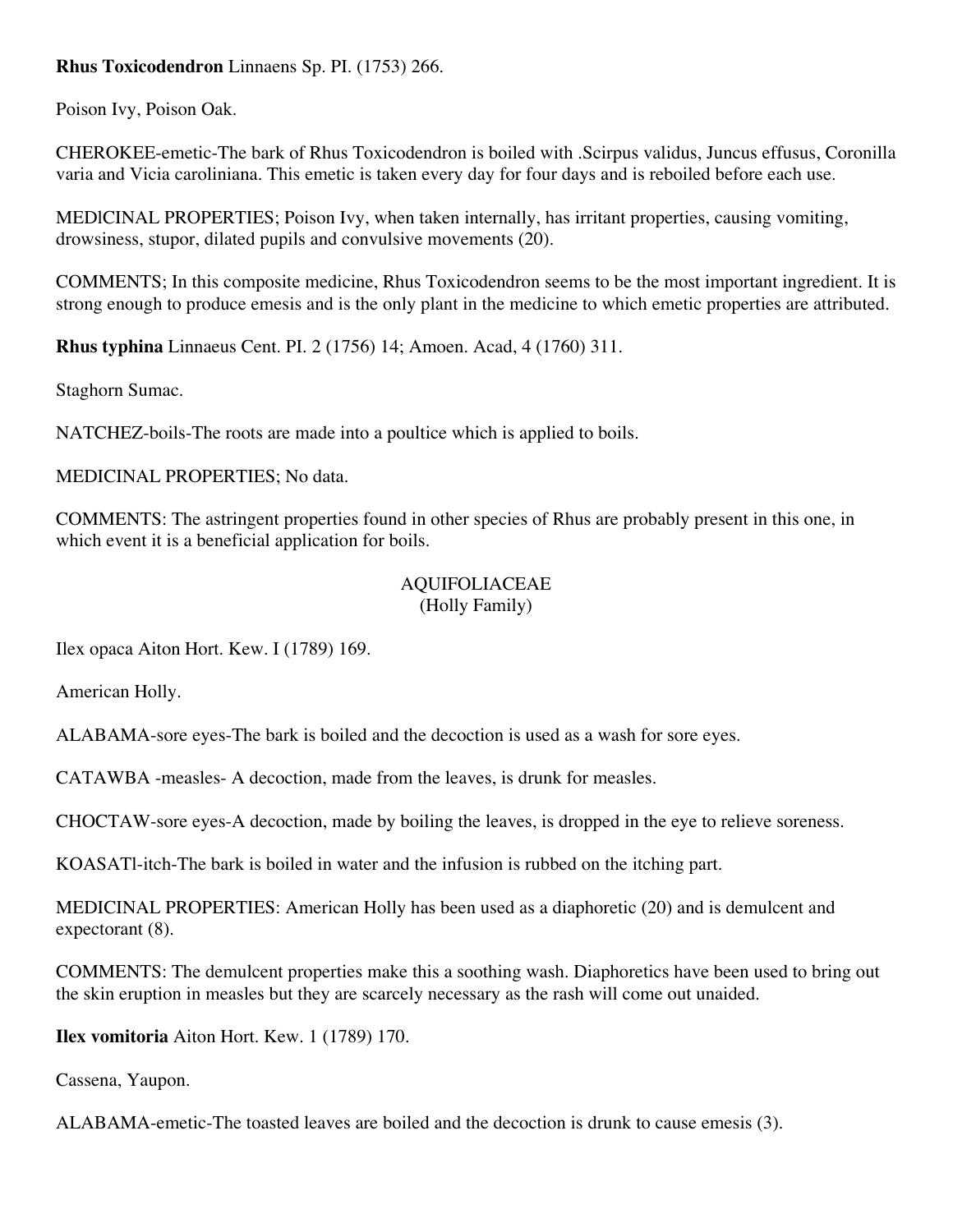CREEK-emetie-The leaves and shoots are made into a decoction which is drunk (I).

CHEROKEE-emetic-A strong infusion, made from the leaves, is drunk (1).

NATCHEZ-emetic (6).

MEDICINAL PROPERTIES: Ilex vomitoria, or Cassine Tea, is a well known emetic (20).

COMMENTS: This is the famous Black Drink mentioned so frequently in the literature on the Southeastern Indians. It is primarily a ceremonial emetic and drinking it is part of the Busk Ceremonial.

#### CELASTRACEAE (Staff Tree Family)

**Evonymus americanus** Linnaens Sp. PI. (1753) 197. Strawberry Bush.

CHEROKEE-urinary trouble-An infusion is made from the bark of Evonymus americanus, Calycanthus fertilis, Vitis aestivalis, Rubus allegheniensis, Vitis labrusca and Ampelopsis cordata and the roots of Lysimachia quadrifolia. This is given in cases where the symptoms are excessive urination followed by a gradual decrease until urination is difficult.

MEDICINAL PROPERTIES: The bark is cathartic and also acts as an irritant on the gastro-intestinal mucous membrane (20).

COMMENTS: No comments can be offered owing to the difficulty in diagnosing the ailment.

#### ACERACEAE (Maple Family)

**Acer rubrum** Linn. var. Drummondii (Hook. & Arn.) Sargent Rept. Forests No. Am. (l0th Census U.S. 9) (1884) 50.

Red or Swamp Maple.

KOASATI-gun wound-The bark, in mixture with that of Ulnus americana and Nyssa sylvatica, is made into an infusion which is drunk and also used as an application to the wound.

MEDlCINAL PROPERTIES: No data.

#### SAPINDACEAE (Soapberry Family)

**Aesculus sp.**

Buckeye, Horse Chestnut.

CREEK-pulmonary consumption-The roots are used.

KOASATI-tonsils-The beans are heated and applied to the throat.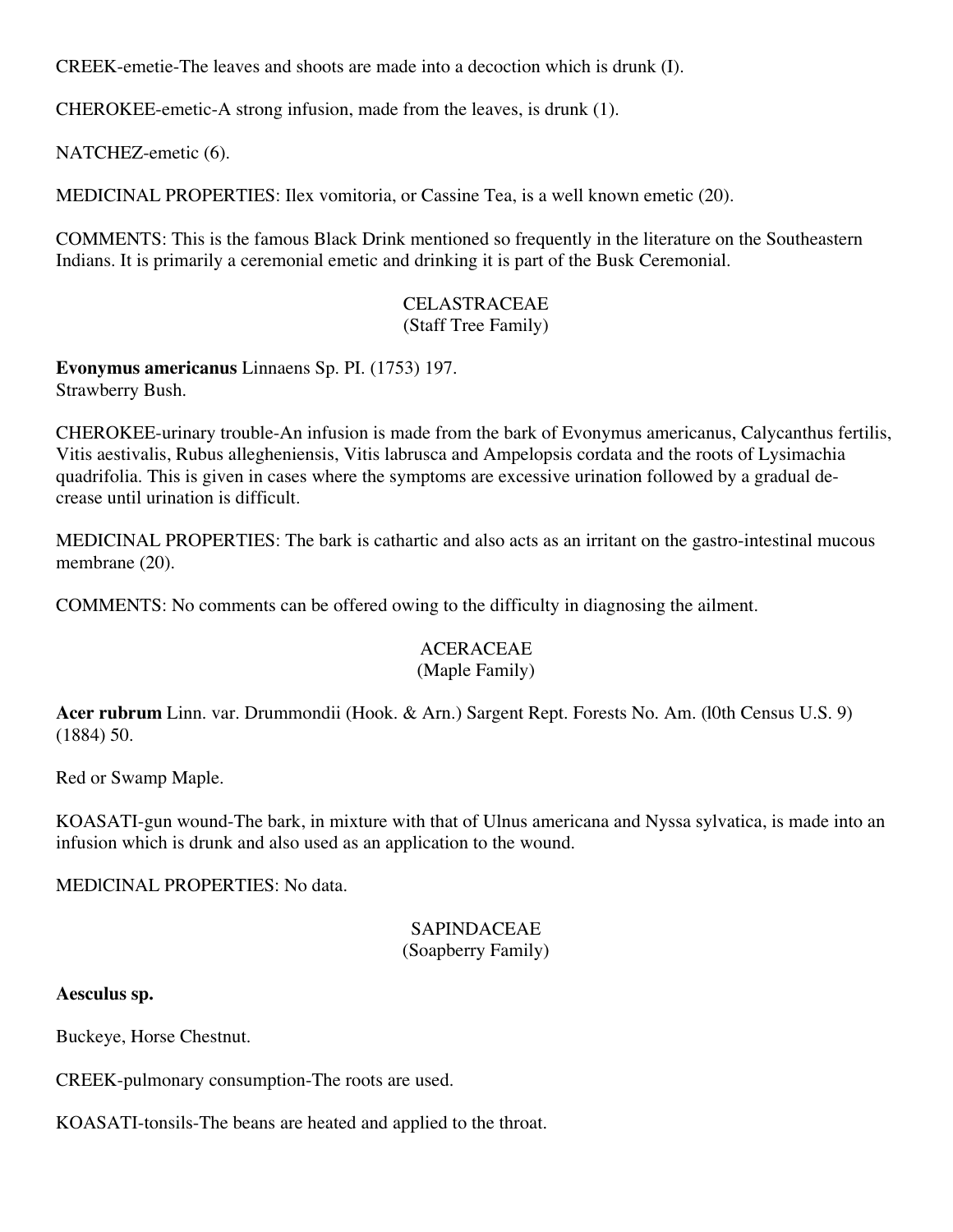MEDIClNAI. PROPERTIES: The kernel of the nut is an errhine, the bark is an antiperiodic, and the leaves are used in a decoction for whooping cough (20).

COMMENTS: The medicinal properties of this plant are of no use in the above applications.

**Aesculus Pavia** Linnaeus Sp. PI. (1753) 344.

Red Buckeye.

CHEROKEE-dyspepsia-A mixture of Buckeye roots with those of Speclliaria pelfoliata is steeped overnight in warm water with the bark of Gleditsia triacanthos. The patient drinks and bathes in the medicine to relieve dyspepsia.

MEDICINAL PROPERTIES: No data.

#### BALSAMINACEAE (Touch-Me-Not Family)

**Impatiens biflora** Walter FI. Carol. (1788) 219.

Spotted Touch-Me-Not.

CHEROKEE-childbirth-The stems are made into a decoction with the roots of Veronica officinalis and the bark of Ulmus fulva. This is drunk to ease childbirth.

MEDICINAL PROPERTIES: No data.

#### RHAMNACEAE (Buckthorn Family)

# **Berchemia scandens** (Hill) Trelease in Trans. Acad. Sci. St. Louis 5 (1889) 364.

Supple-jack.

CHOCTAW-blood turns to water.

KOASATl-cough-The burned stem is put into water. This is taken as a cough medicine.

MEDICINAL PROPERTIES: No data.

# **Ceanothus sp.**

CHOCTAW\*-lung hemorrhage-The roots are boiled and the extract is taken in small doses to stop a lung hemorrhage.

MEDlCINAL PROPERTIES: See Ceanothus americanus below.

**Ceanothus americanus** Linnaeus Sp. PI. (1753) 195.

New Jersey Tea.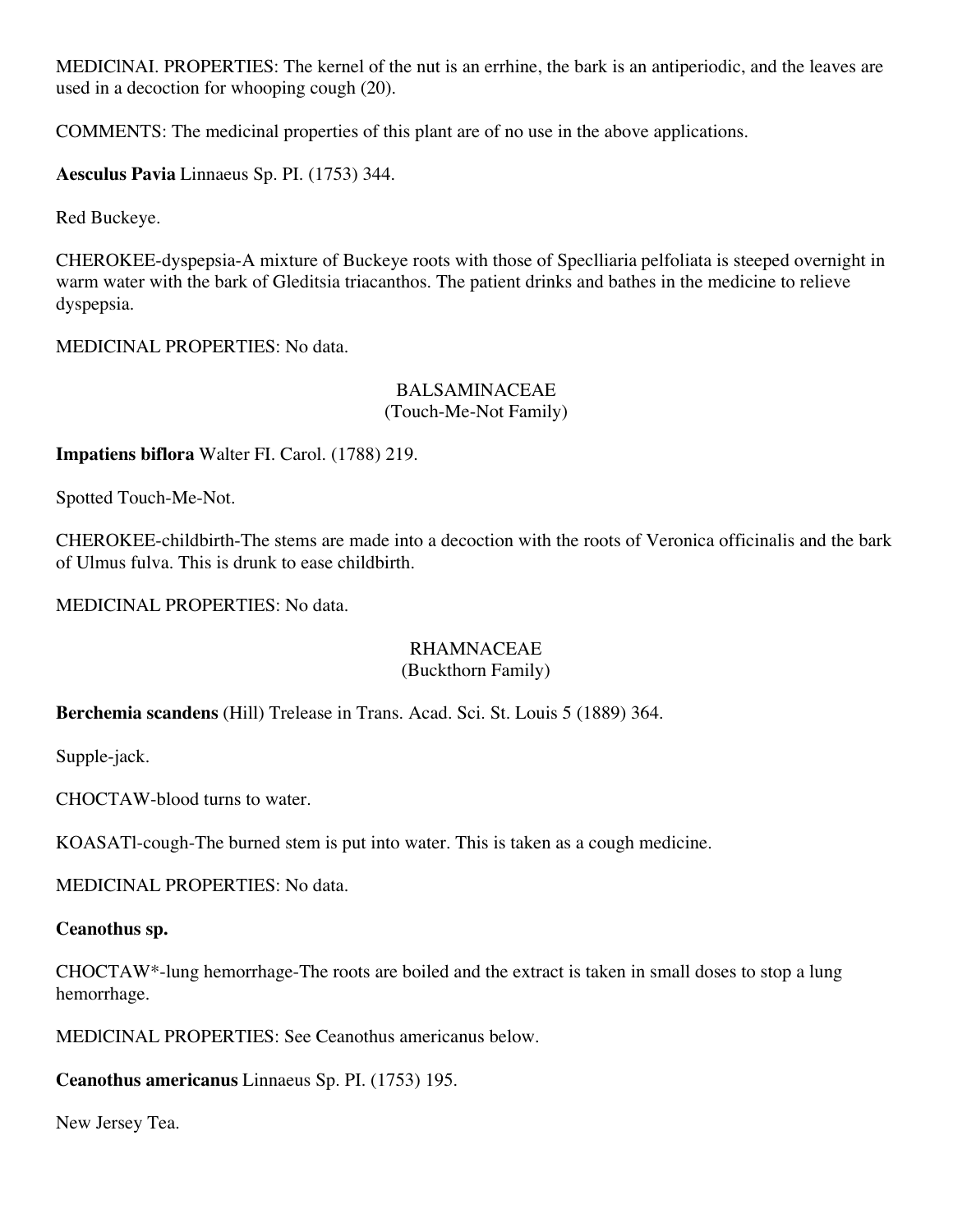ALABAMA-injured feet and legs-A decoction is made by boiling the roots. This is cooled and used to bathe the injured part.

MEDlCINAL PROPERTIES: The root is astringent (21). It has been shown that the drug contains a mixture of alkaloids which reside in the root bark; that an extract containing these alkaloids has the property of hastening blood coagulation when orally administered; that this effect on blood coagulation is apparent regardless of the age or sex of the subject; that this is due to an acceleration of the action of thromboplastin" (18).

COMMENTS: The astringent properties are useful as an application to wounds. The property of hastening blood coagulation makes this an invaluable remedy for lung hemorrhage.

# VlTACEAE

### (Vine Family)

**Ampelopsis cordata** Michallx FI. Bor.-Am. I (1803) 159.

CHEROKEE-urinary trouble-An infusion is made by boiling together the barks of Ampelopsis cordata, Calycantlllls fertilis, Vitis aestivalis, Rubus allegheniensis, Evonymus americanus and Vitis labrusca, with the roots of Lysimachia quadriJolia. This is given in cases where the patient has difficulty in urinating after a period of excessive urination.

MEDlCINAL PROPERTIES: No data.

### **Parthenocissus sp.**

Woodbine.

CREEK-gonorrhea-The roots are used.

MEDICINAL PROPERTIES: No data.

**Vitis aestivalis** - Michaux FI. Bor.-Am. 2 (1803) 230.

Summer Grape.

CHEROKEE-urinary trouble-See Ampelopsis cordata above.

MEDICINAL PROPERTIES: No data.

**Vitis labrusca** Linnaeus Sp. PI. (1753) 203.

Northern Fox Grape.

CHEROKEE-urinary trouble-See Ampelopsis cordata above.

MEDICINAL PROPERTIES: No data.

## TILIACEAE

### (Linden Family)

**Tilia americana** Linnaens Sp. PI. (1753) 514.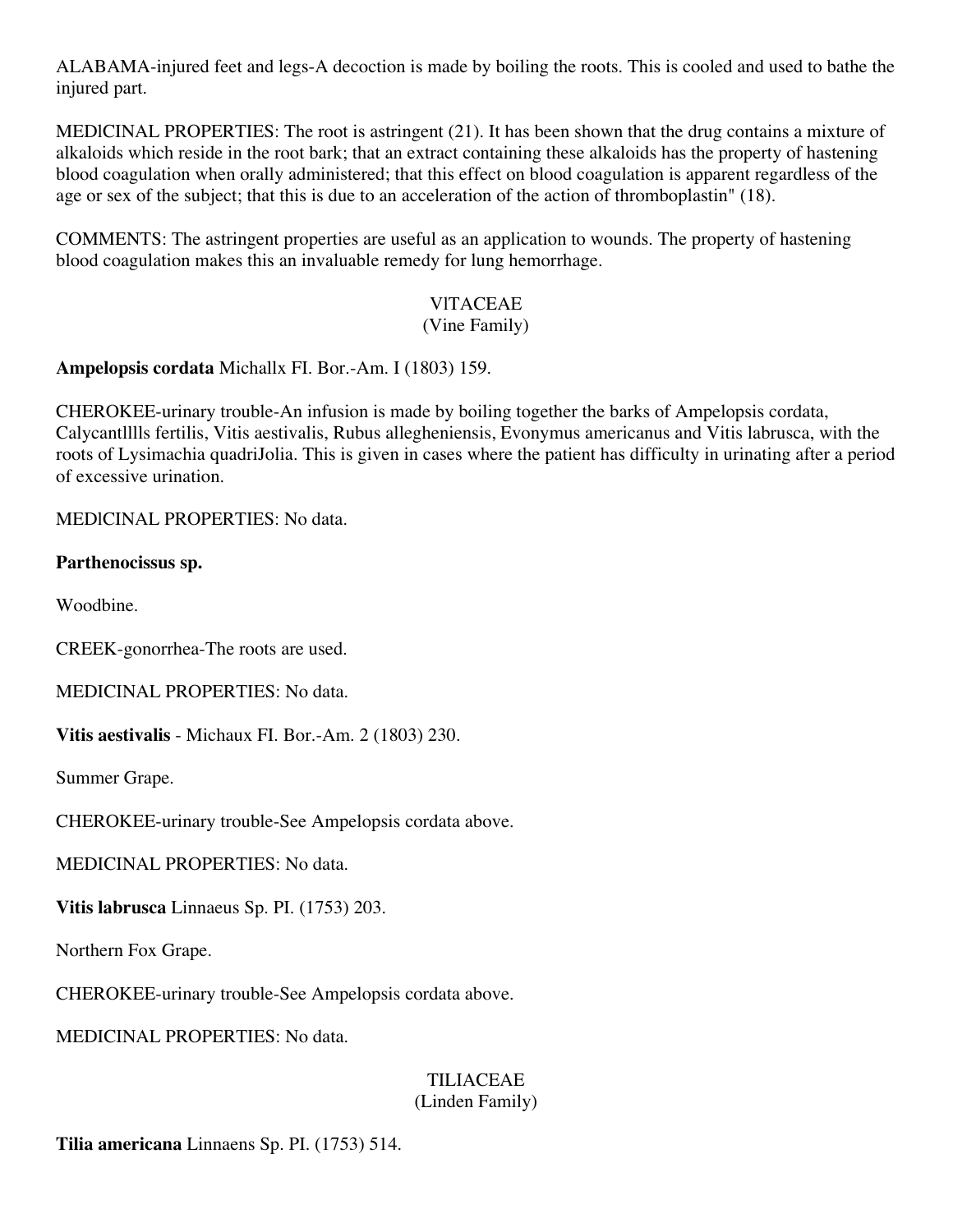Basswood, Limetree.

CHEROKEE-dysentery-The inner bark, mixed with that of Ulmus fulva and Platanus occidentalis, is made into an infusion with the excrescences from twigs of Quereus borealis var. maxima, Gerardia virginica, and the buds or suckers growing from the base of Quereus stellata.

MEDICINAL PROPERTIES: No data.

# MALVACEAE

### (Mallow Family)

Gossypium herbaceum Linnaeus Sp. PI. (1753) 693. J

Common Cotton.

Introduced from the West Indies, Mexico, Central America South America.

KOASATI-childbirth-The whole roots are boiled and the decoction is drunk during labor to ease childbirth.

MEDICINAL PROPERTIES: Cotton root is an excellent oxyto and is valuable in arresting hemorrhage and ameliorating the other symptoms of uterine fibroids (20).

COMMENTS: This is a most valuable medicine as used by the Koasati.

# HYPERICACEAE

(St. John's Wort Family)

**Ascyrum hypericoides** Linnaens Sp. PI. (1753) 788. Aseyrnlll Crucv-Andreae Linnaeus Sp. PI. ed. 2 (1763) 1107 Ascyrum muticaule Michaux ex Willdenow Sp. PI. 3 (1803) 1472.

St. Andrew's Cross.

ALABAMA-eye wash-A tea, made from this plant, is used as an eye wash.

ALABAMA-dysentery-The entire plant is boiled and the infusion is drunk four or five times a day to cure dysentery.

ALABAMA-children old enough to walk but still too weak to do so-This plant is made into a mash with the bark of Quercus borealis var. maxima and tree moss. The mash is boiled and the child is bathed in the decoction.

CHOCTAW\*-colic-A decoction of the boiled root is taken to relieve colic.

CHOCTAW\*-sore eyes-A tea, made from the leaves, is used as a wash for sore eyes.

NATCHEZ-for children unable to urinate-The plant is made into a tea which the child is given to drink.

MEDICINAL PROPERTIES: No data.

**Ascyrum linifolium** Spach Rist. Nat. Veg. Phan. 5 (1836) 459.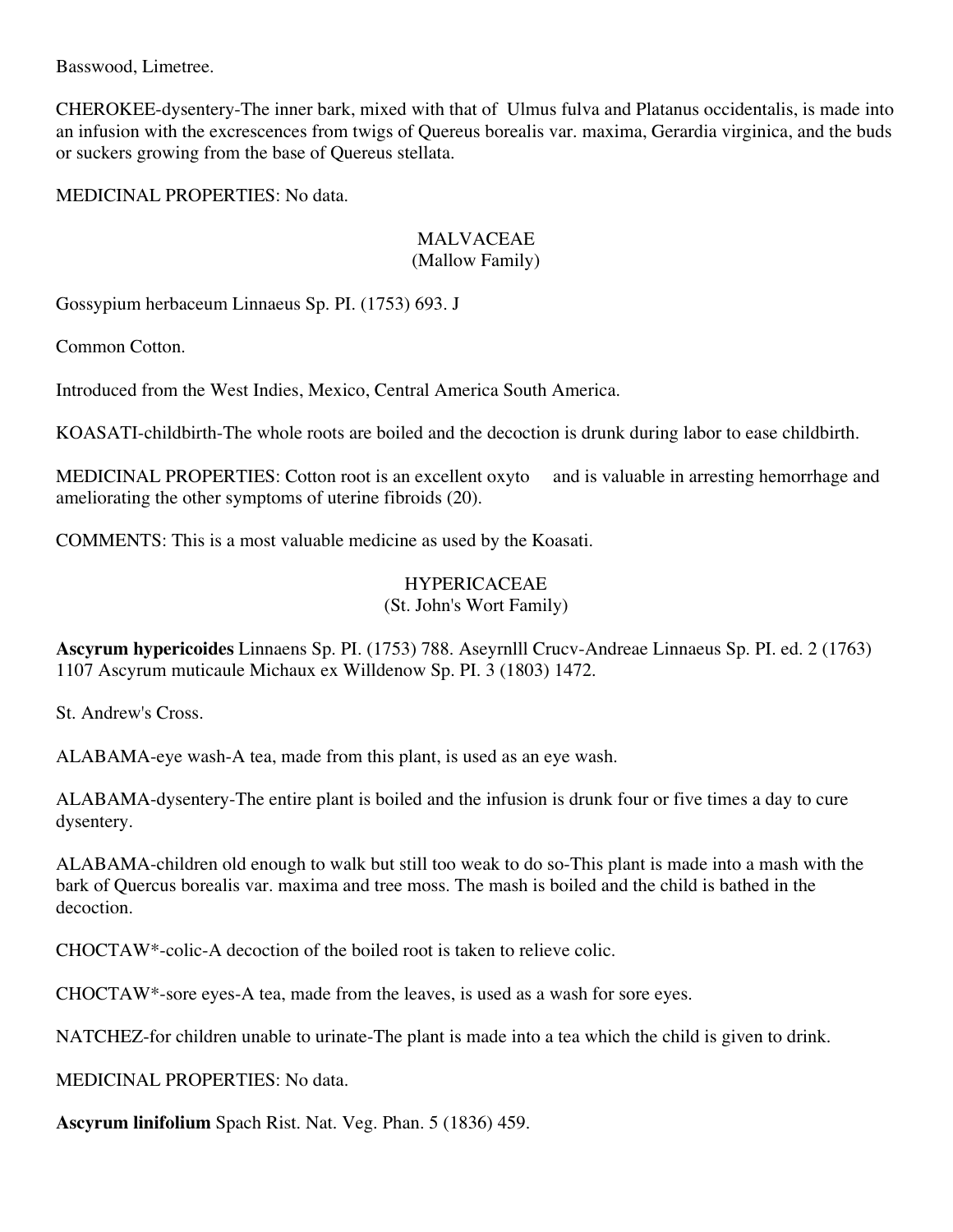KOASATI-rheumatism-A decoction, made by boiling the leaves in well water, is drunk to relieve rheumatism.

KOASATI-rheumatism-A mixture of the leaves of Ascyrum linifolium, Bignonia capreolata and Cephalanthus occidentalis is made into an infusion with the roots of Liatris acidota, Baptisia leneantha and Erythrina herbaeea. This infusion is drunk to relieve rheumatism.

MEDICINAL PROPERTIES: No data.

# **CISTACEAE**

### (Rockrose Family)

### **Lechea sp.**

Pinweed.

CATAWBA-sores-The beaten root, mixed with grease, is boiled and the infusion is applied to sores.

MEDICINAL PROPERTIES: No data.

## ARALIACEAE

### (Ginseng Family)

### **Aralia sp.**

CREEK-passing blood-The root is used.

MEDICINAL PROPERTIES: An infusion of the root bark is emetic and cathartic (20).

COMMENTS: A cathartic is useful in cases of dysentery, but an astringent agent should be used after it.

**Aralia spinosa** Linnaeus Sp. PI. (1753) 273.

Ange]ica Tree, Hercules Club.

CHOCTAW-boils-The mashed roots are boiled and made into a poultice which is applied to the boil.

CHOCTAW-swollen leg veins-The beaten roots are applied as a poultice to swollen leg veins.

KOASATI-sore eyes-Cold water, in which the roots have been put, is dropped into the eye to relieve sore eyes.

MEDICINAL PROPERTIES: This contains tannin (20).

COMMENTS: The tannin is a strong astringent, useful for boils and sore eyes.

**Panax quinquefolium** Linnaeus Sp. PI. (1753) 1058.

Ginseng.

CREEK-cuts-Ginseng is applied to the cut to stop the flow of blood.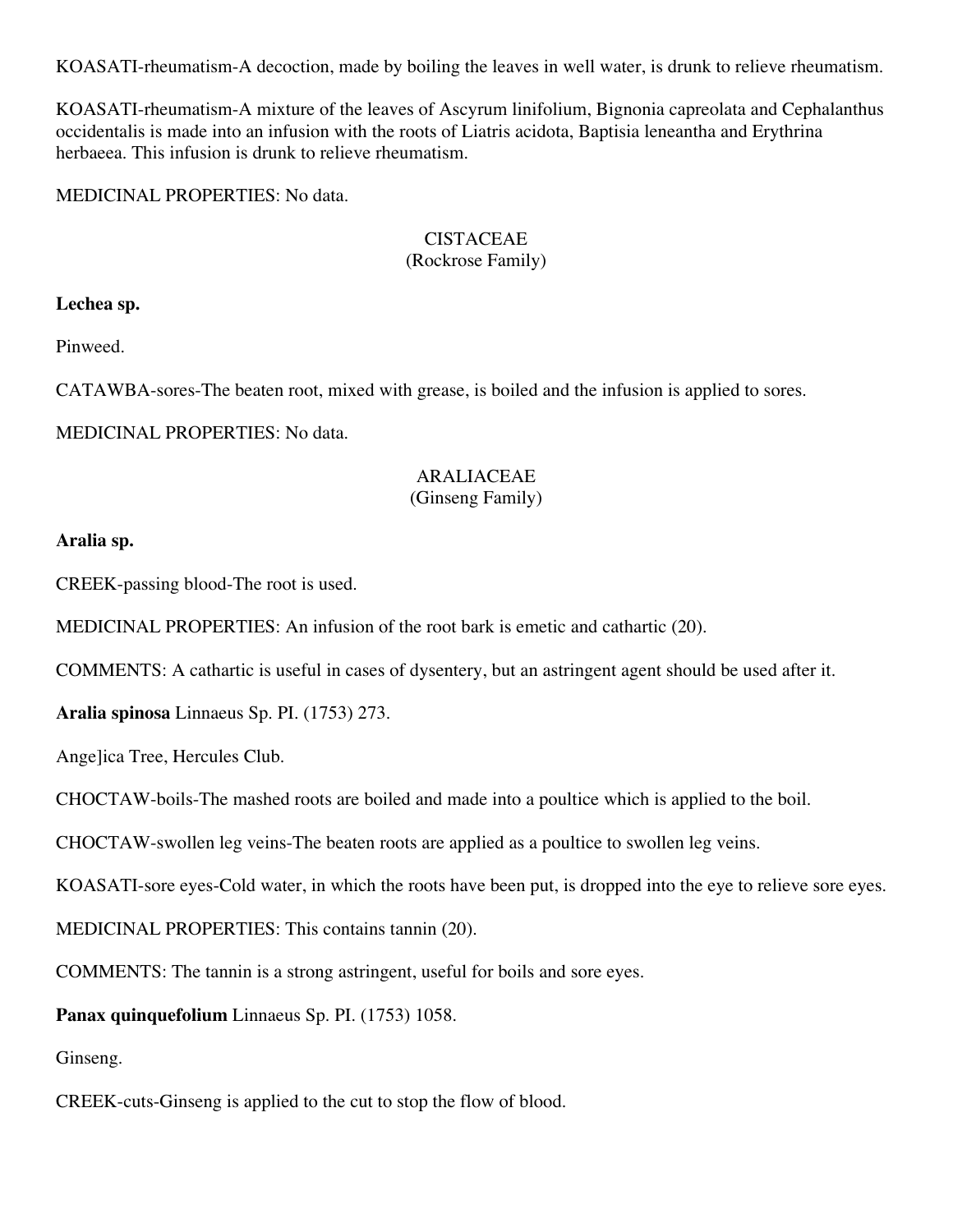CREEK-fever-A decoction is made by boiling ginseng with ginger and mixing it with alcohol. This is given to the patient to drink during a fever attack to cause sweating.

CREEK-short windedness-A decoction, made by boiling the cut roots, is drunk.

MEDICINAL PROPERTIES: Ginseng is little more than a demulcent (20).

COMMENTS: The demulcent properties of Ginseng are of no value in the above ailments.

**Panax trifolium** Linnaeus Sp. PI. (1753) 1059.

Dwarf Ginseng.

CHEROKEE-breast pains-Dwarf Ginseng, mixed with the roots of Aristolochia Serpentaria, is put into water which is heated by a few live coals. This is drunk to relieve a pain in the breast.

CHEROKEE-apop]exy-The roots of Dwarf Ginseng are made into a decoction with Nicotiana rustica. This is blown or rubbed into scratches which have been made on the patient.

CHEROKEE-headache-The doctor chews the plant, then takes a sip of water and blows it on the patient's head.

MEDlCINAL PROPERTIES: No data.

#### UMBELLIFERAE (Parsley Family)

Cicuta maculata Linnaeus Sp. PI. (1753) 256.

Spotted Cowbane.

CHEROKEE-contraceptive- Women chew and swallow the roots every day for four days to make themselves sterile.

MEDlCINAL PROPERTIES: Upon man it operates as an acrid narcotic, producing vertigo, intoxication, and convulsions, followed by general paralysis and death (20).

COMMENTS: This plant is not a contraceptive and its use is actually dangerous to the user.

**Eryngium aquaticum** Linnaeu.~ Sp. PI. (1753) 232. Eryngium virginianum Lamarck Encycl. 4 (1797) 759.

ALABAMA-emetic-An infusion, made by boiling the whole plant, is drunk to cause emesis (19).

CHEROKEE-nausea-An infusion, made of seven plants, is drunk to cause vomiting as a cure for nausea.

KOASATI-emetic-A decoction of the boiled roots is drunk as an emetic.

MEDICINAL PROPERTIES: The root contains diaphoretic and expectorant properties, and in large doses is emetic (20).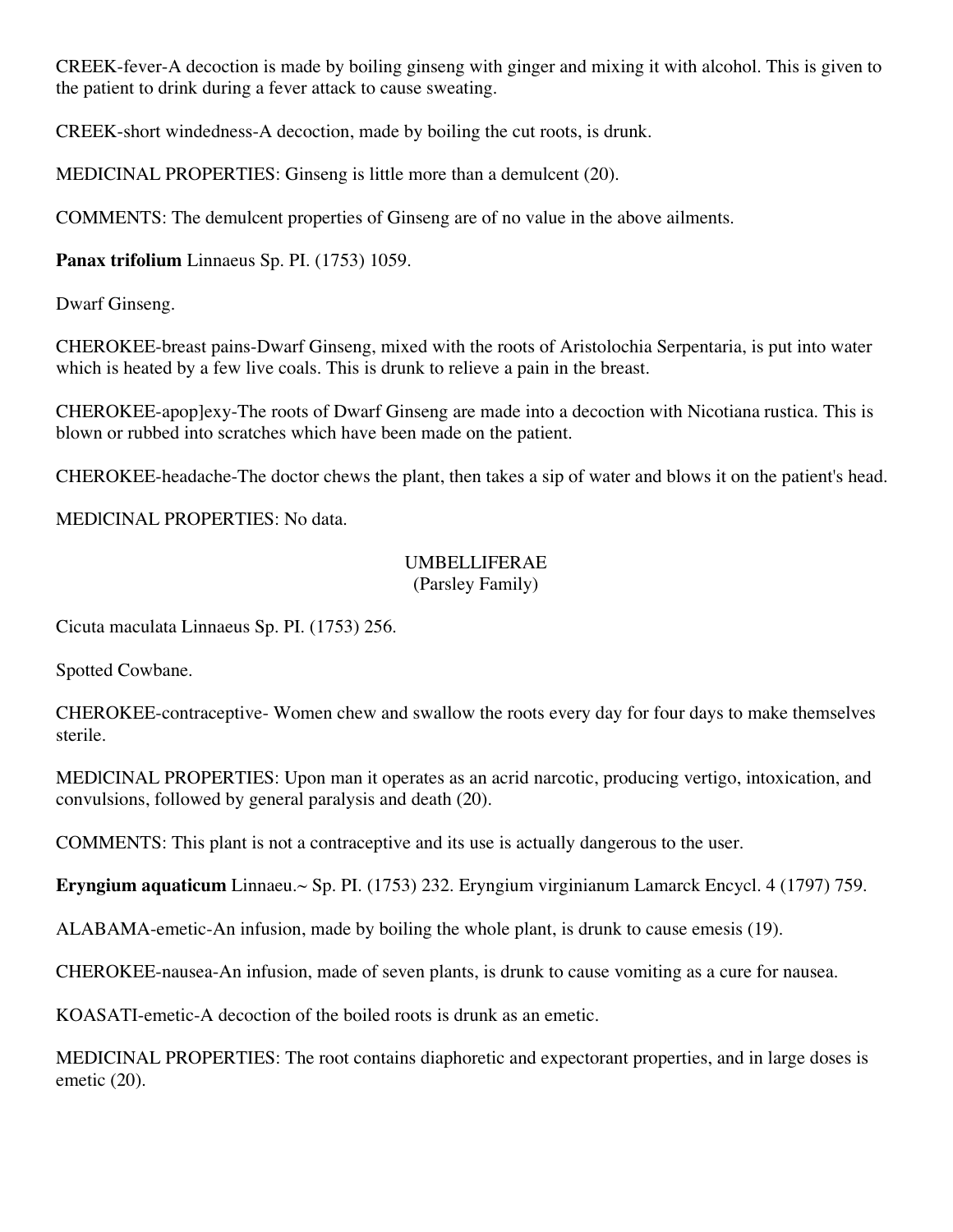COMMENTS: This emetic is used ceremonially as well as medicinally among the Alabama and Koasati. The latter attribute great magical powers to the plant and believe that merely striking an enemy with it will kill him (19).

### **Eryngium yuccifolium** Michaux FI. Bor.-Am. (1803) 164.

Rattlesnake Master, Button Snakeroot.

CREEK-kidney trouble-The pounded root is put into water. This is drunk to relieve kidney trouble.

CREEK-neuralgia-Cold water, in which the pounded root' been placed, is drunk to cure neuralgia.

CREEK -snake bite.

CREEK-to cleanse the system and purify the blood.

NATCHEZ-nosebleed-The stem and leaves are chewed to stop a nosebleed.

NATCHEZ-dysentery-The parched leaves are made into a tea which is drunk to cure dysentery.

MEDICINAL PROPERTIES: This contains diuretic, expectorant and diaphoretic properties. In large doses it is emetic (7).

COMMENTS: The diuretic properties should be of some use in kidney trouble. Although not stated in the source material, emesis may be desired by the Creek to cleanse the system.

### **CORNACEAE**

### (Dogwood Family)

### **Cornus sp.**

ALABAMA-dysentery-A decoction of the boiled inner bark is drunk to cure dysentery.

MEDICINAL PROPERTIES: This is an astringent tonic (20).

COMMENTS: The astringent properties are beneficial for dysentery.

**Cornus florida** Linnaeus Sp. PI. (1753) 117.

Flowering Dogwood.

CHEROKEE-hoarseness-A decoction is made by boiling together the inner barks of Cornus florida, Salix alba, Prunus virginiana, Quercus rubra and Pyrus Malus. This is drunk to loosen the phlegm so that it may be coughed up.

CHEROKEE-worms in children-The barks of Cornus florida, Sassafras albidum, Amelanchier canadensis and Nyssa sylvatica are steeped in warm water with the roots of Rosa virginiana. The child drinks and bathes in the infusion.

MEDICINAL PROPERTIES: The bark is a feeble astringent tonic (20).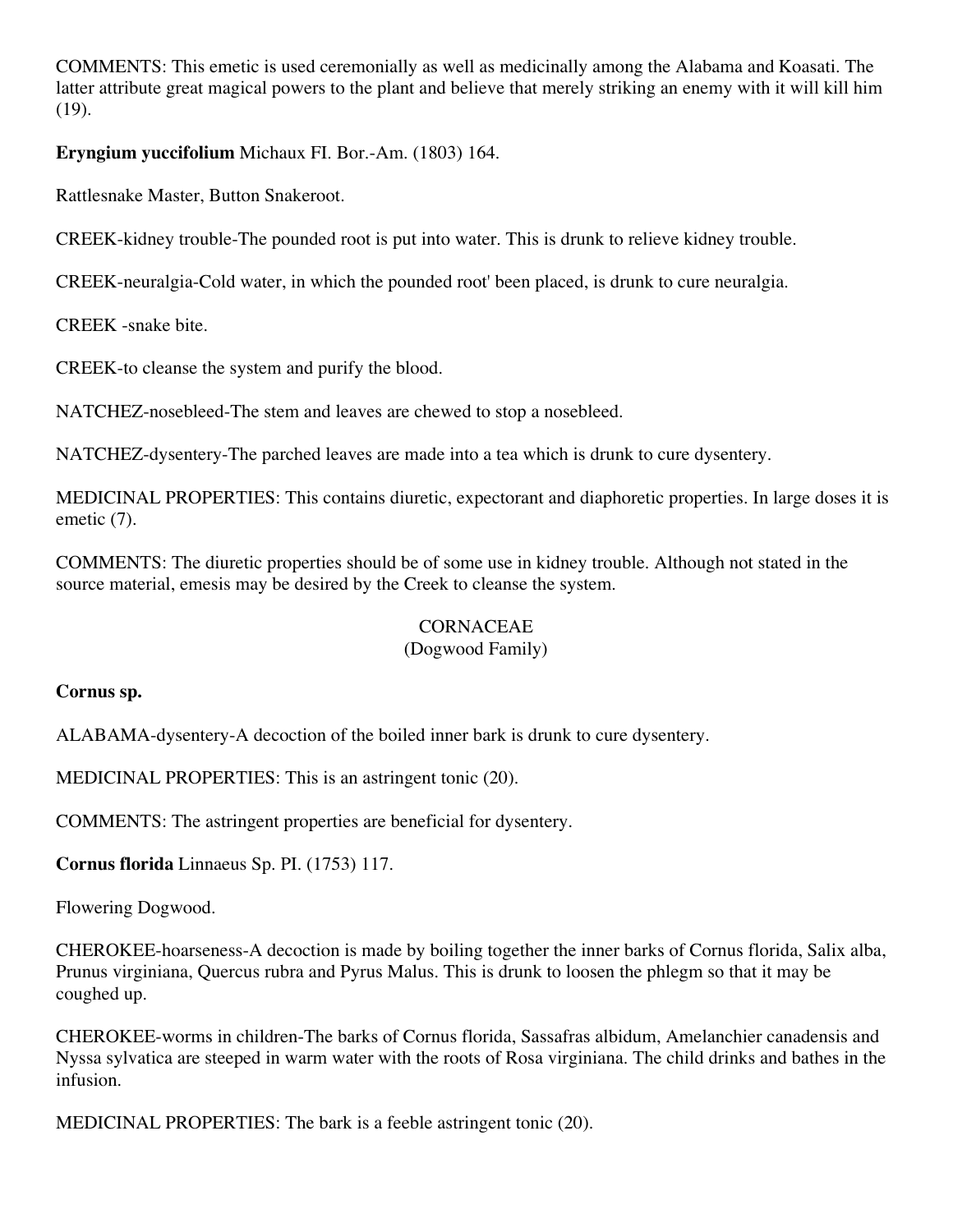COMMENTS: The astringent properties are useful in hoarseness, but arc scarcely necessary in this case as Quercus rubra and Salix alba are strong astingents.

**Nyssa sylvatica** Marshall Arbust. Am. (1785) 97. Nyssa multiflora Wangenheim Beytr. zur. teutsch. holzg. Forstwiss. Anpfl. (1787) 46.

Black Gum.

CHEROKEE-worms in children-See Cornus florida above.

CHEROKEE-unable to retain food-The inner bark, mixed with that of Alnus rugosa, Clethra acuminata and Corylus americana, is made into a decoction. This is drunk to induce vomiting when the patient has been unable to retain food.

CREEK-pulmonary tuberculosis-The patient drinks and bathes in a decoction made from the boiled bark.

KOASATI-gun wound-A decoction made by boiling together the barks of Nyssa sylvatica, Ulmus americana and Acer rubrum var. Drummondii, is drunk and is also applied to the wound.

MEDICINAL PROPERTIES: No data.

#### ERICACEAE (Heath Family)

Chimaphila umbellata (L.) Nuttall Gen. PI. 1 (1818) 274.

Pipsissewa.

CATAWBA-backache-Pipsissewa is used with Asarum arifolium.

MEDICINAL PROPERTIES: Pipsissewa is tonic, astringent and diuretic (20).

COMMENTS: This remedy is of no value for backache.

**Clethra acuminata** Michaux FI. Bor.-Am. 1 (1803) 260.

CHEROKEE-unable to retain food-- The inner bark, mixed with that of Alnus rugosa, Nyssa sylvatica and Corylus americana, is made into a decoction which is drunk to induce vomiting in cases where the patient has been unable to retain food.

CHEROKEE-vomiting bile-A mixture of the bark scrapings of Clethra acuminata and Hydrangea cinerea is made into a decoction. This is drunk when the patient has been vomiting bile.

MEDICINAL PROPERTIES: No data.

**Epigaea repens** Linnaeus Sp. PI. (1753) 395.

Mayflower.

CHEROKEE-diarrhea in children-An herb infusion is given to the child to drink to cure diarrhea.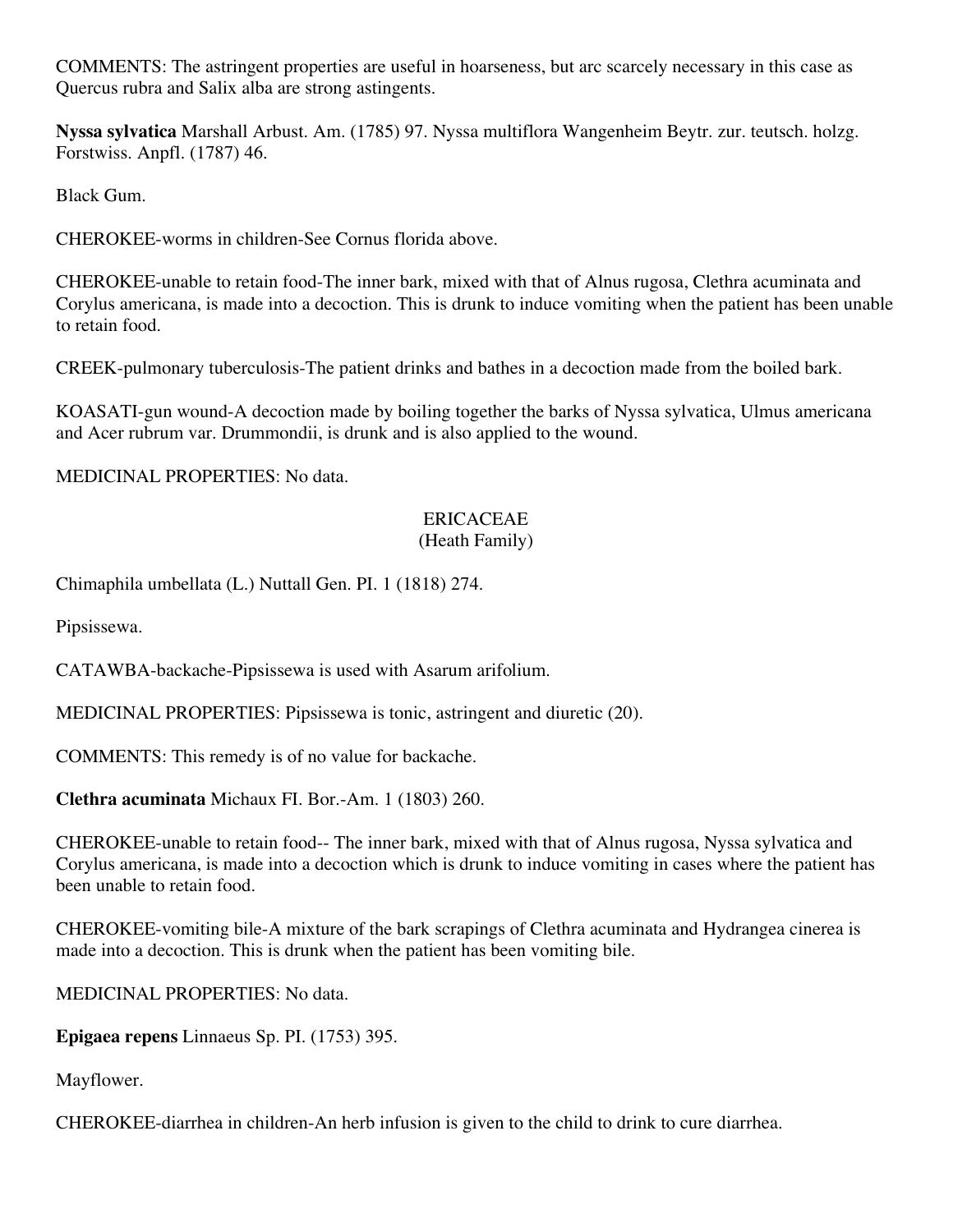CHEROKEE-abdominal pain-An herb decoction is made from Epigaea repens, Hepatica acutiloba and Asarum canadense. This is boiled down to a thick syrup and is drunk to cause vomiting in cases of abdominal pain.

MEDICINAL PROPERTIES: This plant is astringent and tonic (20).

COMMENTS: The astringent properties are beneficial in diarrhea.

### **Gaylussacia sp.**

Huckleberry.

CHICKASAW-delirium-The roots are used.

MEDICINAL PROPERTIES: No data.

**Kalmia latifolia** Linnaeus Sp. PI. (1753) 391.

Mountain Laurel.

CHEROKEE-aches-The leaves, mixed with those of Veratrum viride and Rhododendron maximum, are made into a warm infusion. This is put on scratches which ha\-e been made over the location of the pain.

CHEROKEE-scratches on the legs-A composite medicine is made from the leaves of Kalmia latifolia, Leucothoe Catesbaei and Rhododendron maximum, boiled with the roots of Veratrum viride and Gillenia trifoliata. This is rubbed into scratches which have been made on the legs as a preliminary treatment to the application of medicine in various ailments.

MEDICINAL PROPERTIES: The leaves are astringent (21).

COMMENTS: No data is given in the original source (10) as to which reaction the Cherokee desire from the use of this medicine. The astringent properties would tend to close up the scratches, but the counter-irritant reaction of Veratrum viride would be the one noticed by the user since it has very strongly reacting properties.

**Leucothoe Catesbaei** (Walt.) A.Gray Man. Bot. No. U.S., ed. 2 (1856) 252.

Fetter Bush.

CHEROKEE-scratches on the legs-See Kalmia latifolia above.

MEDlCINAL PROPERTIES: This is an errhine (11).

COMMENTS: Fetter Bush has no reaction as applied in this medicine.

**Lyonia ligustrina (L.)** deCandolle Prodr. 7 (1839) 599. Sebastiana ligustrina Mueller-Argovius in deCandolle Prodr. 15, pt. 2 (1866) 1165.

Male Berry.

ALABAMA. -cathartic-The roots are chewed.

MEDICINAL PROPERTIES: No data.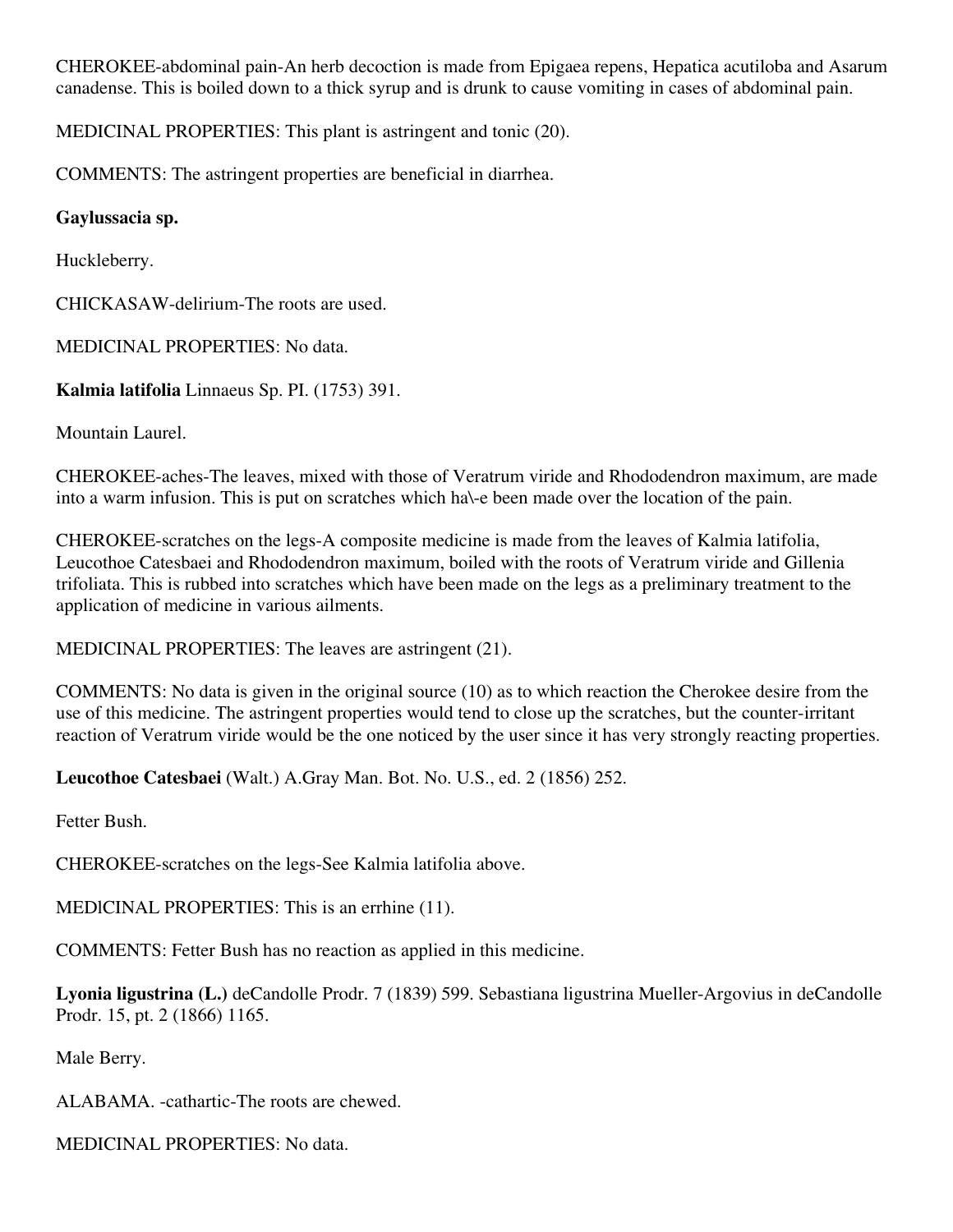### **Oxydendron arboreum ( L.)** deCandolle Prodr. 7 (1839) 601.

Sourwood Tree, Sorrel Tree.

CATAWBA-menopause-Oxydendron arboreum (no data in original source as to part used) is put into cold water. Women drink this to regulate and check excessive flow of blood.

MEDlCINAL PROPERTIES: The leaves are diuretic (20).

COMMENTS: This plant is of no value as used by the Catawba.

**Rhododendron maximum** Linnaeus Sp. PI. (1753) 392.

Great Laurel.

CHEROKEE-aches-See Kalmia latifolia above.

CHEROKEE-scratches on the legs-See Kalmia latifolia above.

MEDICINAL PROPERTIES: The Great Laurel is narcotic (11).

COMMENTS: It is doubtful if the narcotic properties would have any effect in the above uses.

### PRIMULACEAE (Primrose Family)

### **Lysimachia quadrifolia** Linnaells Sp. PI. (1753) 147.

Loosestrife.

CHEROKEE-urinary trouble-The roots are made into an infusion by boiling them with bark of Calycanthus sfertilis, Vitis aestivalis, Rubus alleglteniensis, Evonymus americanus, Vitis labrusca and Ampelopsis cordata. This infusion is given when the patient has difficulty in urinating after a period of excessive urination.

MEDICINAL PROPERTIES: This is an astringent and stomachic. (13).

COMMENTS: It is impossible to diagnose this ailment from the symptoms given.

### STYRACEAE (Storax Family)

**Symplocos tinctoria** ( L.) L' Heritier in Trans. Linn. Soc. 1 (1791) 176.

Horse Sugar.

CHOCTAW-fever-The top of the root is scraped and the decoction is drunk to relieve a fever.

MEDICINAL PROPERTIES: No data.

### OLEACEAE (Olive Family)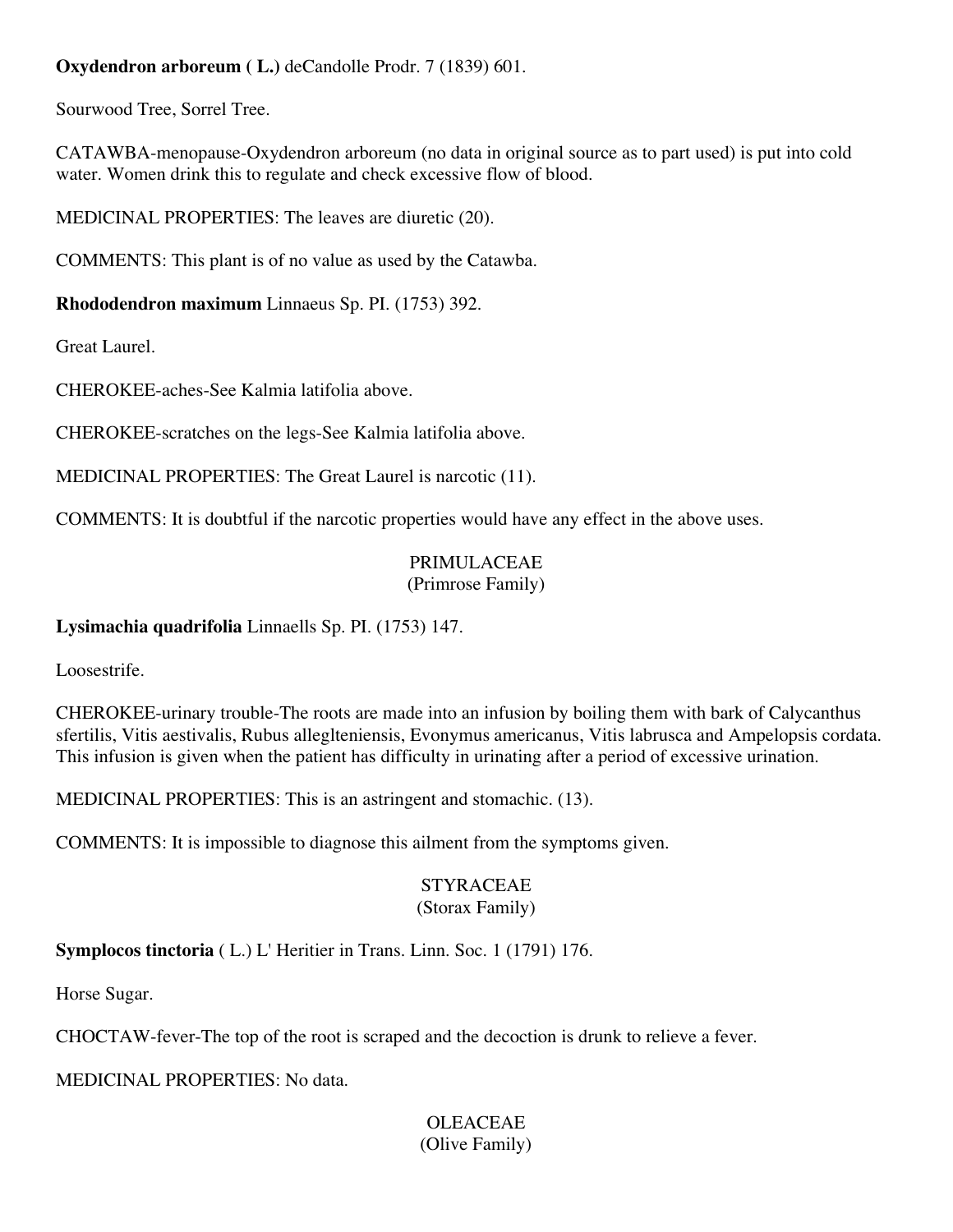### **Chionanthus virginica** Linnaeus Sp. PI. (1753) 8.

Old Man's Beard.

CHOCTAW-infected sore-A decoction of the boiled roots is splashed on the sore.

CHOCTAW\*-cuts and bruises- Water is added to the beaten bark and it is used as a poultice for cuts and bruises.

CHOCTAW\*-wounds-Wounds are bathed in an extract made from the boiled bark.

KOASATI-cuts-The bark is made into a decoction which is used as a wash for cuts.

MEDICINAL PROPERTIES-The bark contains narcotic properties. (9, 11).

COMMENTS: If the narcotic properties are strong enough, they would relieve the pain as administered above.

### LOGANIACEAE (Logania Family)

**Spigelia Anthelmia** Linnaeus Sp. PI. (1753) 149.

CREEK-worms.

MEDlCINAL PROPERTIES: See Spigelia marilandiea below.

**Spigelia marilandica** Linnaens Syst. N at., ed. 12 (1767) 734.

Indian Pink.

CHEROKEE-worms-A decoction of the roots, sweetened with honey, is drunk to dispel worms.

CHEROKEE-worms-A decoction is made from the roots of Spigelia marilandica and Cypripedium Calceolus var. pubescens. This is sweetened with honey or with the pods of Gleditsia triacanthos and drunk to dispel worms.

MEDlCINAL PROPERTIES: This is considered one of the most powerful anthelmintics (20).

COMMENTS: The use of this plant was originally learned from the Cherokee and was introduced into the medical practice of the white race by doctors in the South (20).

### GENTIANACEAE (Gentian Family)

Obolaria virginica Linnaeus Sp. PI. (1753) 632.

Pennywort.

CHOCTAW\*-cuts and bruises-The roots are mixed with the scum collected from the top of the water after boiling Liquidambar Styracijiua. This mixture is used as a dressing for cuts and bruises.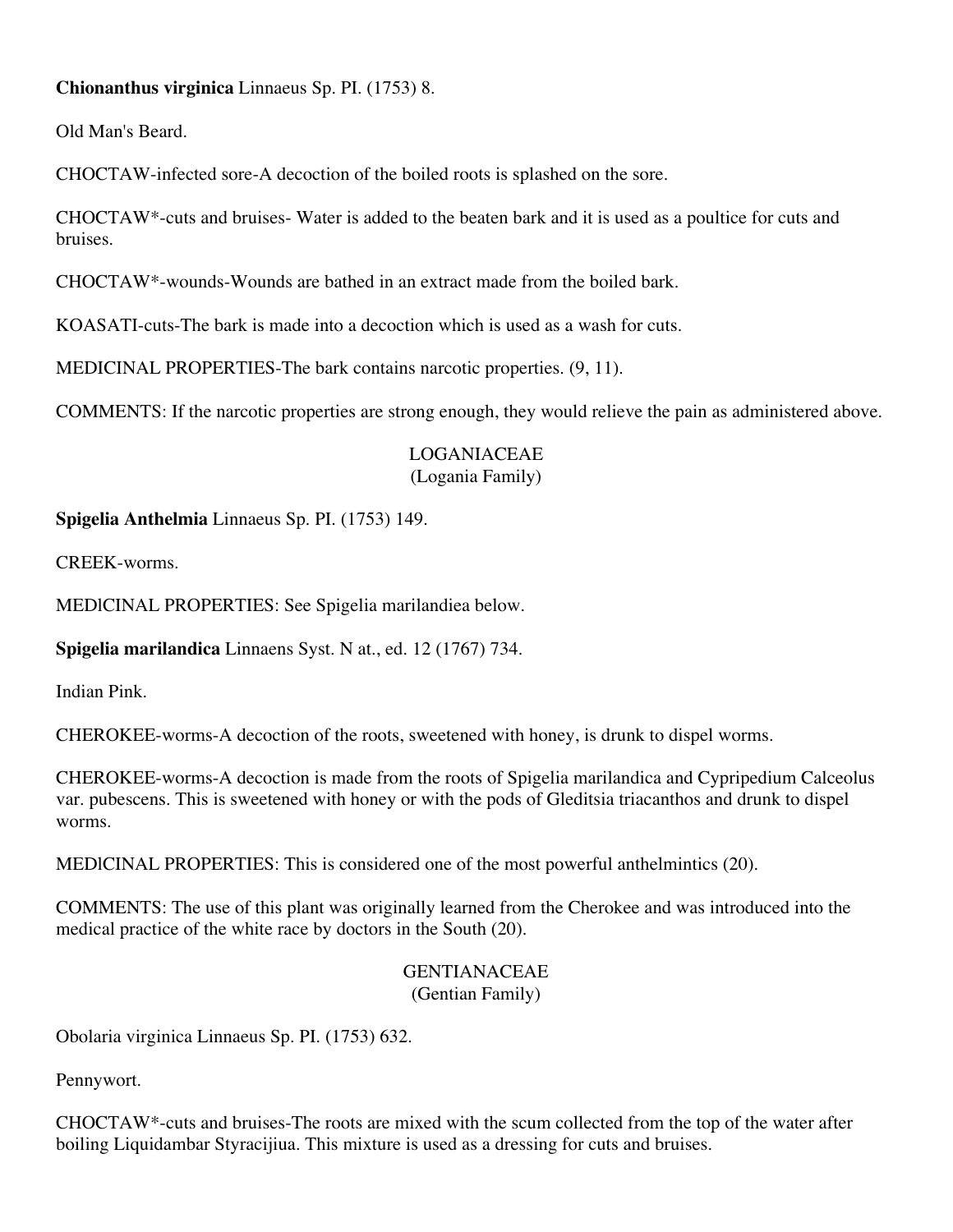CHOCTAW\*-cuts-Cuts are bathed in a decoction of the boiled roots.

MEDlCINAL PROPERTIES: No data.

### ASCLEPIADACEAE (Milkweed Family)

### **Asclepias sp.**

Milkweed.

NATCHEZ-Syphilis.

NATCHEZ--kidney trouble and Bright's Disease-The root is cut into small pieces and made into a tea. Three swallows of tea are taken three times a day for four days to relieve kidney trouble.

MEDICINAL PROPERTIES: It is probably of little medicinal value (20), but appears to exert a stimulant power over the excretories (13).

COMMENTS: The diuretic properties are useful in kidney trouble.

### BORAGINACEAE

### (Borage Family)

**Cynoglossum virginianum** Linnaells Sp. PI. (1753) 134.

Wild Comfrey.

CHEROKEE-itching genitals-The roots, mixed with those of Lappula virginiana, are made into a decoction which is drunk a is bathed with to relieve the itching.

MEDICINAL PROPERTIES: This plant is supposed to be poisonous (11).

COMMENTs: This remedy is of no medicinal value as used.

**Lappula virginiana (L.)** Greene in Pittonia 2 (1891) 182. ,

Stickseed.

CHEROKEE-itching genitals-See Cynoglossum virginianum,

MEDICINAL PROPERTIES: No data.

#### VERBENACEAE (Vervain Family)

**Callicarpa americana** Linnaeus Sp. PI. (1753) 111.

French Mulberry.

ALABAMA-malarial fever-The patient is given a sweat bath with the steam from the boiling roots and leaves of the French Mulberry.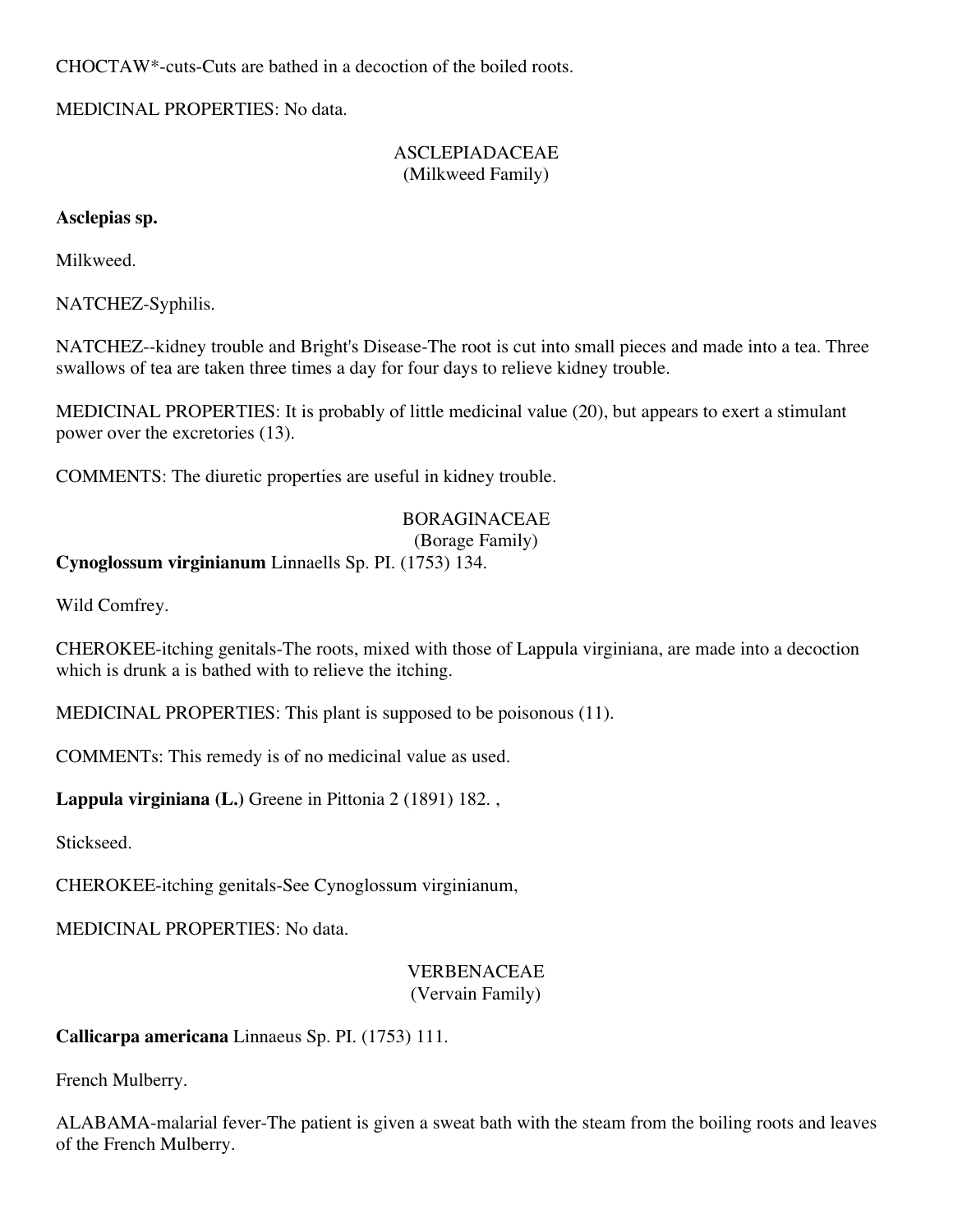CHOCTAW-dysentery-The roots are boiled with those of Rubus sp. The patient drinks the decoction to cure dysentery.

CHOCTAW\*-colic-A decoction made from the roots and berries is drunk to relie,-e colic.

CHOCTAW-dizziness-The roots are boiled and the decoction is drunk during attacks of dizziness.

KOASATI-stomach ache-A decoction is made by boiling the roots. This is drunk to relieve stomach ache.

MEDICINAL PROPERTIES: No data.

COMMEN'TS: The sweating of the patient during a fever attack would be beneficial regardless of the plants used.

# LABIATAE

### (Mint Family)

**Collinsonia canadensis** Linnaeus Sp. PI. (1753) 28.

Rich-weed.

CHEROKEE-swollen breast-The roots and leaves are boiled with the whole plants of Camptosorus rhizophyllus and Asarum canadense. The infusion is applied to the breast and is also drunk to cause vomiting which is believed to reduce the swelling.

MEDICINAL PROPERTIES: Collinsonia canadensis contains tonic, astringent, diaphoretic and diuretic properties and is locally irritant. It produces vomiting even in small doses (20).

COMMENTS: This medicine acts as an irritant in external application and as an emetic when taken internally. It is impossible to say, however, why the Cherokee expect emesis to alleviate a swelling in the breast.

**Hedeoma pulegioides (L.)** Pcrsoon Syn. PI. 2 (1807) 131.

American Pennyroyal.

CATAWBA--colds-The roots are boiled.

CHICKASAW-itching eyes-The roots are soaked and the medicine is applied to the forehead to relieve itching eyes.

MEDICINAI. PROPERTIES: American Pennyroyal is a stimulant aromatic and promotes perspiration when given in a warm infusion (20).

COMMENTS: The diaphoretic properties are useful in the treatment of colds.

### **Monarda sp.**

Horsemint.

CREEK-to promote perspiration-A decoction is made by boiling the entire plant.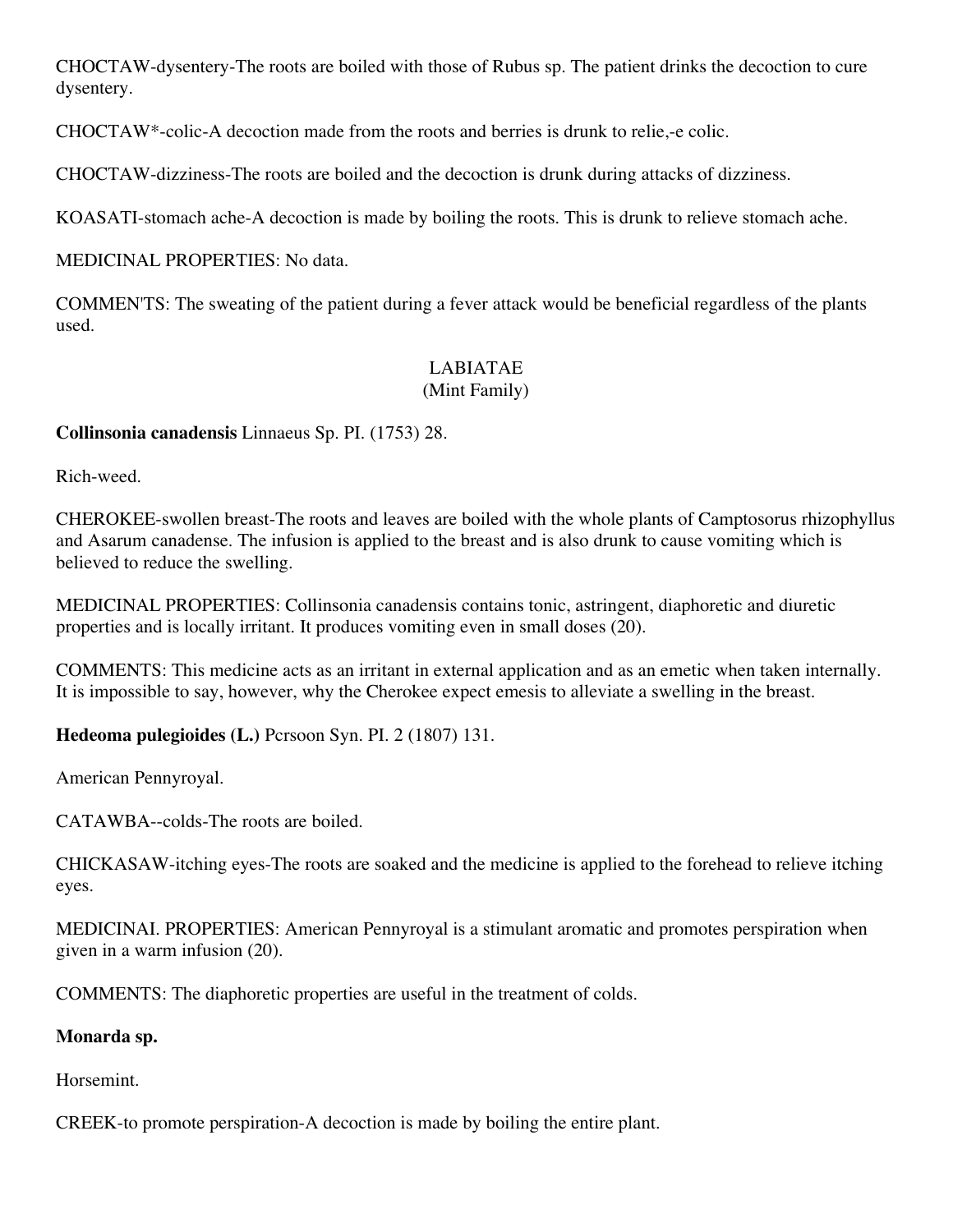CREEK-dropsy-The patient drinks and bathes in an infusion made by boiling together Monarda sp. and Salvia sp.

CREEK-delirium-A decoction is made by boiling Monarda sp. with Everlasting.

MEDICINAI. PROPERTIES: Horsemint is stimulant and carminative (20).

COMMENTS: This plant probably contains the diaphoretic properties found in Monarda fistulosa (see below) in which event it will promote perspiration.

**Monarda fistulosa** Linnaeus Sp. PI. (1753) 22.

Wild Bergamot.

CHOCTAW-cathartic-An infusion, made of the boiled leaves is drunk to make the bowels move.

CHOCTAW-chest pain in children-Wild Bergamot and Erythrina herbacea are mixed with grease and rubbed on the child's chest to relieve the pain.

KOASATI-chill-The patient bathes in a decoction of the boiled leaves to cure a chill.

MEDICINAL PROPERTIES: This is a very active diaphoretic (20).

COMMENTS: The diaphoretic properties are of no value in the above applications.

**Pycnanthemum albescens** Torr. ~ Gray in Am. Journ. Sci. 42 (1842) 45.

CHOCTAW\*-colds-The leaves are boiled and the decoction is drunk every hour to cause sweating as a relief from colds.

MEDICINAL PROPERTIES: Its properties are similar to those of P. linifolium Pursh, the hot infusion of which is diaphoretic (20).

COMMENTS: This medicine will cause sweating which is beneficial as a cure for colds.

**Pycnanthemum incanum** (L.) Michaux FI. Bor.-Am. 2 (1803) 7.

Mountain Mint, Wild Basil.

CHOCTAW-headache- The mashed leaves are placed in warm water which is given to the patient to drink and is poured over his head to relieve a headache.

CHOCTAW-sickly all the time-The doctor takes a mouthful of the medicine, made by mashing the leaves in water, and blows it on the patient, three times on the head, three times on the back, and three times on the chest. Before sunup the next morning the patient is bathed in the medicine.

KOASATI-Iaziness-The cold water in which the leaves have been placed is used by the patient as a drink and to bathe his face.

KOASATI-nosebleed-The medicine, made by putting the whole plant in water, is put up the nose to stop a nosebleed.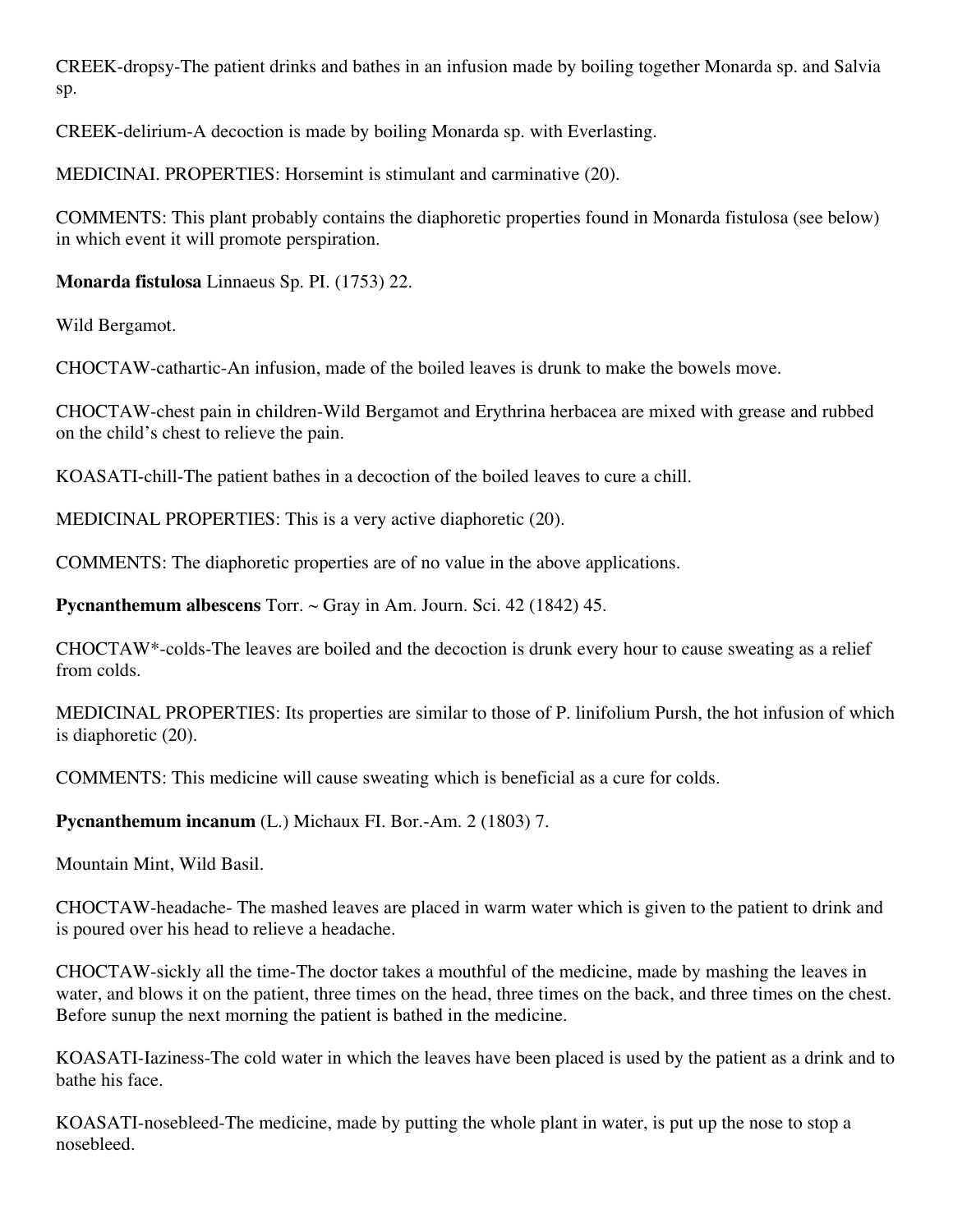KOASATI-headache-The roots, mixed with those of Salix nigra, are boiled. The decoction is drunk to relieve a headache.

MEDICINAI. PROPERTIES: This species contains tannin and is astringent (8).

COMMENTS: The astringent properties are useful in stopping a nosebleed.

**Salvia lyrata** Linnaeus Sp. PI. (1753) 23.

Lyre-leafed Sage.

CATAWBA-sores-A salve, made from the roots, is applied to the sores.

MEDICINAL PROPERTIES: The plants of the Labiatae are said to contain tannin (8).

COMMENTS: The astringent properties of the tannin make this a beneficial application for sores.

**Scutellaria lateriflora** Linnaeus Sp. PI. (1753) 598.

Mad-dog Skullcap.

CHEROKEE-to expel the afterbirth-The roots are mixed with those of Polymnia uvedalia and made into a decoction which the mother drinks as an emetic to aid in expelling the afterbirth.

MEDlCINAL PROPERTIES: Although once used in the treatment of various ailments, Skullcap is destitute of medicinal properties (20).

COMMENTS: This plant is of no value as applied by the Cherokee:,

### SOLANACEAE

### (Nightshade Family)

**Nicotiana rustica** Linnaeus Sp. PI. (1753) 180.

Wild Tobacco.

CHEROKEE-apoplexy-Tobacco leaves are made into a decoction with the roots of Panax trifolium. This decoction is blow or rubbed into scratches made on the patient.

CHEROKEE-headache-The doctor chews the tobacco, sips water, and then blows on the patient's head.

MEDICINAL PROPERTIES: Tobacco is relaxant and its active principle is absorbed by the skin (20).

COMMENTS: Possibly tobacco rubbed into scratches has some relaxing effect in apoplexy. It is impossible to say whether or not this method of using it would have a strong enough effect to quiet the patient.

### SCROPHULARIACEAE (Figwort Family)

Collinsia violacea Nuttall in Trans. Am. Phil. Soc. 5 (1837):, 179.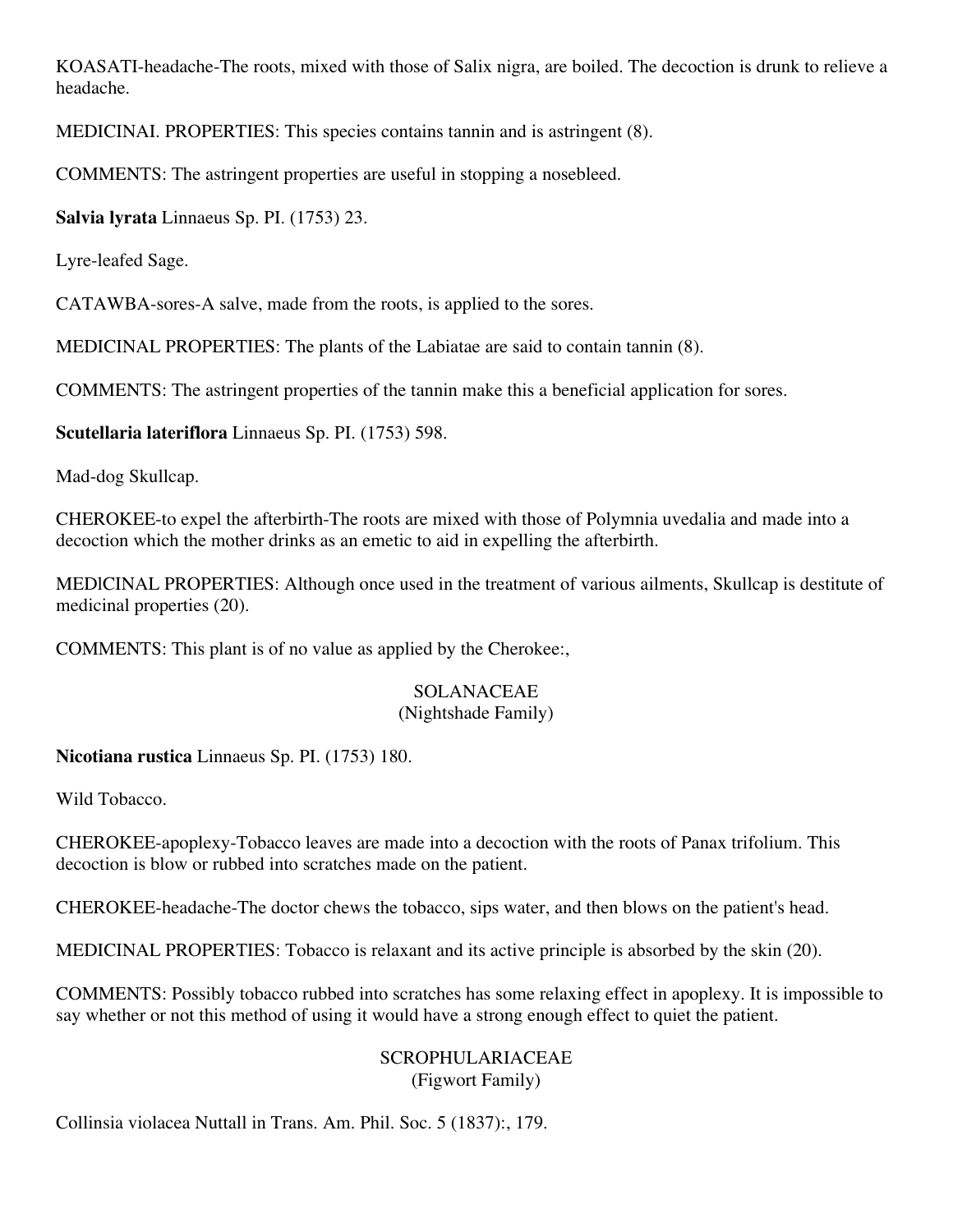NATCHEZ-coughs, consumption-The patient drinks a tea made from the roots.

MEDICINAL PROPERTIES: No data.

**Gerardia virginica ( L.)** Britton, Stern & Poggenberg Prel. Cat. N. Y. (1888) 40. Dasystoma virginica (L.) Britton in Mem. Torr. Bot. Club 5 (1864) 295.

Smooth False Foxglove.

CHEROKEE-dysentery-A compound medicine is made by boiling together Gerardia virginica, the inner barks of Ulmus fu1va. Platanus occidentalis and Tilia americana, the excrescences from twigs of quercus borealis var. maxima, and the buds or suckers growing from the base of quercus stellata.

MEDlCINAL PROPERTIES: No data.

**Verbascum Thapsus** Linnaeus Sp. PI. (1753) 177.

Common Mullein.

CHEROKEE-diphtheria-The leaves are beaten up in warm water and applied to the throat as a poultice.

CREEKS-coughs-A decoction of the boiled roots is drunk to relieve coughs.

MEDICINAL PROPERTIES: Mullein leaves are demulcent, emollient and anodyne and are useful in pectoral complaints (20).

COMMENTS: The demulcent properties make this a soothing application in diphtheria.

**Veronica officinalis** Linnaeus Sp. PI. (17,)3) II.

Common Speedwell.

CHEROKEE-childbirth-The roots are made into a decoction with the bark of Ulmus fulva and the stems of Impatiens biflura. This is drunk by women to ease childbirth.

MEDlCINAL PROPERTIES: No data.

#### **BIGNONIACEAE** (Bignonia Family)

**Bignonia capreolata** Linnaeus Sp. PI. (1753) 624.

Cross-vine.

CHOCTAW-dropsy- The bark is mashed with that of Magnolia grandiflora and boiled. The patient bathes in the steam from the boiling decoction.

KOASATI-headache-The patient drinks and bathes in a decoction of the boiled bark.

KOASATI -rheumatism -The leaves of Bignonia capreolata, Ascyrum linifolium and Cephanthus occidentalis are boiled with the roots of Baptisia leucantha, Liatris acidota and Erythrina herbacea.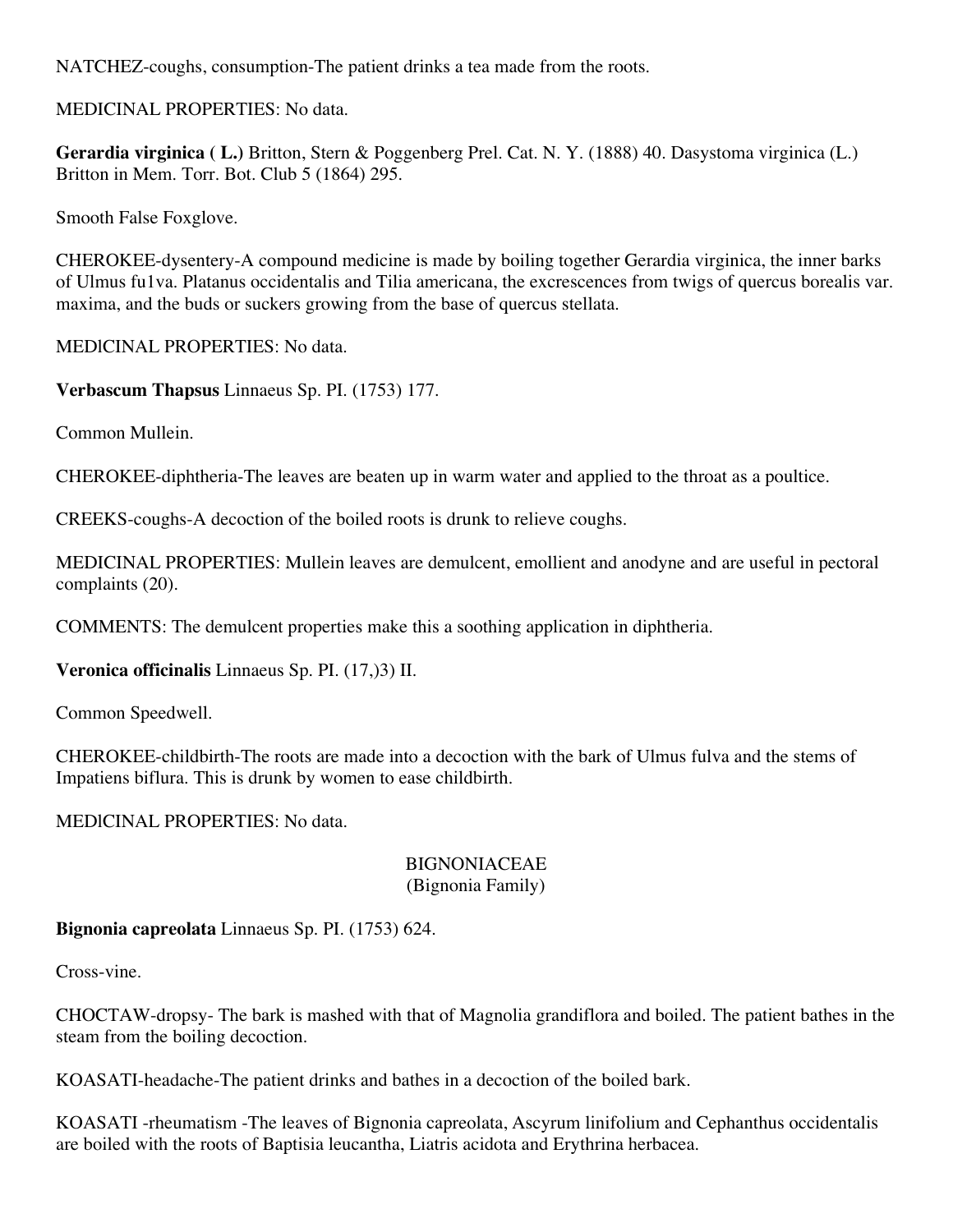The decoction is drunk as a cure for rheumatism.

MEDICINAI. PROPERTIES: No data.

### RUBIACEAE (Madder Family)

### **Cephalanthus occidentalis** Linnaeus Sp. PI. (1753) 95.

Buttonbush.

KOASATI-rheumatism-See Bignonia capreolata above.

KOASATI-enlarged muscles-A decoction, made by boiling the root, is drunk in cases of enlarged muscles.

CHICKASAW-eye trouble-The roots are warmed and put on the head to relieve eye trouble.

CHOCTAW\*-sore eyes-The bark is boiled and the decoction is used to bathe the eyes when they are sore.

CHOCTAW\*-toothache-The bark is chewed to relieve toothache.

MEDICINAL PROPERTIES: This contains astringent properties (8) as well as being laxative and tonic (20).

COMMENTS: The astringent properties may afford some relief in sore eyes and toothache.

### CAPRIFOLIACEAE

(Honeysuckle Family)

**Sambucus canadensis** Linnaeus Sp. PI. (1753) 269.

Common Elder.

CHIKASAW-severe headache- warm water, in which Elder and Cedar branches have been put, is placed on the patient's head to relieve a headache.

CHOCTAW-liver trouble-The seeds and roots are made into a decoction which is drunk for liver trouble.

CREEK-swollen breast-The pounded roots are mixed with hot water and bound on the swollen breast.

MEDICIAL PROPERTIES: The inner bark is a hydragogue cathartic and an emetic, the berries are diaphoretic and aperient, the flowers are sudorific, and the root has been recommended in dropsy as a hydragogue cathartic (20).

CONTENTS: The medicinal properties of Elder are of no value in the above ailments.

**Sambucus intermedia** Carriere in Rev. Hortic. (1876) 400.

CHOCTAW-swollen hands-The beaten leaves are mixed with flour or meal and applied to the swollen hands as a poultice.

CHOCTAW-dyspepsia- A decoction, made by boiling the root, is drunk to relieve dyspepsia.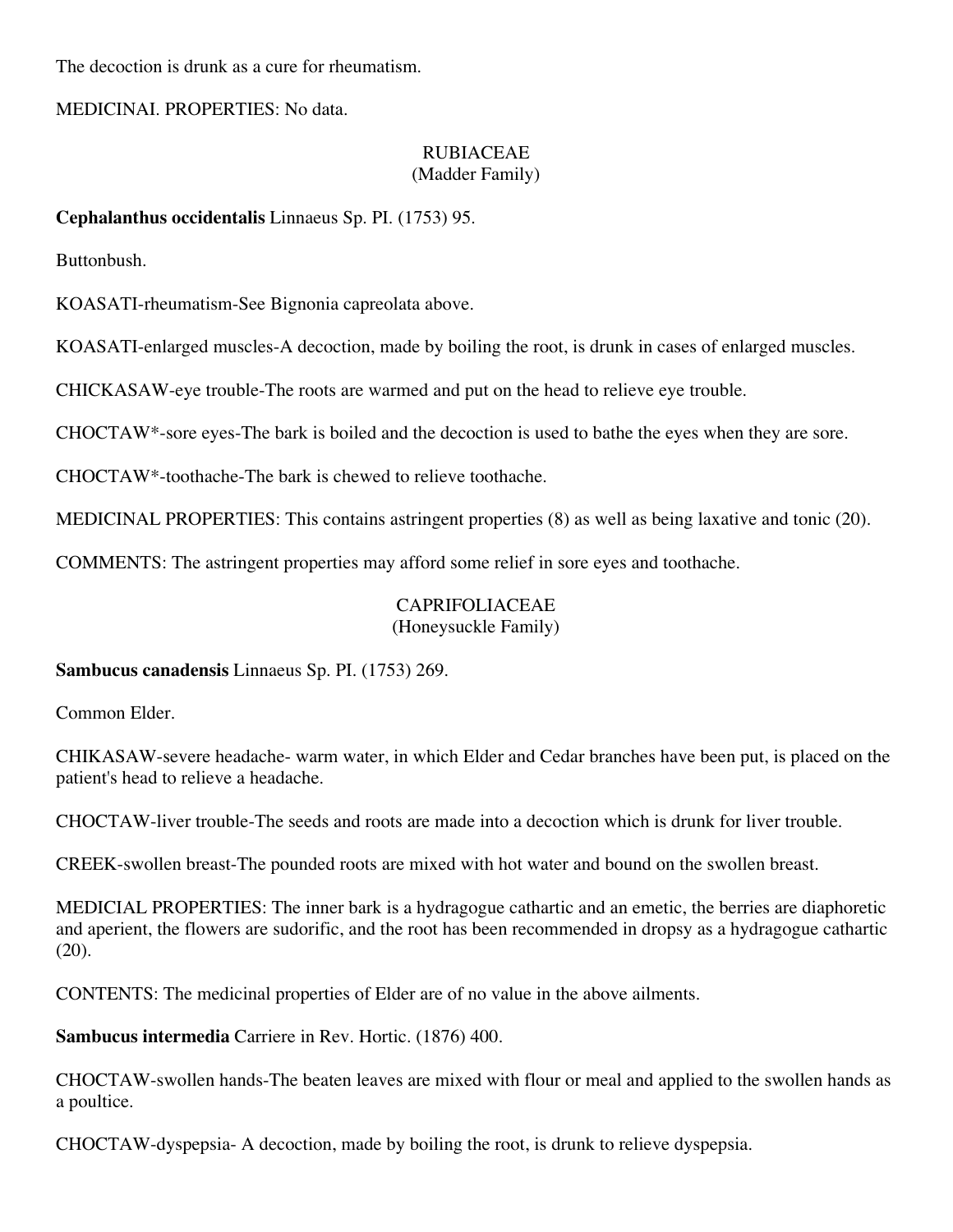CHOCTAW-bladder trouble-A decoction of the boiled root is drunk to cause urination when the bladder hurts.

MEDICINAL PROPERTIES: This has diuretic properties (8).

COMMENTS: The diuretic properties are beneficial in bladder trouble.

### CUCURBITACEAE (Gourd Family)

**Citrullus vulgaris** Schrader in Ecklon & Zeyher Enum. PI. Af. Aust. Extratrop., pt. 2 (1836) 279.

Watermelon. Native of South Africa.

CHICKASAW-blood in the urine-The black watermelon seeds are mashed and boiled. The decoction is drunk to stop blood in the urine.

MEDICINAL PROPERTIES: Watermelon seeds are used in cases of strangury and other affections of the urinary passages (20).

COMMENTS: This is a very useful remedy in urinary ailments and has long been employed as a domestic remedy among country people.

### CAMPANULACEAE (Bluebell Family)

**Lobelia spicata** Lamarck Encycl. 3 (1791) 587.

CHEROKEE-shaking arms-The roots are steeped in cold water in a "cymling gourd." The medicine is put into scratches on the arms. This ailment is a type of paralysis.

MEDICINAL PROPERTIES: This is closely akin to Lobelia inflata which is an antispasmodic, motor depressant and narcotic (12).

COMMENTS: It is impossible to say whether or not enough of the principles of this plant can be absorbed into the system, when administered in this manner, to have an antispasmodic effect.

**Specularia perfoliata (L.)** A. deCandolle Monogr. Campan. (1830) 351.

Venus's Looking-glass.

CHEROKEE-dyspepsia-The roots, mixed with those of Aesculus Pavia, are steeped overnight in warm water with the bark of Gleditsia triacanthus. The patient drinks and bathes in the decoction to relieve dyspepsia.

MEDICINAL PROPERTIES: No data.

**COMPOSITAE** (Composite Family)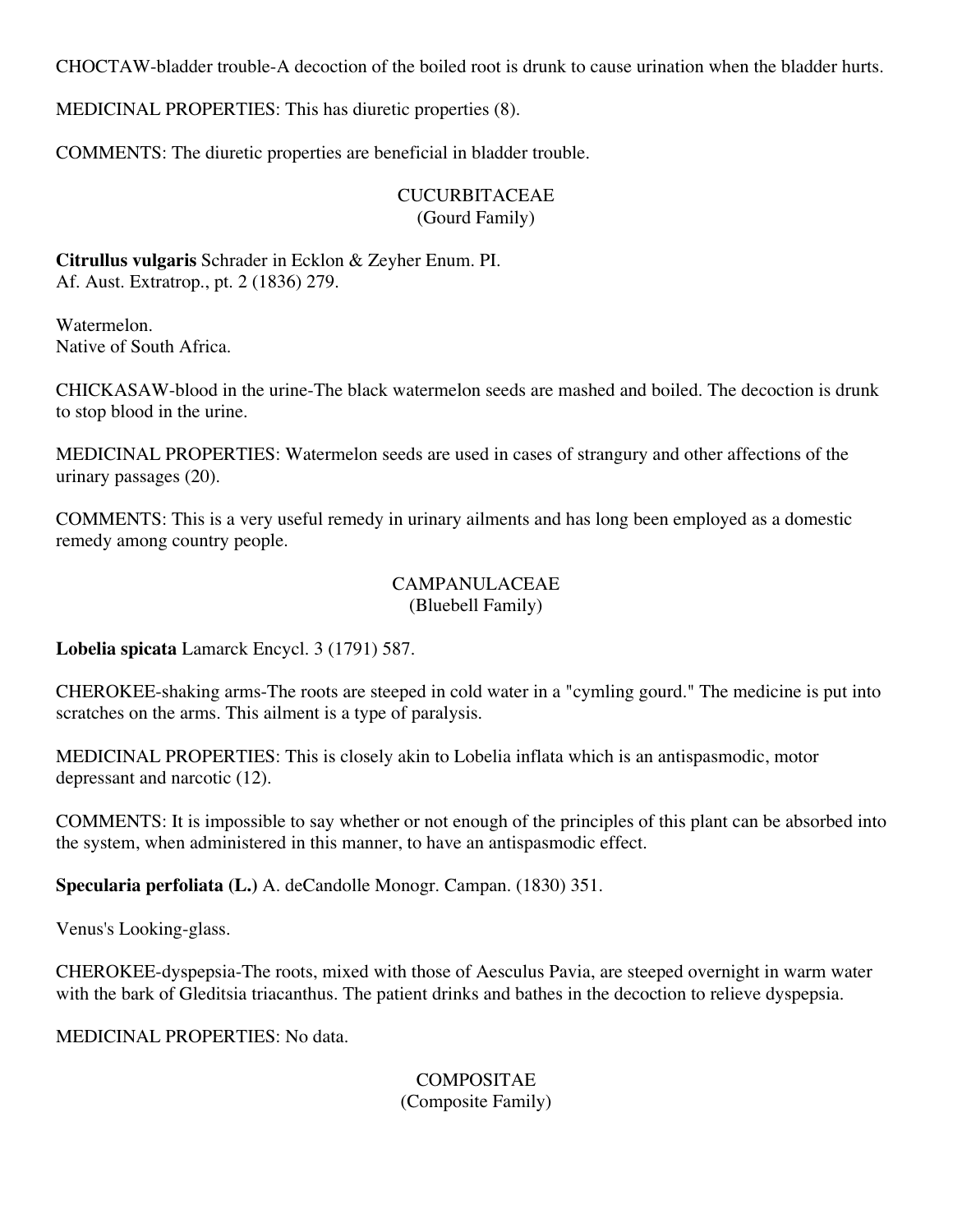### **Antennaria sp.**

Pussy's Toes.

NATCHEZ-coughs, colds-The roots and tops of this plant are made into a tea which is drunk to relieve coughs and colds.

MEDICINAL PROPERTIES: This is a soothing expectorant and a stomachic (8).

COMMENTS: The expectorant properties are beneficial for coughs.

**Chrysopsis graminifolia** (Michx.) lVuttali Gen. PI. 2 (1818) 151.

Golden Aster.

CHOCTAW\*-mouth sores-The entire plant is dried and then burned. The ashes are used as a powder to cure mouth sores.

MEDICINAL PROPERTIES: No data.

**Erigeron ramosus** Britton, Stern & Poggenberg Prel. Cat.. NY. (1888) 27.

Daisy Fleabane.

CATAWBA-heart trouble-The roots are made into a drink.

MEDICINAL PROPERTIES: This herb is diuretic and stomachic (20).

COMMENTS: The properties of this plant are of no value in heart trouble.

**Eupatorium perfoliatum** Linnaeus Sp. PI. (1753) 838.

Thoroughwort, Boneset.

KOASATI-to make urine yellow-A decoction made from the roots is drunk to make urine yellow.

KOASATI-emetic-A decoction of the boiled leaves is taken as emetic.

MEDICINAL PROPERTIES: The herb is tonic and diaphoretic and large doses emetic (20).

COMMENTS: This plant produces the desired emesis.

**Gnaphalium obtusifolium** Linnaeus Sp. PI. (1753) 851.

Common Everlasting.

ALABAMA-nerves and insomnia-A decoction made by boiling everlasting with Cedar, is used to wash the face in cases of nerves and insomnia.

CHEROKEE-muscular cramp-Everlasting is made into an infusion on with Vicia caroliniana. This is rubbed into scratches made over the location of the pain.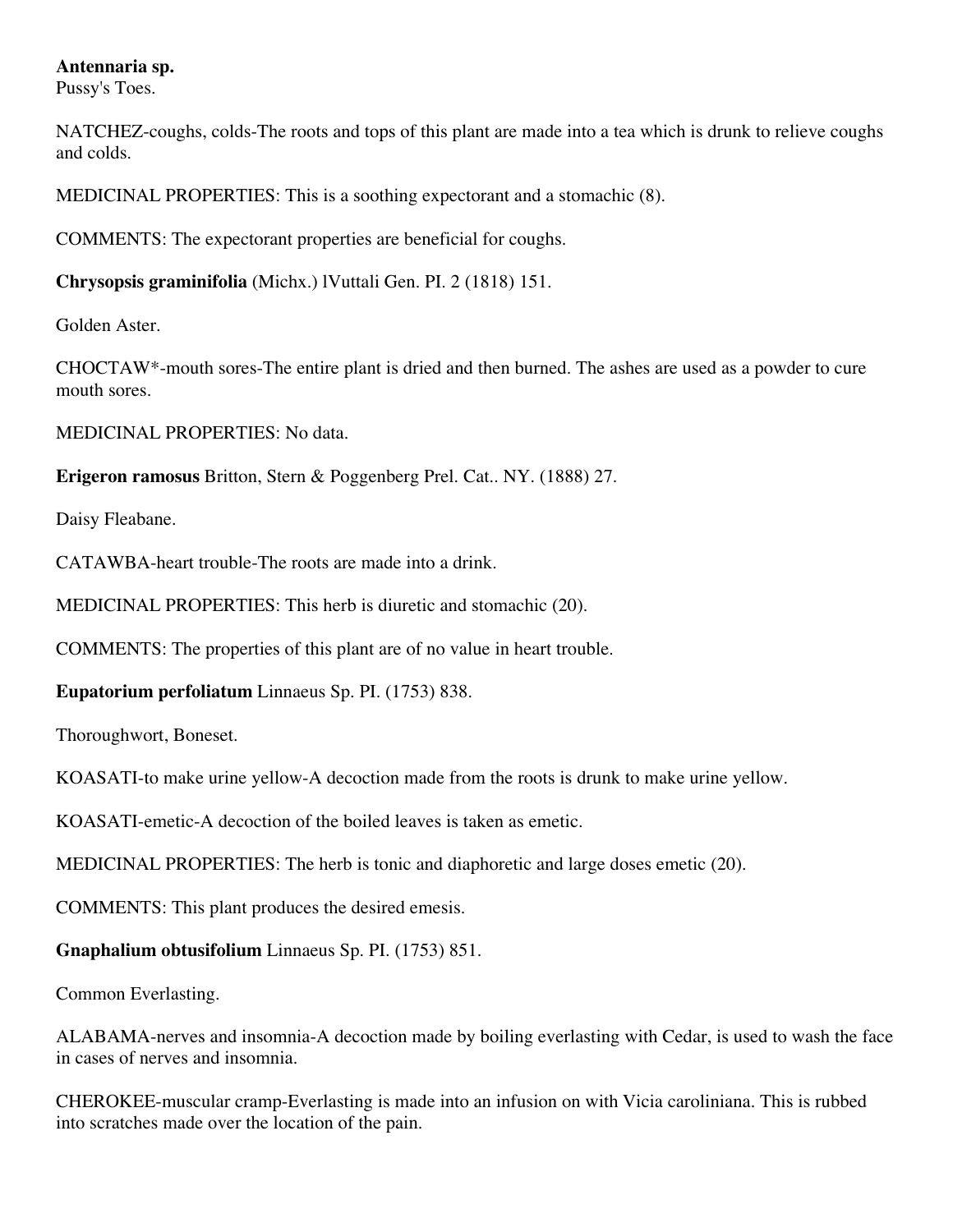CHOCTAW\*-colds, lung pain-A decoction of the leaves and blossoms is drunk to relieve a cold or pain in the lungs.

CREEK-mumps-A cloth is dipped in water in which the leaves have been boiled. Lard is added to the cloth which is tied around the throat.

KOASATI-fever-A decoction is made from the leaves, field herbs (names unknown) and salt. This is drunk during fever attacks.

KOASATI-child's fever-The child drinks and bathes in a decoction made by boiling the leaves. Smoking leaves are carried around the house.

MEDICINAL PROPERTIES: Everlasting is used as a tea in intestinal and pulmonary catarrhs, and as a fomentation in bruises. It is said to be anodyne (20).

COMMENTS: As in similar cases mentioned above, it is impossible to say whether or not enough of the anodyne properties are absorbed through scratches to have any effect on the muscular cramp. It is of value in lung pain as applied by the Choctaw, in mumps as applied by the Creek.

**Helenium tenuifolium** Nuttall in Journ. Acad. Nat. Phil. 7 (1834) 66.

Sneezeweed.

KOASATI-dropsy, great swellings-The patient is given a sweat bath in steam from the boiling water in which the entire plant has been put.

MEDICINAL PROPERTIES: This is an errhine (20).

COMMENTS: Sweating the patient will reduce the swelling, but is a somewhat drastic method as there are apt to be other complications. In the above case, however, the plant used has nothing to do with the effects achieved by the treatment.

**Liatris acidota** Engelmann  $\sim$  Rist. 5 (1837) 218.

Deer Potato.

KOASATI-rheumatism-The roots are mixed with those of Baptisia leucantha and Erythrina herbacea, and are made into an infusion with the leaves of Ascyrum linifolium, Bignonia capreolata and Cephalanthus occidentalis. The decoction is drunk to relieve rheumatism.

MEDlCINAL PROPERTIES: The root possesses diuretic properties (20).

COMMENTS: This remedy is of little use in relieving rheumatism.

**Parthenium Hysterophorus** Linnaeus Sp. PI. (1753) 988.

KOASTI-dysentery-A decoction, made by boiling the roots, is drunk to stop dysentery.

MEDICINAL PROPERTIES: It is probable that the tannin found in the European species is also found in the American species (8).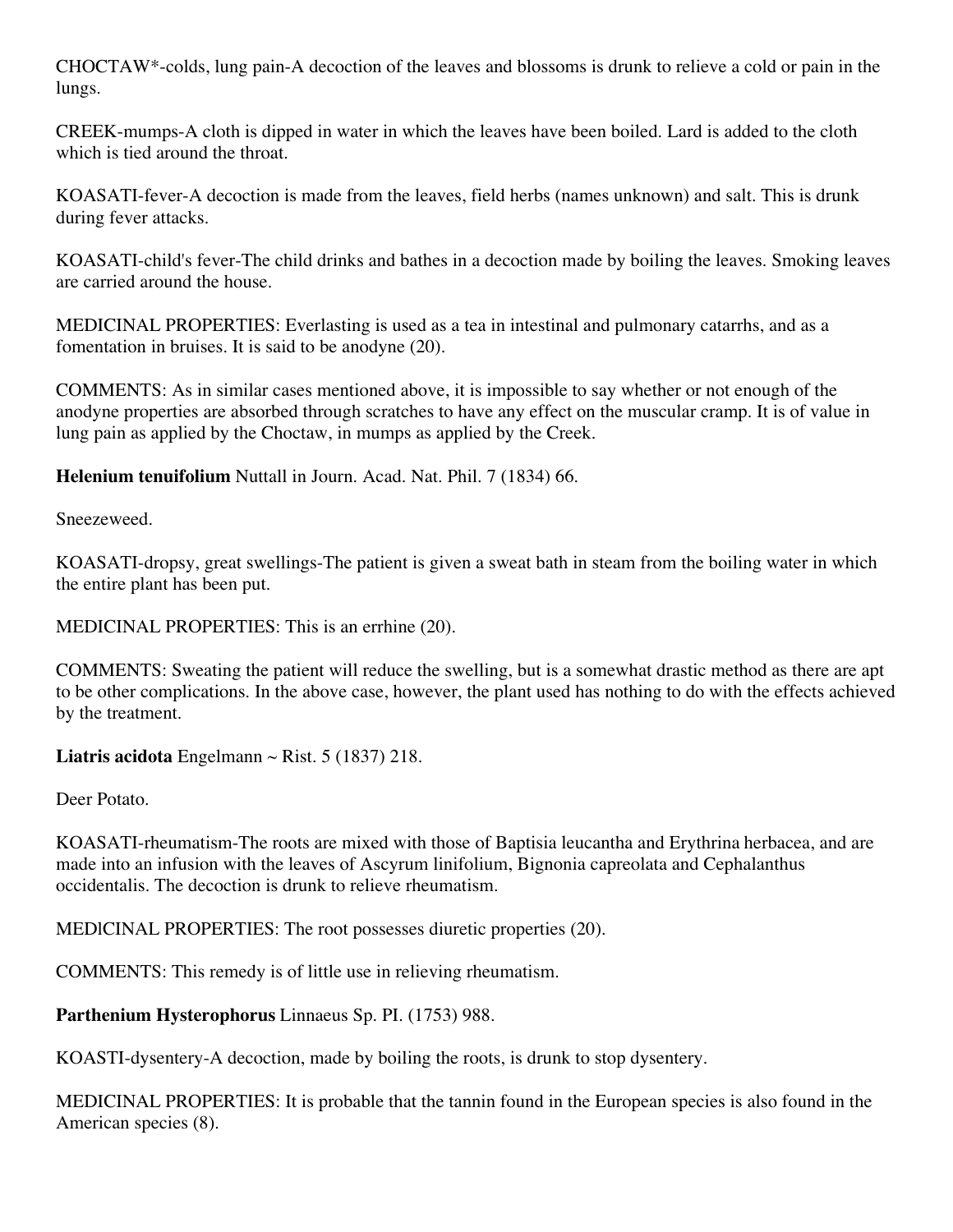COMMENTS: Tannin is an astringent and useful in dysentery.

**Parthenium integrifolium** Linnaeus Sp. PI. (1753) 988.

CATAWBA-burns-Fresh leaves are put on the burns.

MEDICINAL PROPERTIES: See Parthenium Hysterophorus above.

COMMENTS: Tannin is most beneficial for the relief of burns.

**Pluchea foetida (L.)** deCandolle Prodr. 5 (1836) 452.

Marsh Fleabane.

CHOCTAW\*-fever-The leaves are boiled and the extract is drunk during fever attacks.

MEDICINAL PROPERTIES: No data.

**Polymnia uvedalia** Linnaells Sp. PI., ed. 2 (1763) 1303.

Leafcup.

CHEROKEE-to expel the afterbirth-A decoction is made from the roots mixed with those of Scutellaria laterifiora. This is drunk to produce vomiting which is thought to aid in expelling the after-birth.

MEDlCINAL PROPERTIES: The root is used as a stimulant, laxative and anodyne (21).

COMMENTS: Neither of these two plants have emetic properties, nor are any medicinal properties found in them which would recommend their use in childbirth.

### **Solidago sp.**

Goldenrod.

ALABAMA-bad cold-A tea, made from the roots, is taken to cure a cold.

ALABAMA-toothache-The roots are put into a cavity to relieve a toothache.

MEDlCINAL PROPERTIES: Goldenrod is an astringent and, in infusions, diaphoretic.

COMMENTS: The astringent properties are useful for a toothache. The diaphoretic properties are of value in dispelling a cold.

**Verbesina virginica** Linnaeus Sp. PI. (1753) 90l.

Crown beard.

CHOCTAW\*-fever-The pounded roots are soaked in water but not boiled. This medicine is taken during fever attacks.

MEDlCINAL PROPERTIES: A decoction of the roots is sudorific (13).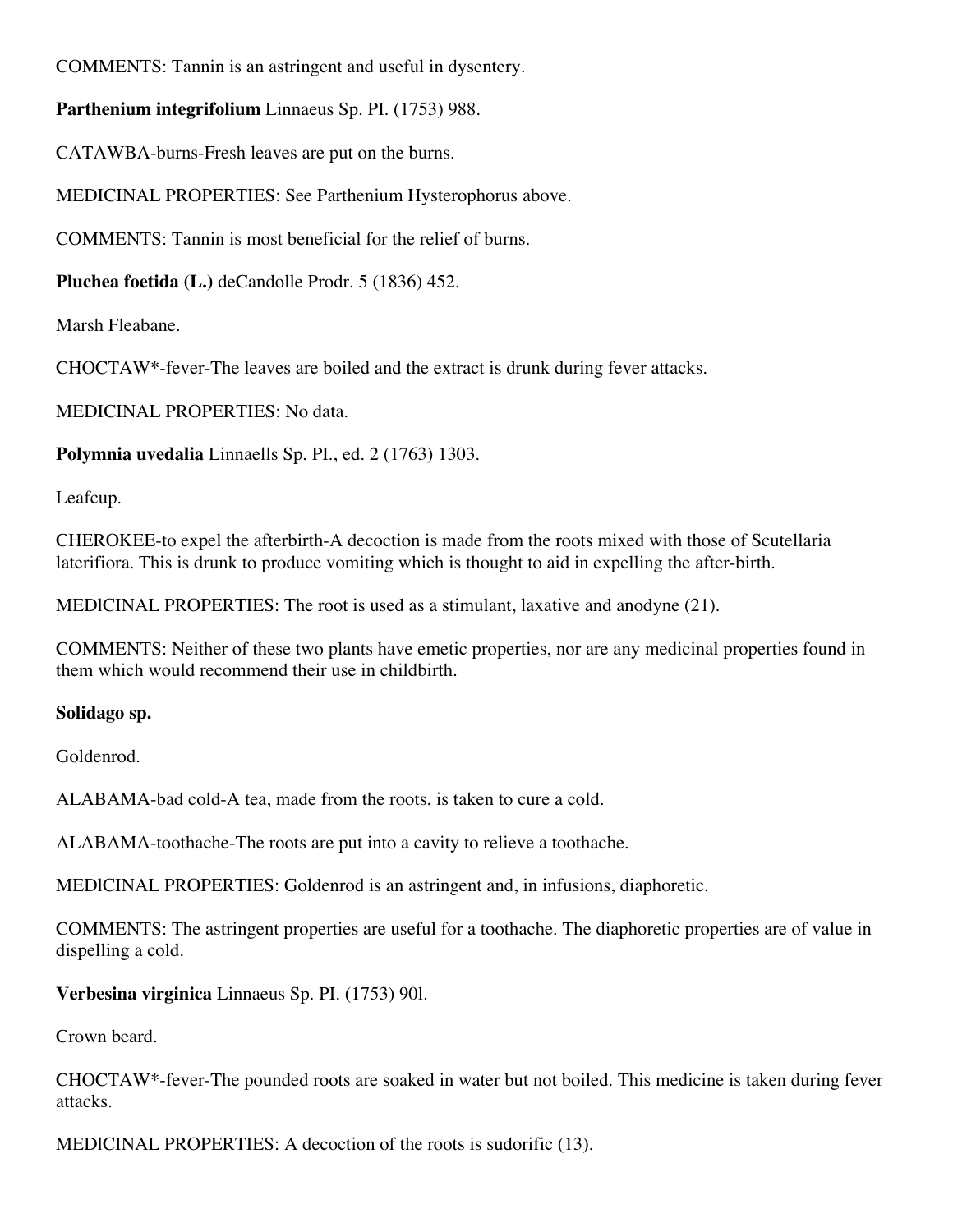COMMENTS: The sudorific properties are beneficial.

#### **Vernonia sp.**

Ironweed.

NATCHEZ-dysentery-A decoction made from the whole plant is drunk to cure dysentery.

MEDICINAL PROPERTIES: The leaves are astringent (13).

COMMENTS: The astringent properties are beneficial in dysentery.

**Xanthium commune** Britton Man. FI. Northern States & Can. (1901) 912.

Cocklebur, Clotbur.

KOASATI-to remove the afterbirth-Four roots are boiled and the decoction is drunk to remove the afterbirth.

MEDICINAL PROPERTIES: No data.

### PART II

#### DISCUSSION

Before presenting any conclusions that may be drawn from the above data, it will be advisable to discuss certain features apparent in the material which have some bearing on the conclusions. The first of these is the possibility of the borrowing of herbal remedies by one tribe from another. An examination of the 185 plants enumerated above shows that only 40 are used by two or more tribes. Only ten of these 40 plants are utilized by two or more tribes for the same ailment. These are:

Salix-Alabama and Creek for fevers. Quercus stellata-Cherokee and Creek for dysentery. Ulmus fulva-Alabama and Cherokee in childbirth. Chenopodium anthelminticum- Koasati and Natchez for worms; Creek and Natchez for fever. Ilex apaea-Alabama and Choctaw for sore eyes. Ilex vamitaria-Alabama, Creek, Cherokee, Natchez as an emetic. Eryngium aquaticum-Alabama, Cherokee, Koasati as an emetic. Chiananthus virginiCa-Choctaw and Koasati for cuts. Pycnanthemum incanum-Choctaw and Koasati for headache. Cephalanthus occidentalis-Chickasaw and Choctaw for sore eyes. The properties of these plants are beneficial for the ailment for which they are utilized, with the

exception of Pycanthemum incanum which is of no value for a headache. The Chickasaw remedy of Cephalanthus occidentalis for sore eyes would be useful if applied to the eyes, but placing it on the forehead, as they do, will not alleviate eye trouble. It is at least suggestive that the ten plants employed by two or more tribes for the same ailments are, with the one exception, useful ones.

Since all of the 185 plants enumerated are found throughout the Southeast, and except in a few cases, are easy to procure, such a small percentage of similarity seems to indicate very little in tribal borrowing of plant cures. The ten plants, similarly employed by two or more tribes, might represent all the borrowing that actually has taken place. However, the fact that they cut across linguistic, cultural and even geographical lines, as shown in Table I, contrive to make even these suspect.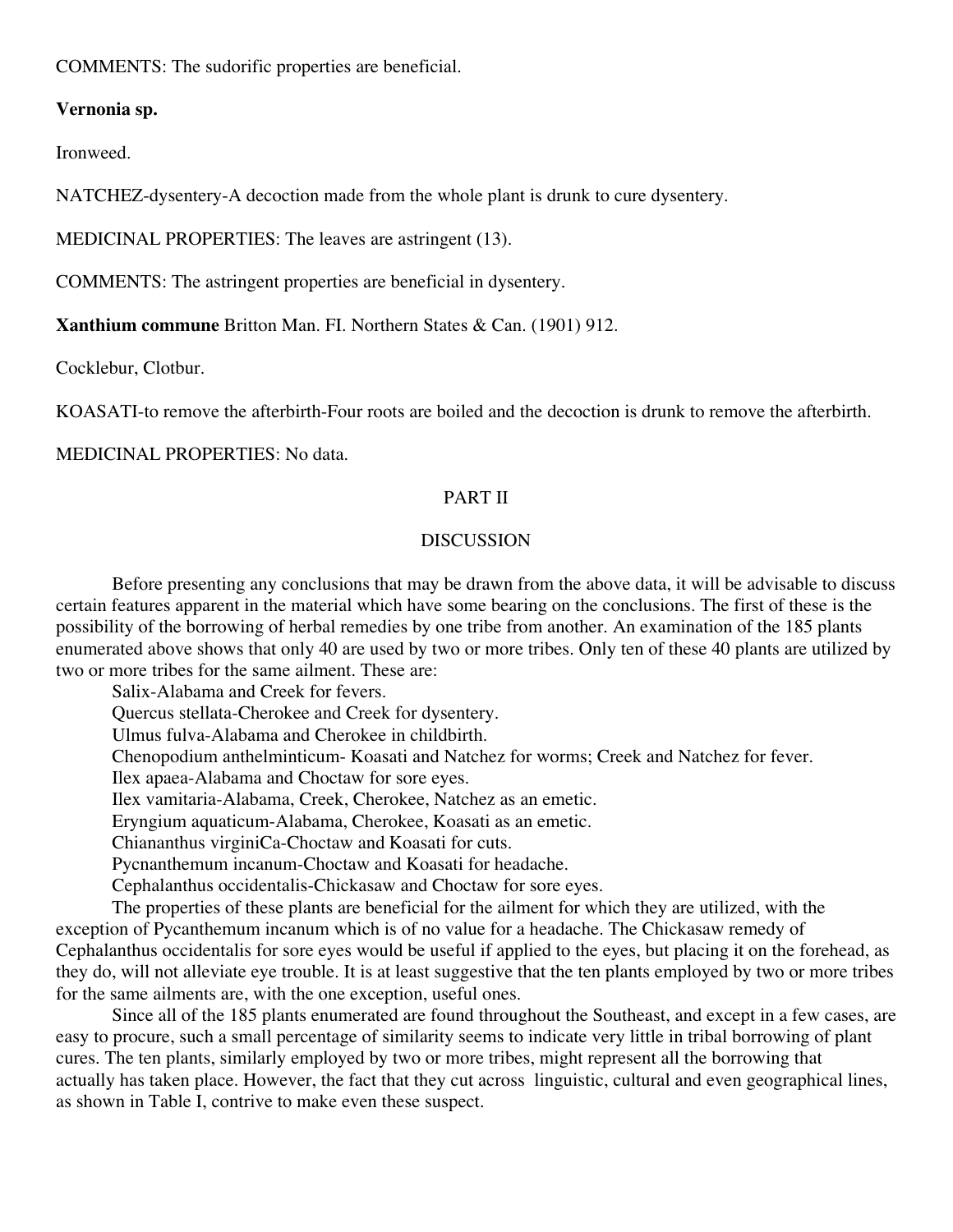### Table 1 Number of plants used in common for the same ailment.

| Alabama and Cherokee  |  |
|-----------------------|--|
| Alabama and Creek     |  |
| Choctaw and Koasati   |  |
| Creek and Natchez     |  |
| Alabama and Natchez   |  |
| Alabama and Choctaw   |  |
| Alabama and Koasati   |  |
| Cherokee and Creek    |  |
| Cherokee and Natchez  |  |
| Cherokee and Koasati  |  |
| Chickasaw and Choctaw |  |
| Koasati and Natchez   |  |

If these tribes were unwilling to borrow plant uses along linguistic, cultural or even geographical lines, it is perhaps less likely that borrowing would have taken place from groups not so closely associated.

The final words concerning this problem will necessarily wait upon detailed comparison with other areas. It appears improbable, at the present writing, that any of the tribes treated here have received any considerable amount of plant lore from sources outside the Southeast. It seems more probable that local discoveries are to be considered the major source of plant cures.

The possibility of the Indians having learned some of the plant usages from the whites should be taken into account, but information on this subject is lacking. There are many documented in cases of borrowing by the whites from the Indians, but the known cases of Indians borrowing from the whites are few. Even in the use of introduced plants, it is unwise to assume that these uses were learned from the white people, since their use may have been discovered independently by the Indians. The remedies presented in this paper may be divided into three groups for purposes of discussion: (a) those for which the anthropological and medicinal data are insufficient or lacking; (b) those which are useless; (c) those which are of some value as utilized by the Indians.

In most of the cases under (a) the deficiency is in the medicinal data. However, in many cases, the anthropological information is deficient in regard to symptoms of the ailments and methods of preparing and applying the remedies.

The medicines in the second category (b) may have parallel useful cures for the same ailment or may be useless remedies which have no corresponding useful cures. As an example of the former,

the Creek, although possessing several good emetics, use a plant for which no emetic properties are given in modern pharmocopoeias. In this case there is the possibility that its properties have not yet been fully recognized in our materia medicas. There is also the possibility of its having a nauseous taste to which the Indians have an aversion that might be of a cultural origin. It is difficult to believe that without some such reason they would continue to

use a plant which fails to produce so obvious an effect. A similar case is the use of Monarda by the Choctaw as a cathartic. This is not a cathartic but a carminative. No reason for the use of a cathartic is given in the original source, but in all probability it is used for a stomach ache, in which event, the carminative properties would be beneficial. There are several completely useless remedies for sores, wounds and ulcers in tribes which have other useful cures for the same ailment. Useless remedies for fevers, worms, stomach and urinary ailments are also found in tribes which possess beneficial cures for these complaints. It would be interesting to know if cultural conservatism will retain these useless cures in the native pharmocopoeia or whether in time they will be discarded. It seems reasonable to assume that herb medicines, like other phases of culture, are not static and that, where other obviously beneficial remedies are known and can replace them, the useless remedies would be dropped.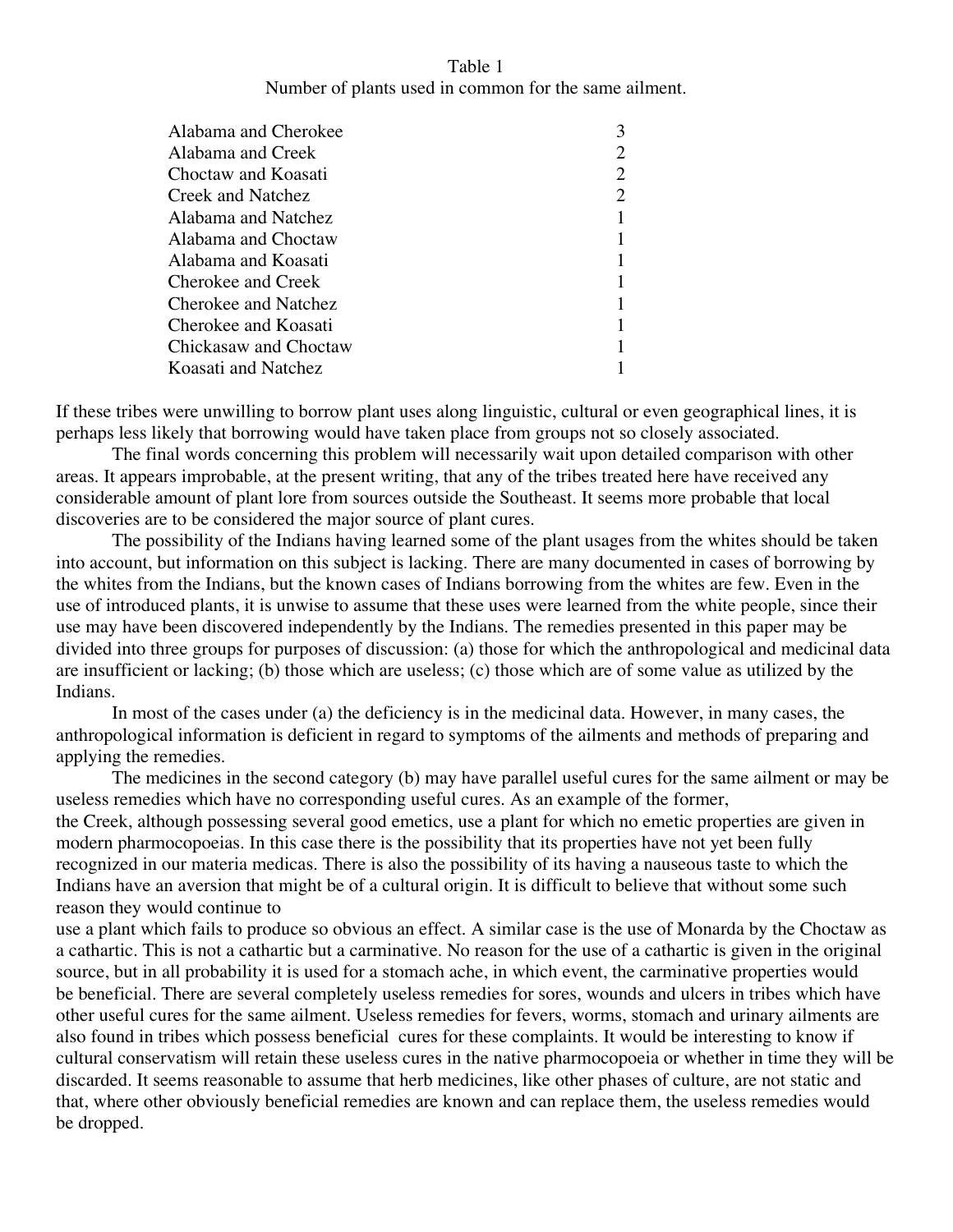Several of the tribes treat dropsy by sweating to reduce swelling. The Creek produce the sweating by the use of a diaretic plant. The other tribes achieve it by steaming the patient with boiling water in which the plants are put. In this event, use of the plant has no real effect other than, perhaps, impart an odor to the steam. Since there is danger of heart complication resulting from so drastic a treatment as sweating, the cure actually be detrimental and certainly does not treat the cause of the complaint.

In lung ailments, such as tuberculosis, the Indians use medicines which are useful in clearing up the cough that accompanies the disease, but which do not effect the disease itself: Ceanothus for a lung hemorrhage, as used by the Choctaw, causes swift coagulation and stops the bleeding but does not effect the cause of the hemorrhage.

There are several ailments for which none of the tribes have a useful remedy, the principal ones being heart trouble, rheumatism headache and snakebite. The remedies for rheumatism and heart trouble are of no value whatsoever since they neither cure the ailment nor alleviate its effects. Headache may be the result of one of several causes, eye strain, sick stomach, etc. As far as can be determined from the anthropological data, the Indians make no attempt to discriminate between the different possible causes. Five of the remedies consist of liquids placed on the head, a treatment which may be soothing but which is of no real value. The back scratching remedy of the Koasati is in the same category. Of the three remedies which are taken internally, one is a violently reacting medicine which causes stupor when taken in large doses and the other two contain stomachic properties which might be of use if the headache is caused by an upset stomach. Snakebite remedies are identical, or equivalent, to those found in some of our older materia medicas. They must, however, be classed as useless, since anti-venom is the only cure recognized in modern medicine.

The special baths used for protection against smallpox have no effect in preventing the disease. Cleanliness is a good precaution, but as it is the custom throughout the Southeast for all members of a tribe to take a regular morning bath, special baths are scarcely necessary.

To summarize, it can be said that the ailments for which no useful medicines have been discovered are those in which the natives do not fully understand the cause of the complaint. Although they have remedies which help alleviate the effects of some of the ailments, as in tuberculosis, none of these remedies are of use in treating the cause.

The last group (c) are those remedies which have some value as applied by the Indians. Chart I shows the number of useful and useless remedies applied to each ailment. The useful remedies contain certain medicinal properties and these properties are listed below, showing the ailments to which they may be applied.

Astringents-diarrhea, dysentery, sores and wounds, eye trouble and coughs.

Emetics-to cause vomiting, used medicinally and ceremonially.

Tonics-dyspepsia, stomach troubles, and general tonics.

Diaphoretics-to cause sweating in fever and colds.

Demulcents-throat and eye troubles.

Antiperiodics-fevers.

Counter-irritants-cuts, wounds, and aches.

Cathartics-to make the bowels move.

Oxytocics-childbirth.

Anthelmintics-to dispel worms.

Diuretics-urinary ailments.

Anodynes-as a pain killer in toothache.

Antiseptics-sores.

Emolients-soothing application in mumps.

Antispasmodics-apoplexy and "shaking arms. "

Haemostatics-used in lung hemorrhage.

 A tribe which has a thorough knowledge of plants containing the above properties would be well fortified against most of their common ailments.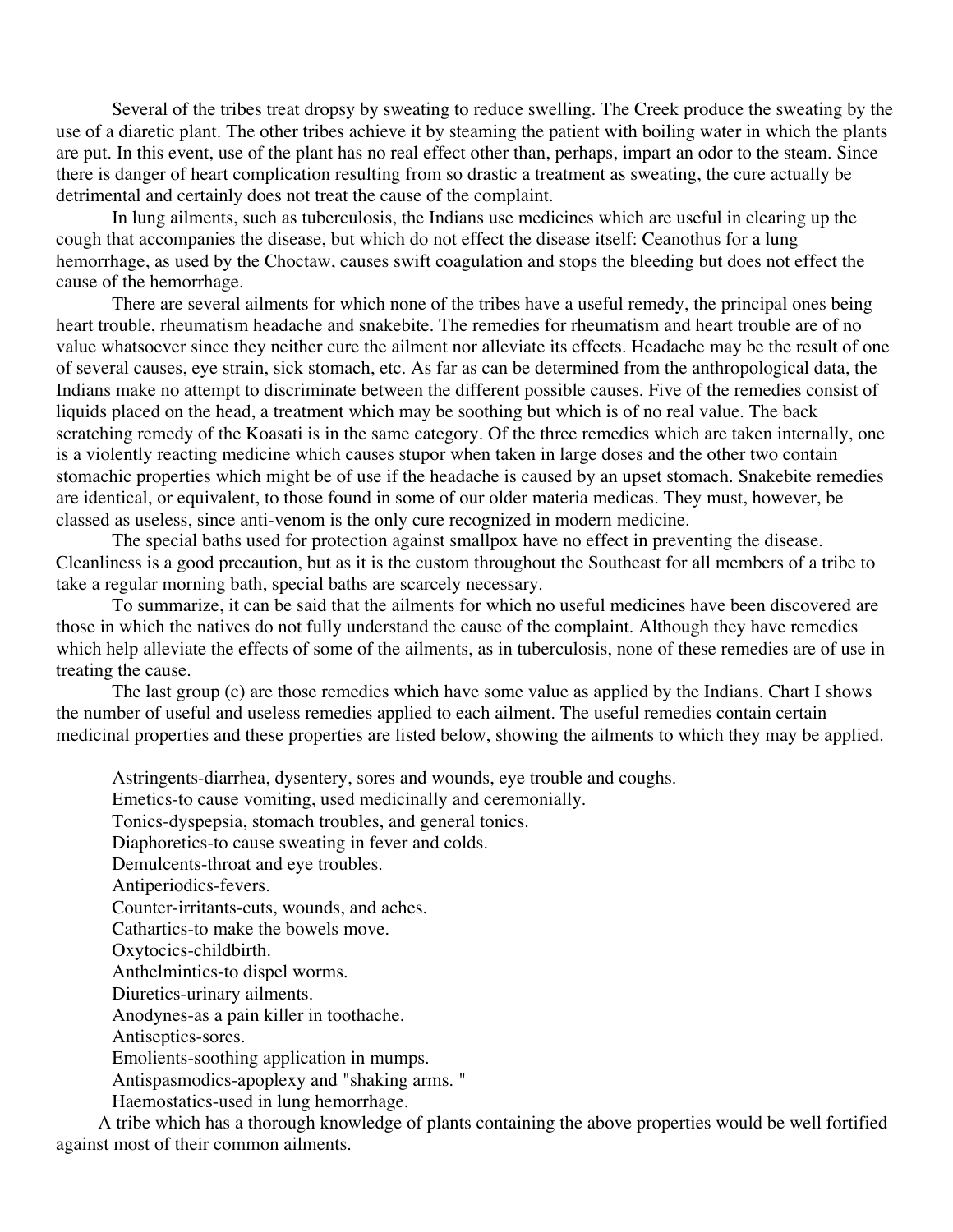If we assume that the cures enumerated for most of the tribes are representative, though not fully exhaustive, it will be seen that certain medicinal deficiencies exist in each of the tribes (Chart II).

The Cherokee have two cures for fever which would be useful if taken internally, but are worthless when applied externally, the method used by the Cherokee. The misuse of these other valuable remedies leaves the Cherokee with no effective cure for fevers. The Choctaw lack antiperiodics, but have diaphoretics; lack counter-irritants, but use in their stead astringents and anodynes. In the Southeast, the absence of an emetic is unusual, but Choctaw overcome this absence by putting the finger in the throat, a method certainly as effective as any medicine. The Creek lack counter-irritants, anodynes and oxytoxics. The Koasati have diaphoretics and only one useful antiperiodic. The three other fever cures they employ are useless. The Catawba have no antiperiodics but do possess diaphoretics. Since so few Chickasaw remedies are available, it is not possible to consider the data for this tribe representative. Among the Alabama and Natchez, there are recorded complaints for which they do not have at least one useful remedy.

From the foregoing brief discussion, it is apparent that among the southeastern Indians as a whole there is something more than a haphazard use of plants as remedies. Despite the failure of 41% of the medicines to cure or alleviate, it must be conceded that many plant properties are recognized and efficiently applied. Since there is little overlap in the plants used as cures, it would be well to examine the tribes as units. The following table shows how the tribes are ranked according to their useful remedies:

|           | Total | % Useful | %Useless |
|-----------|-------|----------|----------|
| Alabama   | 17    | 88       | 12       |
| Cherokee  | 36    | 66       | 34       |
| Catawba   | 21    | 66       | 34       |
| Natchez   | 12    | 66       | 34       |
| Choctaw   | 38    | 57       | 43       |
| Creek     | 22    | 52       | 48       |
| Koasati   | 32    | 50       | 50       |
| Chickasaw | 93    | 36       | 67       |

 Discounting the Chickasaw because of the small number remedies reported for them, the range between the tribes still remains a large one. Since it has already been suggested that there has been little or no borrowing within the area, that the probability of borrowing from outside the area is slight, and that the main body of each tribe's cures appears to be indigenous; the reason for this great tribal variation need to be more fully studied. There is nothing in the present data that explains this variation and further study of the subject is required. The tribes that have been most closely associated and speak the same languages, the Alabama and Koasati and the Chickasaw and Choctaw, are far apart in the scale of useful medicines. Until further data can be brought to bear on this subject, the fact that certain tribes appear to have a more efficient medical knowledge than others must be accepted, without attempting to explain it.

Since all the tribes, however, with the exception of the Chickasaw and Koasati, show a higher percentage of useful remedies than useless ones, and since, for the area as a whole, 580/c of the remedies are useful, it must be concluded that many plant properties are recognized and effectively applied, and that these Indians have a very real and valuable knowledge of medicinal plants.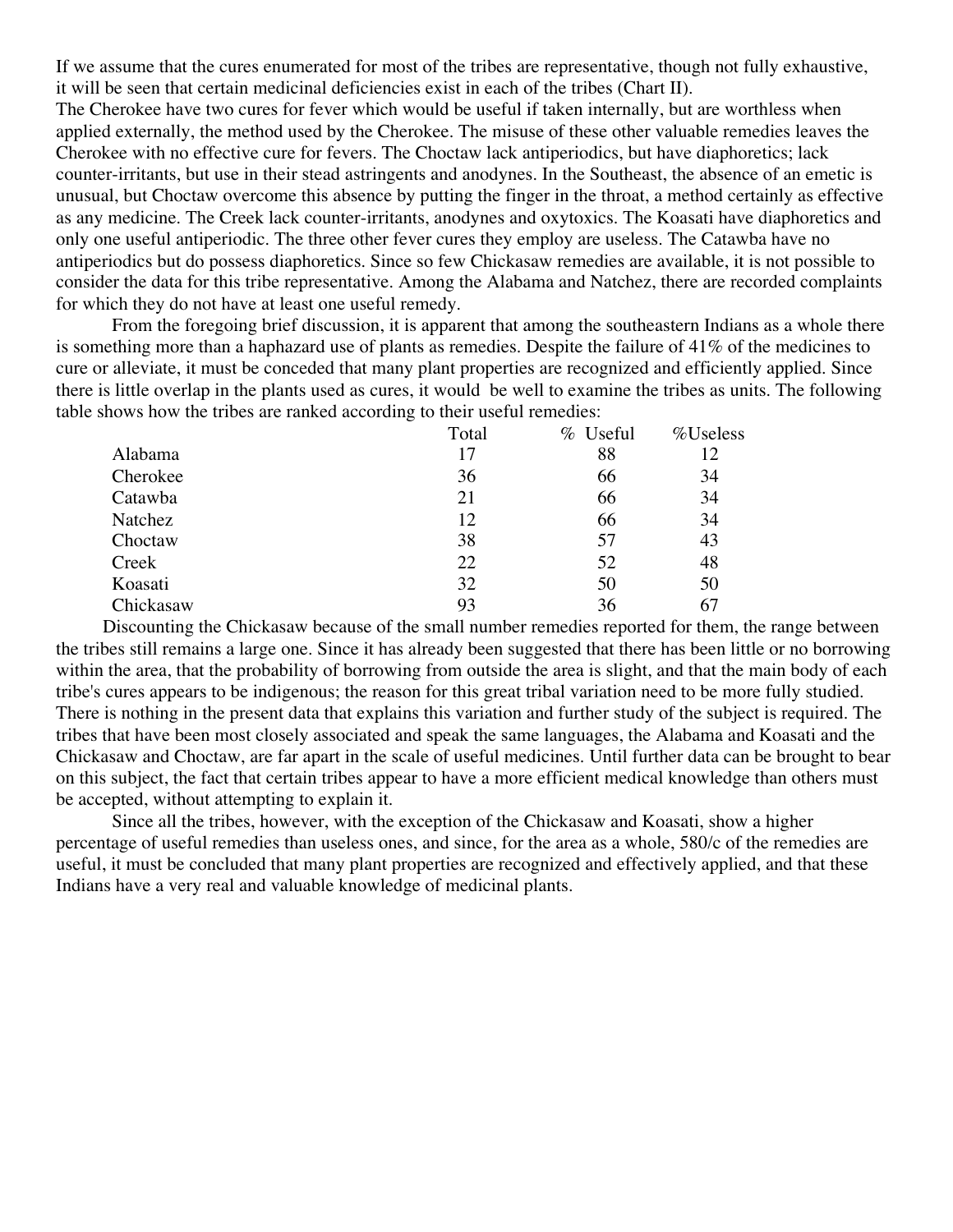### CHART I

The proportion of useful and useless remedies for each ailment.

|                                   | <b>USEFUL</b> | <b>USELESS</b> |
|-----------------------------------|---------------|----------------|
| Emetics                           |               |                |
| Dysentery                         |               |                |
| Stomach ailments                  |               |                |
| Sores                             |               |                |
| Cuts and wounds                   |               |                |
| Fever                             |               |                |
| Colds                             |               |                |
| Cough and throat troubles         |               |                |
| Worms                             |               |                |
| Eye ailments                      |               |                |
| Muscular aches                    |               |                |
| Urinary troubles                  |               |                |
| Childbirth                        |               |                |
| Tuberculosis                      |               |                |
| Toothache                         |               |                |
| Cathartics                        |               |                |
| Skin ailments                     |               |                |
| Tonics                            |               |                |
| Mouth sores                       |               |                |
| Nosebleed                         |               |                |
| Jaundice and liver trouble        |               |                |
| Itch                              |               |                |
| Mumps                             |               |                |
| Apoplexy                          |               |                |
| Diphtheria                        |               |                |
| Shaking arms                      |               |                |
| Bee sting                         |               |                |
| Nerves and insomnia               |               |                |
| Laziness                          |               |                |
| Enlarged muscles                  |               |                |
| Impotency                         |               |                |
| Croup                             |               |                |
| Short windedness                  |               |                |
| Delirium                          |               |                |
| Neuralgia                         |               |                |
| Broken arm                        |               |                |
| Leg veins                         |               |                |
| Backache                          |               |                |
| Syphilis                          |               |                |
| Contraceptives                    |               |                |
| Smallpox prevention               |               |                |
| Snakebite                         |               |                |
| Chest pains<br>Menstrual ailments |               |                |
| Heart trouble                     |               |                |
| Swellings                         |               |                |
| Rheumatism                        |               |                |
| Dropsy                            |               |                |
| Headache                          |               |                |
| One square represents one remedy. |               |                |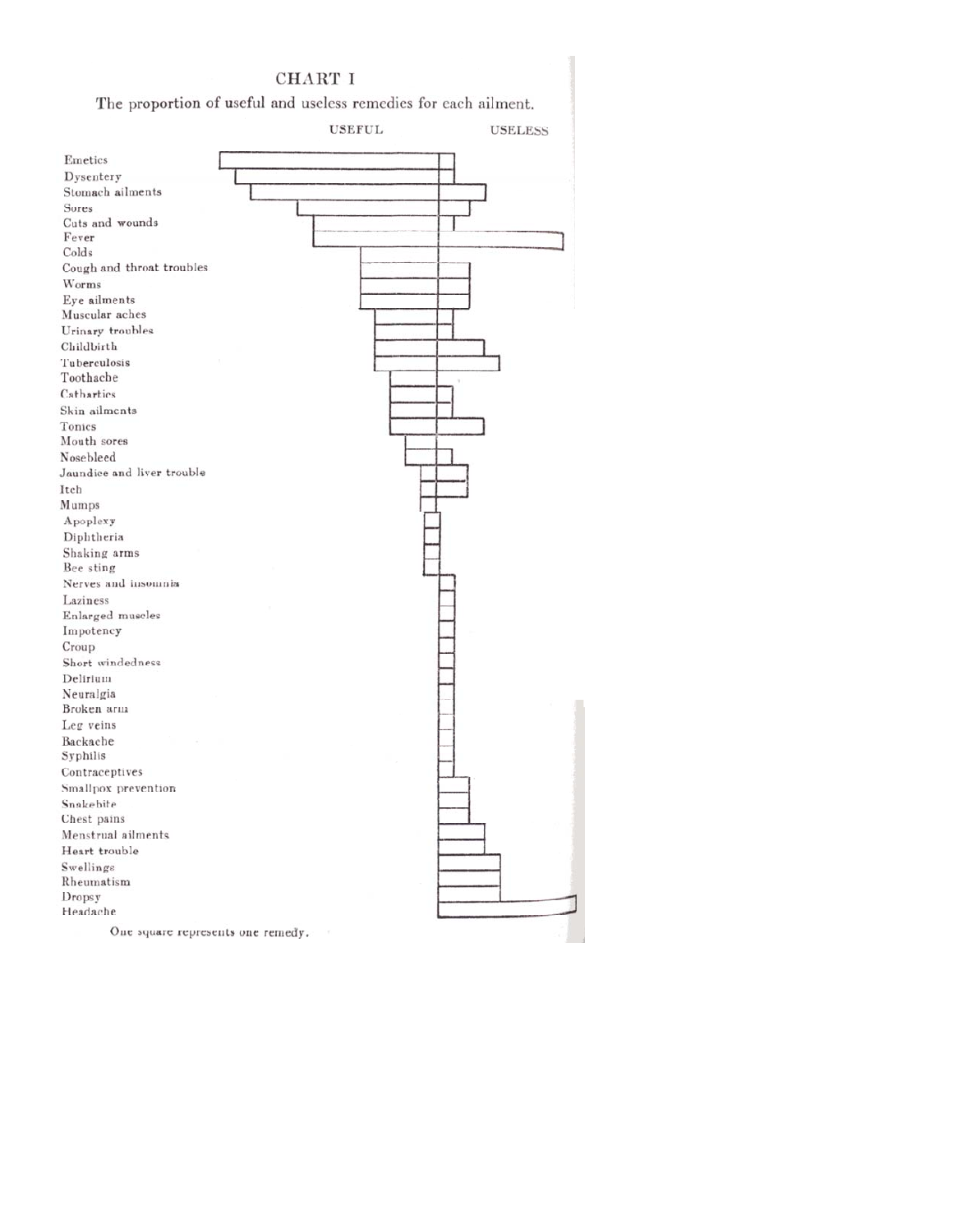### CHART II

The cases in which the remedies are correctly used by each tribe.



One square represents one remedy. A blank indicates that remedies are either lacking or are incorrectly used.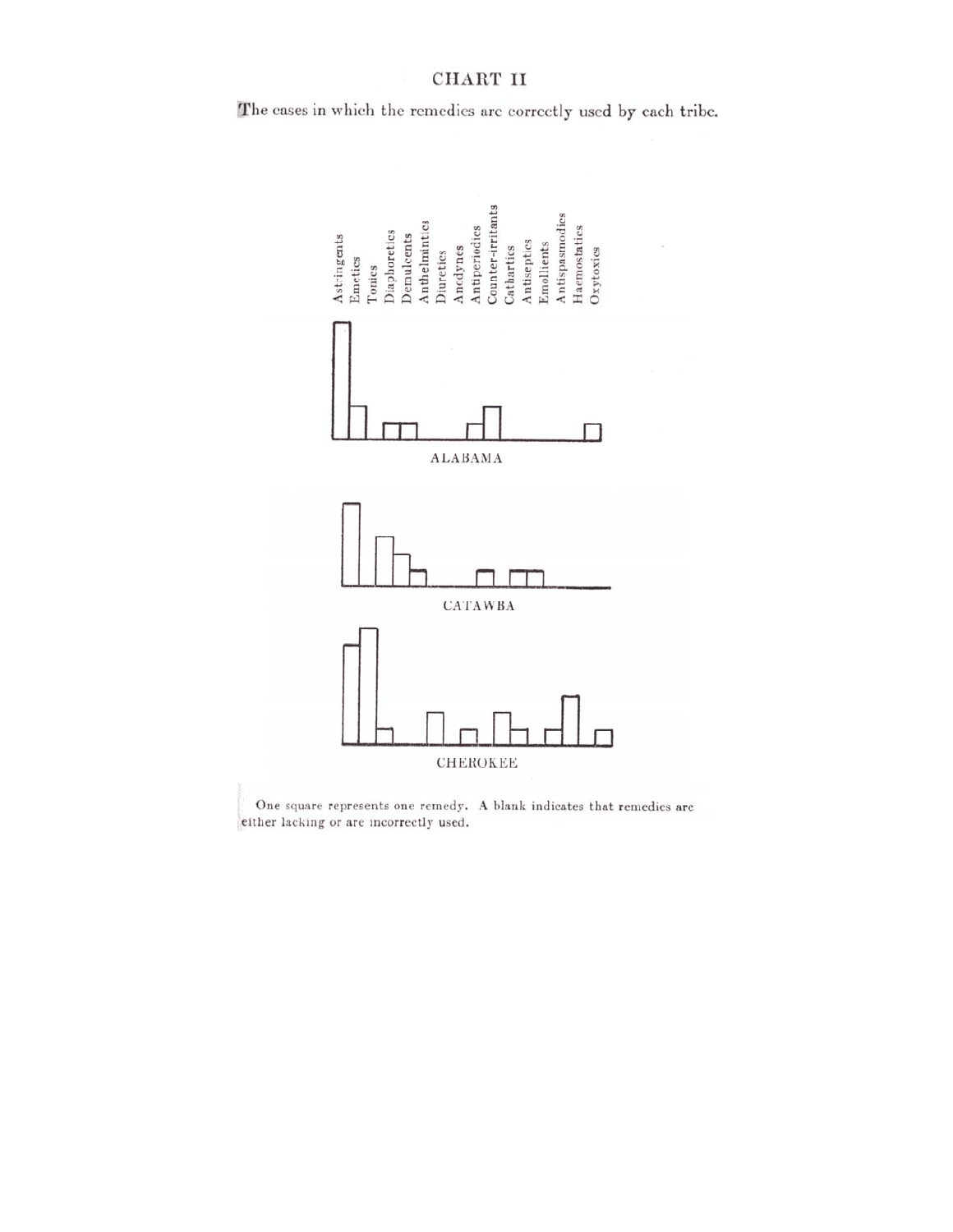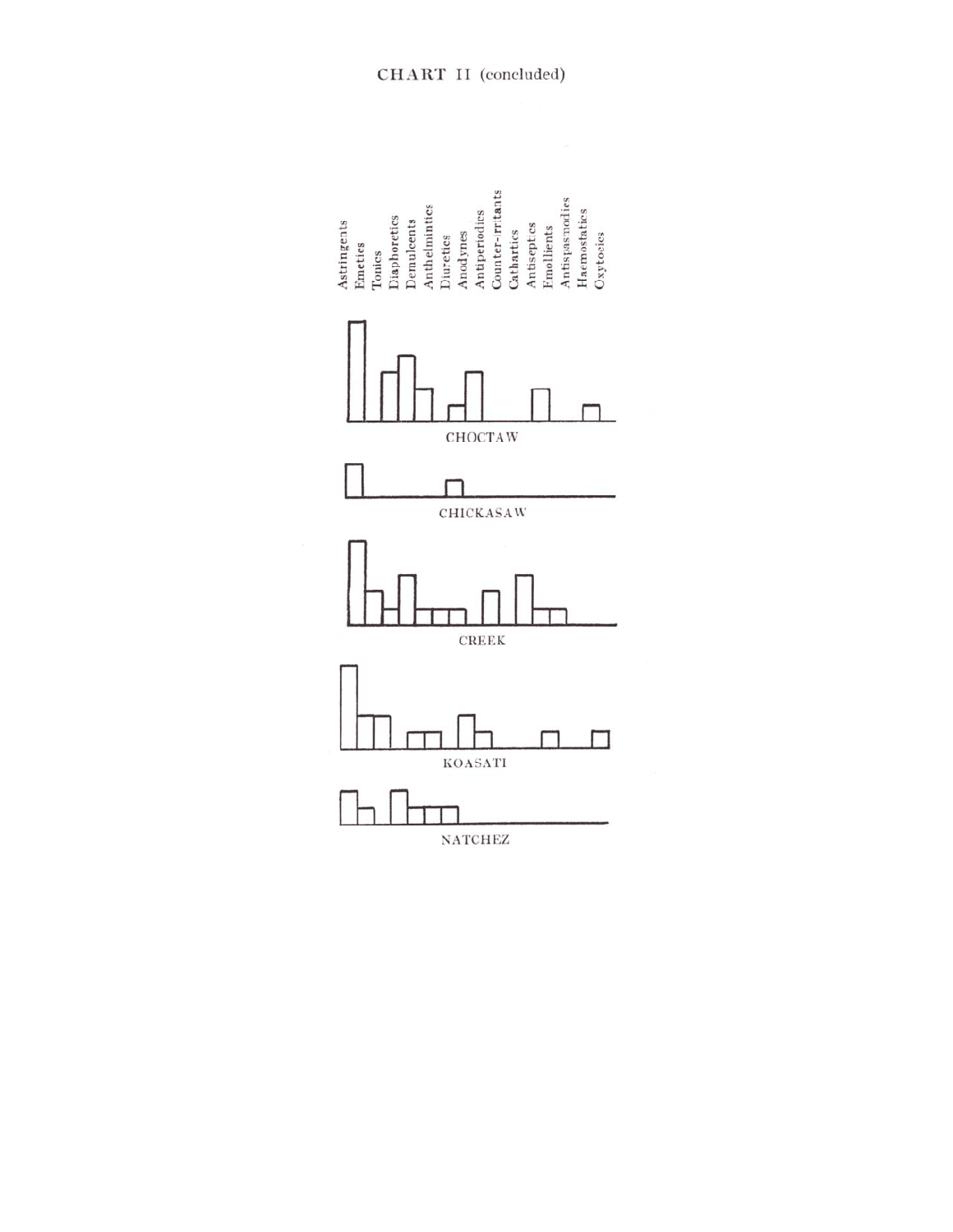### BIBLIOGRAPHY

1. Bartram, William: Travels through North and South Carolina, Georgia, East and West Florida, the Cherokee Country, the extensive territories of the Muscogulges or Creek Confederacy, and the Country of the Chactaws. . Philadelphia, 1791.

2. Bentley, Robert and Trimen, Henry: Medicinal Plants. London, 1880. 4 vols.

3. Bossu, M.: Nouveaux Voyages aux Indes Occidentales; Contenant une Relation des differens Peuples qui habitent les environs du grand Fleuve Saint-Louis, appelle vulgairement Ie Mississippi; leur Religion; leur gouvernment; leur moeurs; leurs guerres et leur commerce. Paris, 1768. 2 vols.

4. Bushnell, D. I.: The Choctaw of Bayou Lacomb, St. Tammany Parish, Louisiana. Bulletin '48, Bureau American Ethnology, Washington, 1909.

5. Culbreth, D. M. R.: A Manual of Materia Medica and Pharmacology, 6th ed. Philadelphia and New York, 1917.

6. Le Page du Pratz, A.S.: The History of Louisiana.. London, 1763.

7. Harding, A. R.: Ginseng and other Medicinal Plants. Columbus, Ohio, 1908.

8. Hare, H. A., Caspari, Charles, and Rusby, H. H.: The National Standard Dispensatory. Philadelphia, 1908.

9. Henkel, Alice: American Medical Barks. Bulletin 189, U.S. Department of Agriculture, Washington, 1909.

10. Mooney, James and Olbrechts, F. M.: The Swimmer Manuscript. Bulletin 99, Bureau American Ethnology, Washington, 1982.

11. Pammel, L. H.: A Manual of Poisonous Plants. Cedar Rapids, Iowa, 1911.

12. Potter, S. O. L.: Therapeutics, Materia Medica and Pharmacy, 12th ed., Philadelphia, 1918.

13. Rafinesque, C. S.: Medical Flora; or Manual of the medical Botany of the United States of North America. Philadelphia, 1828-30. 2 vols.

14. Sollman, Torald: A Manual of Pharmacology, 8rd ed. Philadelphia, 1926.

15. Speck, F.G.: Catawba Medicines and Curativ.e Practices. 25th Anniversary Studies, Philadelphia Anthropological Soc. Philadelphia, 1987.

16. Swanton,J. R.: Religious Beliefs and Medical Practices of the Creek Indians. 42nd Ann. Rep., Bureau American Ethnology, Washington, 1924-25.

17. Swanton, J. R.: Social and Religious Beliefs and Usages of the Chickasaw Indians. 44th Ann. Rep., Bureau American Ethnology, Washington, 1926-27.

18. Taylor, G.C.: Ceanothus american us L., as a Hemostatic: a Resume of recent Investigations into the Chemistry, Pharmacology and Clinical Use of the Drug. Am. Joum. Pharm., vol. 99, 1927.

19. Taylor, L.A.: Mss. Field Notes.

20. Wood, H.C., Remington, J. P. and Sadtler, S.P.: The Dispensatory of the United States 'of America. Philadelphia, 1899.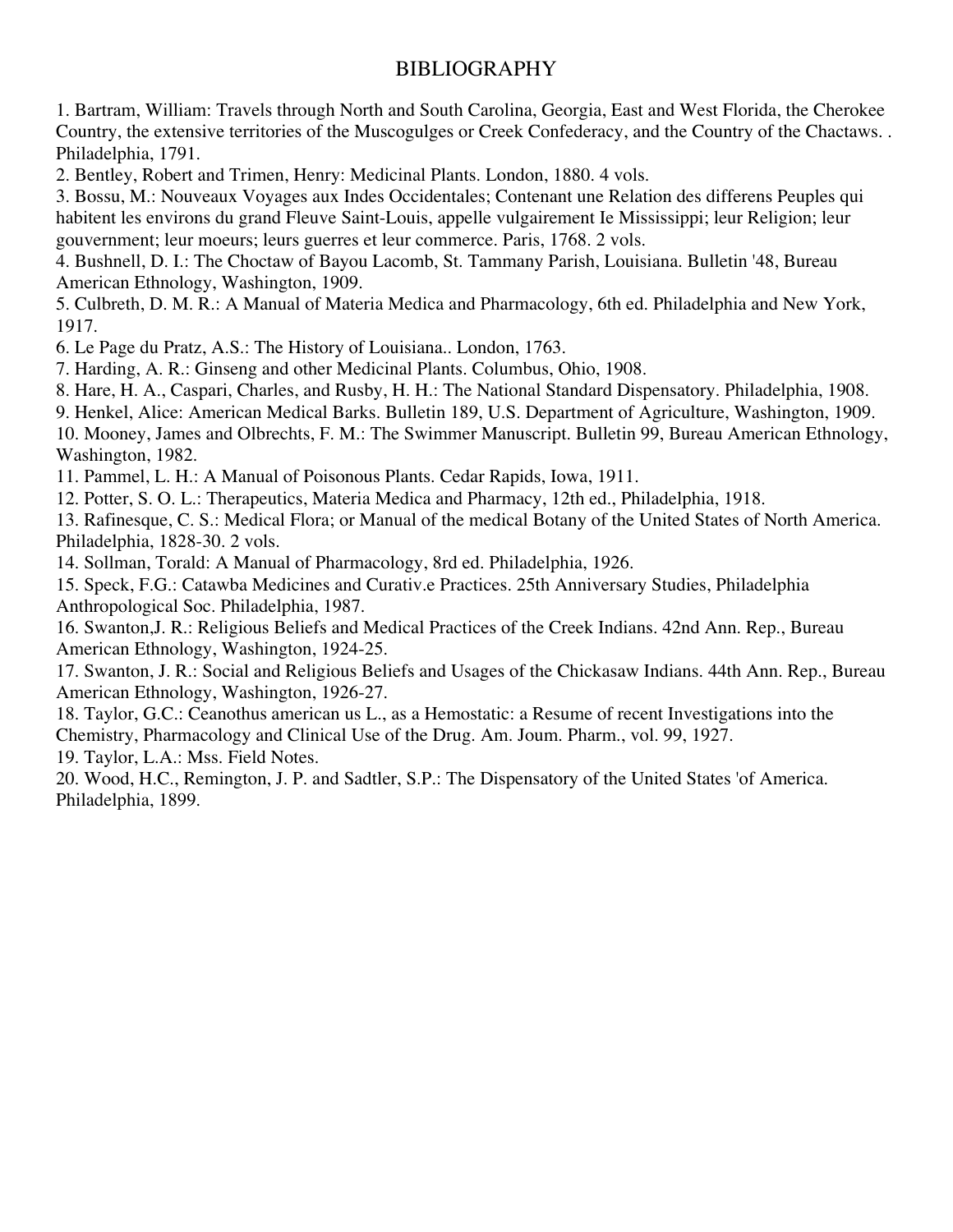### INDEX

abdominal pain, 21, 22, 48 AMPELOPSIS ACER cordata, 24, 29, 39, 41, 50 rubrum Anacardiaceae, 36 var. Drummondii, 18, 39, 47 ANDROPOGON Aceraceae, 39 glomeratus, 5 aches, 9, 24, 48, 49 *Angelica Tree*, 44 *Adam-and-Eve*, 10 ANTENNARIA *Adam's Needle, 9* sp., 60 *Adder's Tongue Family, 4* APLECTRUM ADIANTUM hyemale. 0 AESCULUS apoplexy, 45, 56 sp., 39 appendicitis, 18 Pavia, 32, 39, 60 *Apple, 29* afterbirth, 5, 8, 56, 63, 64 Aquifoliaceae, 37 AGAVE Araceae, 6 virginica, 10 ARALIA ague, 28 sp., 43 *Ague-tree, 24* spinosa, 44 ALABAMA, ix, 5, 12, 17, 19, 31, 32, 35 ARALIACEAE, 43 38, 40, 42, 43, 45, 46, 53, 61, 63, ARISAEMA 64, 65, 66, 70, 71, 73 quinatum, 6 ALETRIS ARISTOLOCHIA farinose, 7 Serpentaria, 20, 44 ALNUS Aristolochiaceae, 20 rugosa, 14, 15, 16, 25, 26, 30, 47 *Arum Family, 6* serrulata, 14, 15 ARUNDINARIA Amaryllidaceae, 10 teeta, 6 *Amaryllis Family, 10* Assembly *Asarabacca, 21* Assembly *Asarabacca, 21* AMELANCHIER ASARUM<br>
canadensis, 24, 27, 29, 46 arifolium, 20, 21, 47 canadensis, 24, 27, 29, 46 *American Elm,* 18 canadense, 3, 21, 22, 48, 53 *American Holly, 37* Asclepiadaceae, 52 *American Hornbeam,* 15 ASCLEPIAS *American Mistletoe, 20* sp., 52 *American Pennyroyal*, 53 ASCYRUM *American White Hellebore*, 8 *Crux-Andreae,* 42 hypericoides, 42 boils, 10, 37, 44 var. multicaule, 17 *Boneset,* 61 linofolium, 31, 43, 58, 62 *Borage Family,* 52 *multicaule*, 42 Boraginaceae, 52 *Ashy Hydrangea,* 25 BOTRYCHIUM ASPIDUM virginianum, 4 *acrostichoides*, 3 *Bowman's Root, 27* backache, 5, 6, 21, 47 breast pains, 20, 44 Balsaminaceae, 40 Bright's Disease, 52 BAPTISIA broken arm, 11 sp., 30 bruises, 25, 50, 51 leucantha, 31, 32, 43, 58, 62 *Buckeye*, 39 *Basswood*, 42 *Buckthorn Family,* 40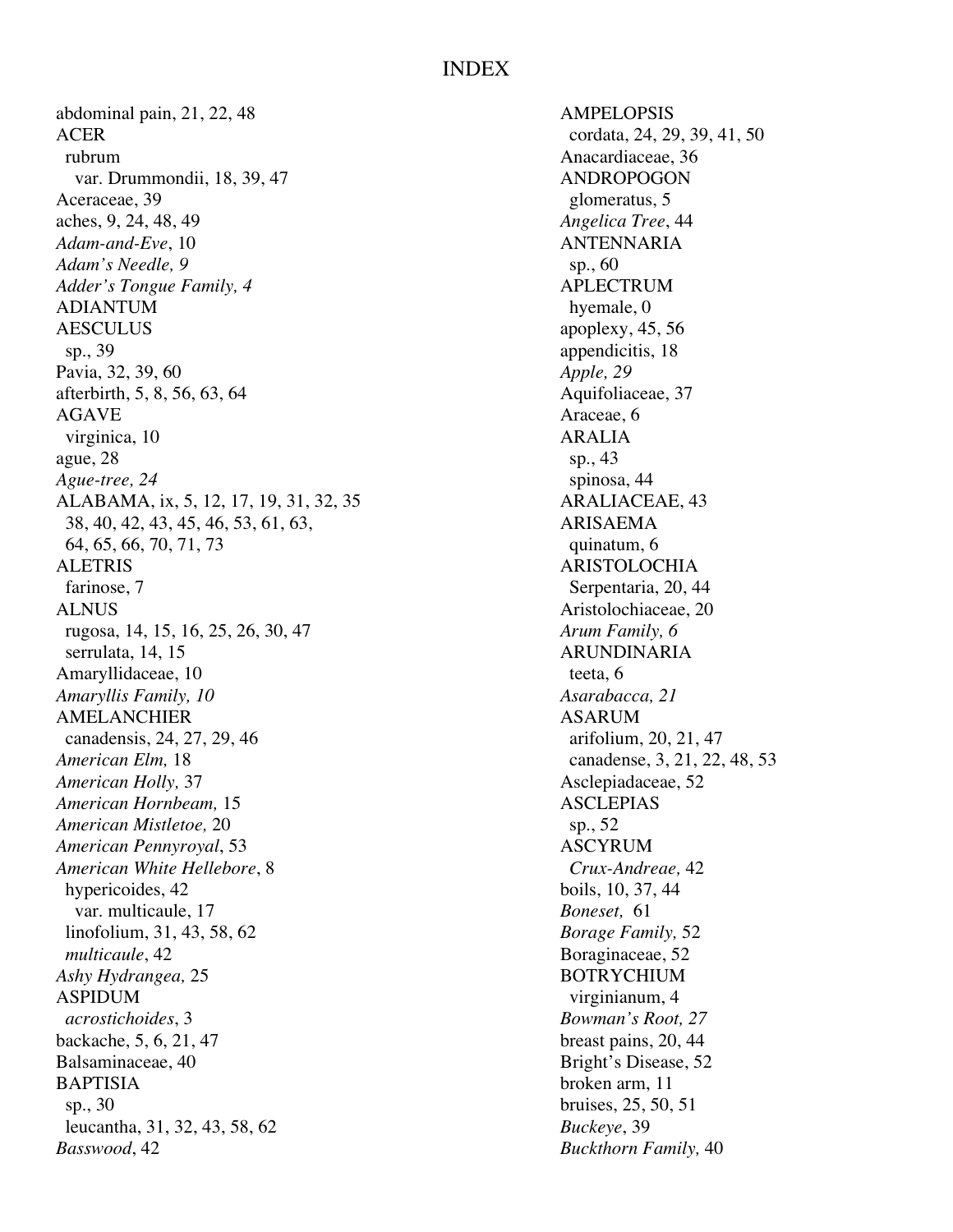bee sting, 25 *Buckwheat Family,* 21 *Beech Family,* 16 *Bull-bay,* 23 *Benjamin Bush,* 24 *Bullbrier*, 8 *Benzoin,* 24 burns, 63 *BENZOIN Button Snakeroot,* 45 *aestivale*, 24 *Buttonbush*, 58 BERCHEMIA CALLICARPA scandens, 40 americana, 29, 52 BETULA Calycanthaceae, 23 sp., 15 CALYCANTHUS nigra, 15, 16, 18 fertilis, 23, 29, 39, 41, 50 Betulaceae, 14 *Calycanthus Family,* 23 BIGNONIA CAMPTOSORUS capreolata, 23, 31, 43, 57, 58, 62 rhizophyllus, 3, 21, 53 *Bignonia Family*, 57 Caprifoliaceae, 58 Bignoniaceae, 57 *Cardinal Spear*, 32 biliousness, 12 *Carolina Allspice*, 23 *Bilsted,* 26 CARPINUS *Birch Family, 14* caroliniana, 15, 18, 26 *Birthwort Family*, 20 CARYA *Black Gum*, 47 *alba,* 14 *Black Locust,* 33 tomentosa, 14 *Black Raspberry,* 30 *Cashew Family*, 36 *Black Willow*, 13 *Cassena*, 38 *Blackberry*, 29 *Cassine Tea*, 38 *Black-jack*, 17 CASTANEA Bladder trouble, 33, 59 pumila, 16 blisters, 36 *Cat Gut, 33* blood turns to water, 40 *Bluebell Family,* 60 CATAWBA, ix, 5, 6, 7, 9, 10, 13, 19, 20 *Chokeberry,* 28 21, 22, 23, 33, 38, 43, 47, 49, 53, 55 CHRYSOPSIS 61, 63, 70, 73 graminifolia, 60 cathartic, 10, 14, 25, 26, 30, 36, 54 CICUTA CEANOTHUS, 68 MACULATA, 45 sp., 40 *Cinnamon Fern*, 4 americanus, 40 Cistaceae, 43 Celastraceae, 38 CITRULLUS occidentalis, 31, 43, 58, 62, 65 vulgaris, 59 CERCIS CLETHRA canadensis, 31 acuminata, 15, 16, 25, 47, 48 Chenopodiaceae, 22 *Clotbur*, 64 CHENOPODIUM *Cocklebur,* 64 anthelminticum, 65 cold sweats, 16 ambrosioides colds, 32, 53, 55, 60, 61, 63 var. anthelminticum, 22 colic, 7, 43, 54 CHEROKEE, ix, 3, 4, 5, 6, 7, 8, 9, 11, 12 *Colic root*, 7 14, 15, 16, 17, 18, 19, 20, 21, 22, 23 COLLINSIA 24, 25, 26, 27, 28, 29, 30, 31, 32, 33 violaea, 56 34, 35, 36, 37, 38, 39, 40, 41, 42, 44 COLLINSONIA 45, 46, 47, 48, 49, 50, 51, 52, 53, 56 canadensis, 4, 21, 53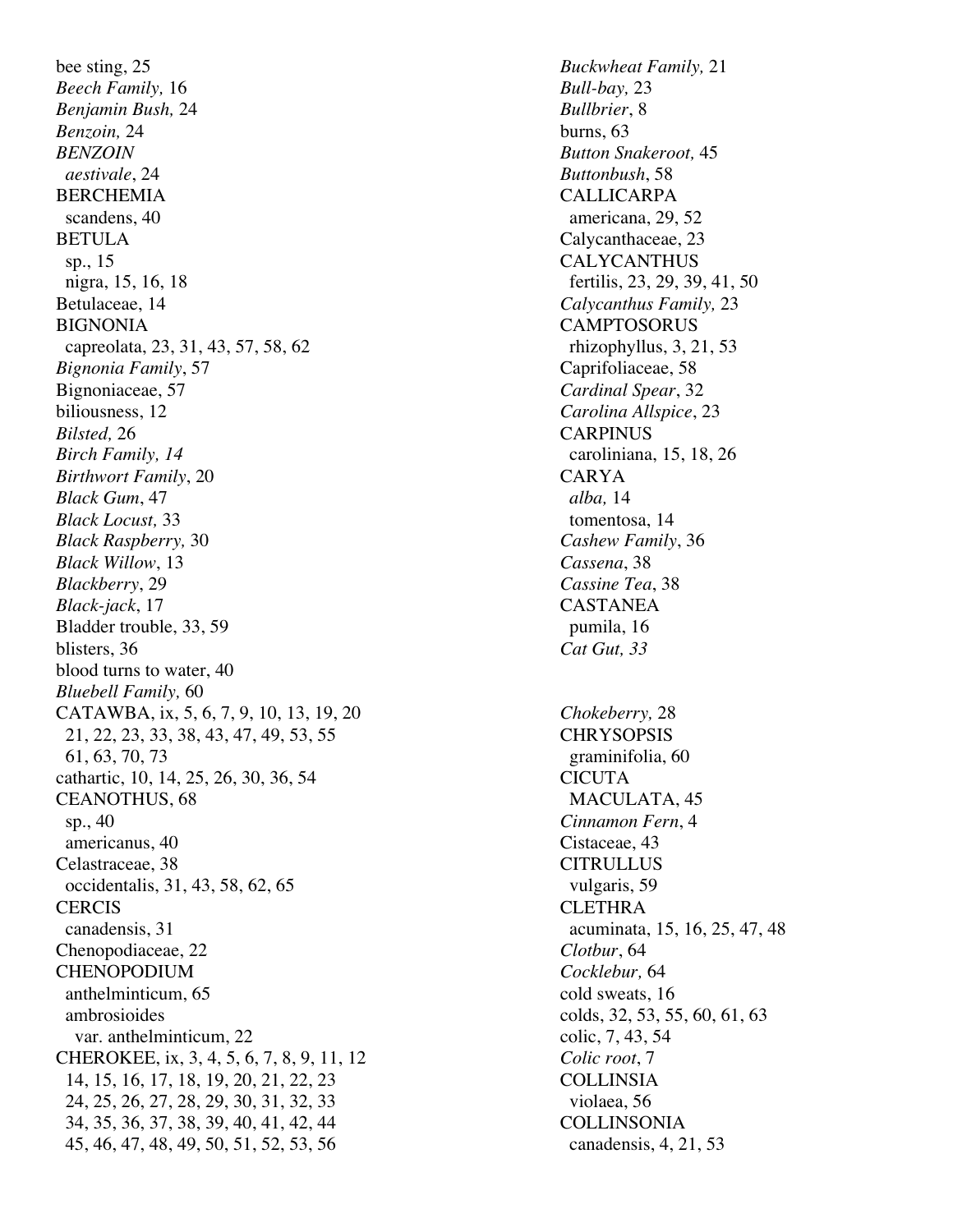57, 60, 61, 66, 69, 70, 73 *Common Brake*, 4 chest pain, 4, 32, 54 *Common Cotton,* 42 CHICKASAW, ix, 11, 12, 33, 48, 53, 58 *Common Elder,* 58 59, 65, 66, 70, 71, 74 *Common Everlasting,* 61 childbirth, 17, 19, 28, 36, 40, 42 *Common Flax,* 34 57, 65 *Common Green Brier,* 8 children's ailments, 14, 17, 22, 24, *Common Mullein,* 57 27, 29, 30, 32, 33, 43, 46, 47, 48 *Common Rush*, 7 54, 62 *Common Speedwell,* 57 chills, 16, 28, 54 Compositae, 60 CHIMAPHILA *Composite Family*, 60 umbellate, 21, 47 congestion, 31 *Chinabrier*, 8 *Congo Root,* 33 *Chinquapin*, 16 **consumption**, 19, 39, 56 CHIONANTHUS Cornaceae, 46 virginica, 50, 65 CORNUS CHOCTAW, ix, 5, 6, 7, 8, 9, 11, 12, 13, sp., 46 14, 17, 18, 20, 21, 23, 25, 26, 29, 31 florida, 12, 17, 24, 27, 28, 29, 46, 47 32, 33, 35, 38, 40, 43, 44, 50, 51, 53 CORONILLA 54, 55, 58, 59, 60, 61, 63, 54, 54, 55 varia, 6, 7, 31, 34, 37 67, 68, 70, 71, 74 CORYLUS emetic, 4, 6, 7, 12, 24, 31, 34, 37, americana, 15, 16, 47 38, 45, 61, 65 coughs, 34, 40, 56 57, 60 enlarged muscles, 58 CRACCA EPIGAEA *ambigua,* 33 repens, 21, 22, 48 *Crag Hemlock,* 5 Ericacea, 47 CREEK, ix, 8, 10, 11, 12, 15, 18, 20, 22 ERIGERON 24, 26, 27, 30, 32, 33, 34, 36, 37, 38 ramosus, 61 39, 41, 43, 44, 45, 47, 51, 54, 57, 59 ERYNGIUM 61, 65, 66, 67, 68, 70, 74 aquaticum, 45, 65 *Cross-vine*, 57 *virginianum*, 45 *Crow-foot Family*, 22 yuccifolium, 45 *Crownbeard,* 64 ERYTHRINA Cucurbitaceae, 59 herbacea, 31, 32, 43, 54, 58, 62 cuts, 26, 44, 50, 51, 65 EUPATORIUM CYNOGLOSSUM perfoliatum, 61 virginianum, 52 EUPHORBIA Cyperaceae, 6 corollata, 35, 36 CYPRIPEDIUM hypericifolia, 35 Calceolus Euphorbiaceae, 35 var. pubescens, 11, 51 EVONYMUS *parviflorum*, 11 **americanus**, 24, 29, 38, 39, 41, 50 *Daisy Fleabane,* 61 eye trouble, 14, 15, 53, 58 *DASYSTOMA* eye wash, 42 virginica, 57 Fagaceae, 16 *Deer Potato*, 622 *False Aloe*, 10 delirium, 48, 54 female bowel pain, 32 DESMODIUM female emetic, 14, 25, 26, 30 sp., 31 *Fern Family*, 3 diarrhea, 48 *Fetter Bush,* 49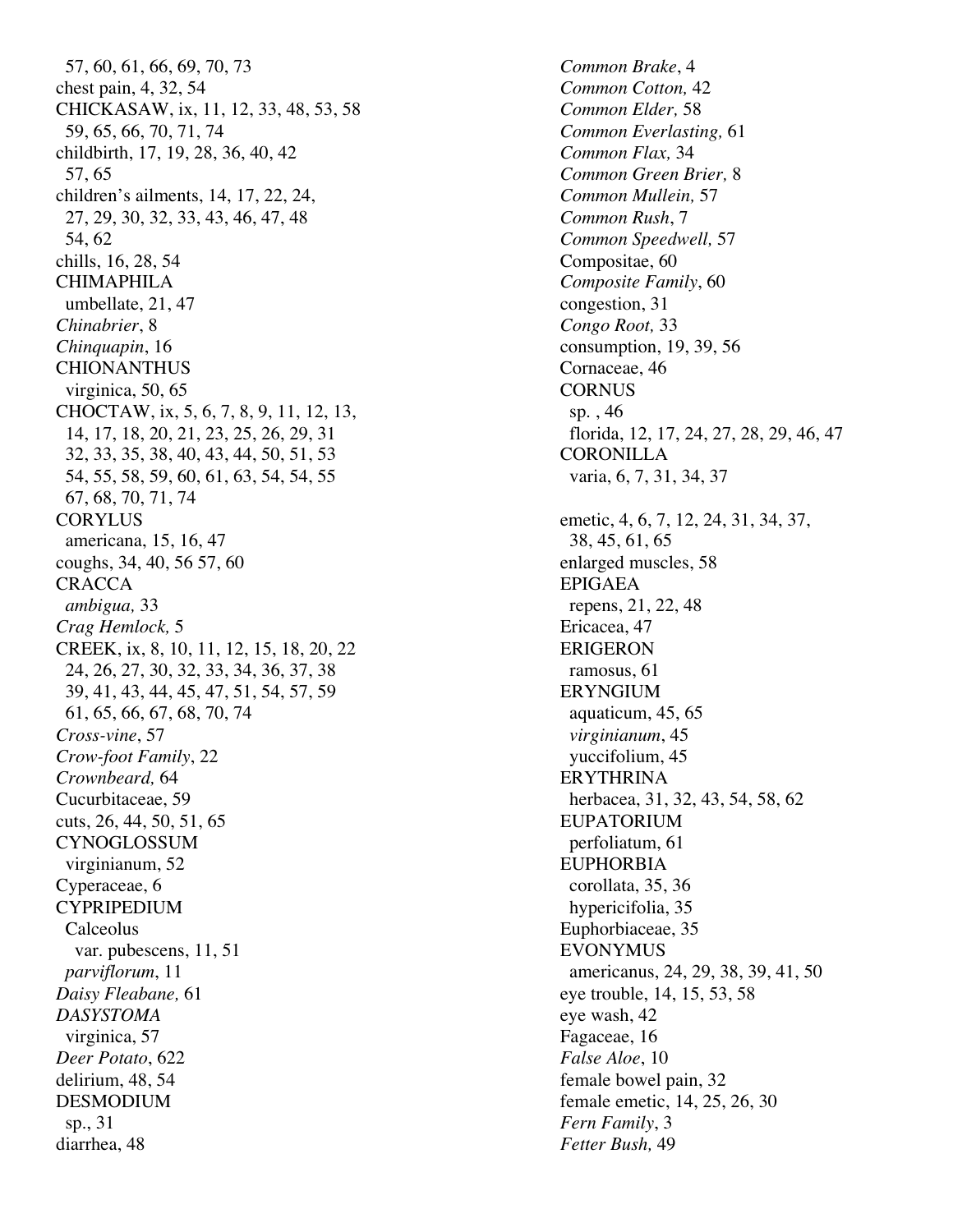diptheria, 57 **fever, 12, 13, 16, 20, 22, 28, 31, 34** dizziness, 53 44, 50, 53, 62, 63, 64, 65 *Dogwood Family*, 46 *Figwort Family,* 56 dropsy, 10, 12, 23, 54, 58, 62, 68 *Flax Family*, 34 *Dwarf Ginseng*, 44 *Flowering Dogwood*, 46 *Dwarf Gray-willow*, 13 *Flowering Fern Family*, 4 *Dwarf Sumac*, 36 *Flowering Spurge*, 35 dysentery, 5, 7, 11, 12, 16, 18, 19, 26 *French Mulberry*, 52 27, 29, 36, 37, 42, 43, 46, 53, 57, 63 GAYLUSSACIA 64, 65 sp. 48 dyspepsia, 13, 18, 27, 32, 40, 59, 60 *Gentian Family*, 51 *Elder*, 12, 59 Gentianaceae, 51 *Elm Family*, 18 GERARDIA GILLENIA *Holly Family,* 37 trifoliata, 9, 27, 48 *Honey Locust*, 32 *Ginseng*, 44 *Honeysuckle Family*, 58 *Ginseng Family*, 43 *Horse Chestnut*, 39 GLEDITSIA *Horse Sugar,* 50 triacanthos, 11, 32, 40, 51, 60 *Horsemint*, 54 GLYCERIA *Huckleberry,* 48 obtuse, 6 HYDRANGEA<br>GNAPHALIUM arborescens. 14 obtusifolium, 61 cinerea, 25, 48 *polycephalum*, 34 Hypericaceae, 42 Goat's Rue, 33 ILEX *Golden Aster*, 60 opaca, 37, 65 *Goldenrod,* 63 vomitoria, 38, 65 gonorrhea, 41 IMPATIENS *Goosefoot Family*, 22 biflora, 19, 40, 57 GOSSYPIUM *Indian Pink,* 51 herbaceum, 42 infected sore, 50 *Gourd Family*, 59 injured feet and legs, 40 Gramineae, 5 insomnia, 61 *Grass Family*, 5 Iridaceae, 10 *Gray Oak,* 16 IRIS *Great Bulrush*, 6 versicolor, 10 *Great Laurel*, 49 *Iris Family*, 10 gun wound, 18, 39, 48 *Iron Oak*, 18 Hamamelidaceae, 26 *Ironweed,* 64 *Hazelnut*, 16 itch, 38 headache, 8, 12, 13, 33, 45, 55, 56 itching, 35 48, 65, 68 itching eyes, 53 heart trouble, 20, 25, 61 itching genitals, 52 *Heath Family*, 47 jaundice, 22 HEDEOMA *Judas Tree,* 31 pulegioides, 53 Juglandaceae, 14 HELENIUM Juncaceae, 7 tenuifolium, 62 JUNCUS *Hepatica*, 22 effusus, 6, 7, 31, 34, 37 HEPATICA KALMIA

 virginica, 17, 19, 26, 42, 57 arborescens, 14, 25, 26, 30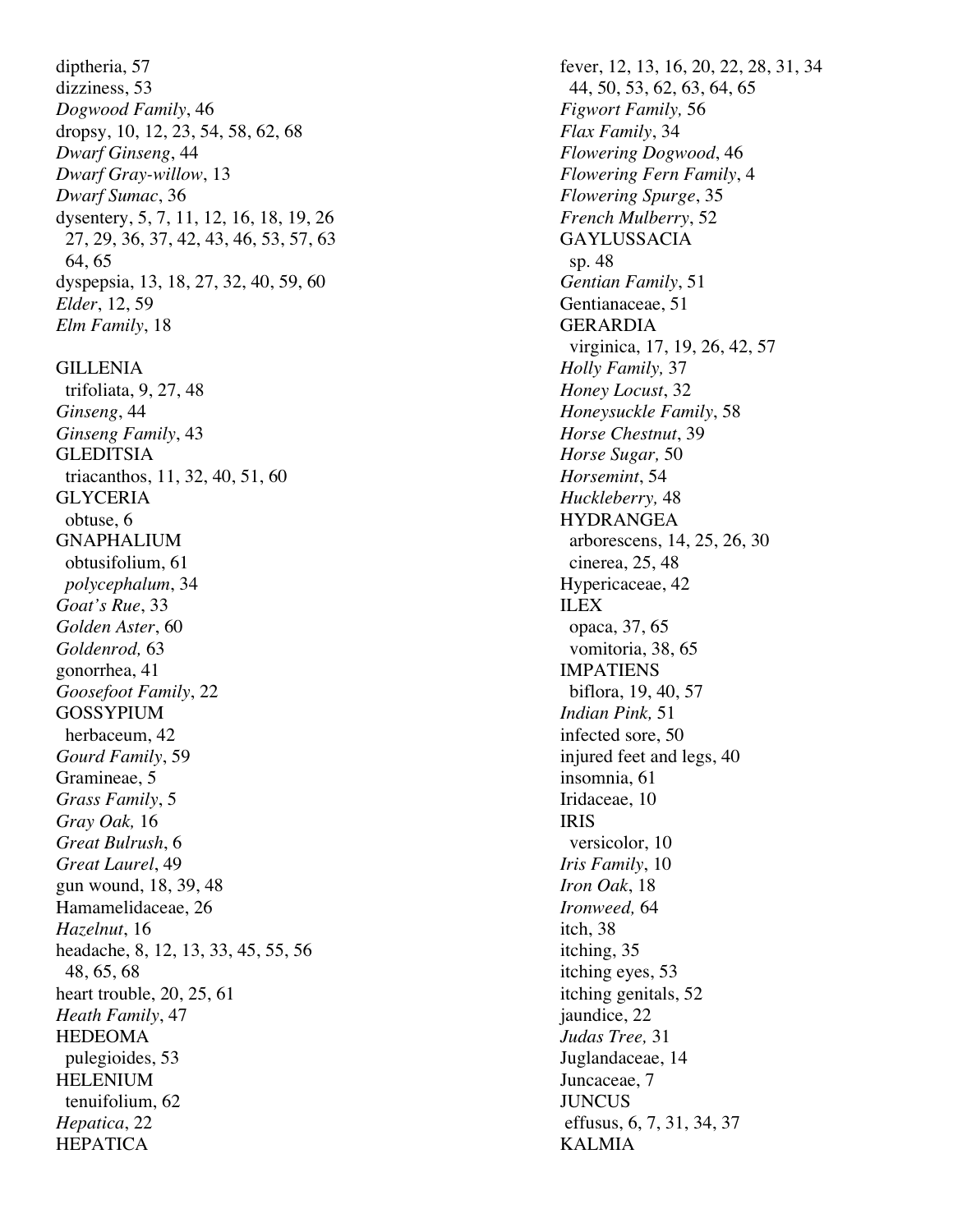acutiloba, 21, 22, 48 latifolia, 9, 27, 48, 49 *Hercules Club*, 44 kidney trouble, 46, 52 Labiatae, 53 LYSIMACHIA virginiana, 52 *Madder Family,* 58 *Larger Blue Flag*, 10 *Mad-dog Skullcap*, 56 Lauraceae, 24 MAGNOLIA, 23 *Laurel, 23* grandiflora, 23, 58 *Laurel Family*, 24 *Magnolia Family*, 23 LAURUS Magnoliaceae, 23 *Sassafras*, 24 *Maidenhair Fern*, 3 laziness, 55 malaria, 6, 12, 53 *Leafcup*, 63 *Mallow Family, 42* LECHEA MALUS sp., 43 *Malus*, 29 Leguminosae, 30 Malvaceae, 42 LEUCOTHOE *Manna Grass,* 6 Catesbaei, 9, 27, 48, 49 *Maple Family*, 39 LIATRIS *Marsh Fleabane,* 63 acidota, 31, 43, 58, 62 *Mayflower*, 48 Liliaceae, 7 measles, 25, 38 *Lily Family*, 7 MEIBOMIA *Limetree,* 42 sp., 31 Linaceae, 34 menopuse, 49 *Linden Family*, 42 menstrual crapms, 18 LINDERA *Milkweed,* 52 Benzoin, 12, 24 *Milkweed Family*, 52 LINUM *Milkwort, 35* usitatissimum, 34 *Milkwort Family*, 52 LIQUIDAMBAR *Mint family*, 53 Styraciflua, 26, 51 *Mistletoe Family*, 20 liver trouble, 59 *Mocker Nut*, 14 *Liverleaf, 22* MONARDA, 67 *Lizard's Tail*, 11 sp., 12, 54 LOBELIA fistulosa, 32, 54 inflata, 60 Moraceae, 19 spicata, 60 MORELLA *Logania Family,* 51 *cerifera*, 13 Loganiaceae, 51 MORUS *Loosestrife, 50* rubra, 19 Loranthaceae, 20 *Mountain Laurel*, 48 loss of manhood, 34, 36 *Mountain Mint*, 55 lung hemorrhage, 40 mouth sores, 60 lung trouble, 17, 20, 61 *Mulberry Family*, 19 *Lyre-leafed Sage*, 55 mumps, 61

*HICORIA* Koasati, ix, 4, 8, 13, 14, 16, 18, 22, 23 *alba*, 14 25, 26, 27, 28, 31, 32, 33, 36, 38, 39 hoarseness, 12, 17, 28, 29, 46 40, 42, 43, 44, 45, 47, 50, 53, 54, 55 48, 61, 62, 63, 64, 65, 66, 68, 70, 71, 74 LAPPULA quadrifolia, 24, 30, 39, 41, 50 muscular cramps, 34, 61

#### MYRICA integrifolium, 63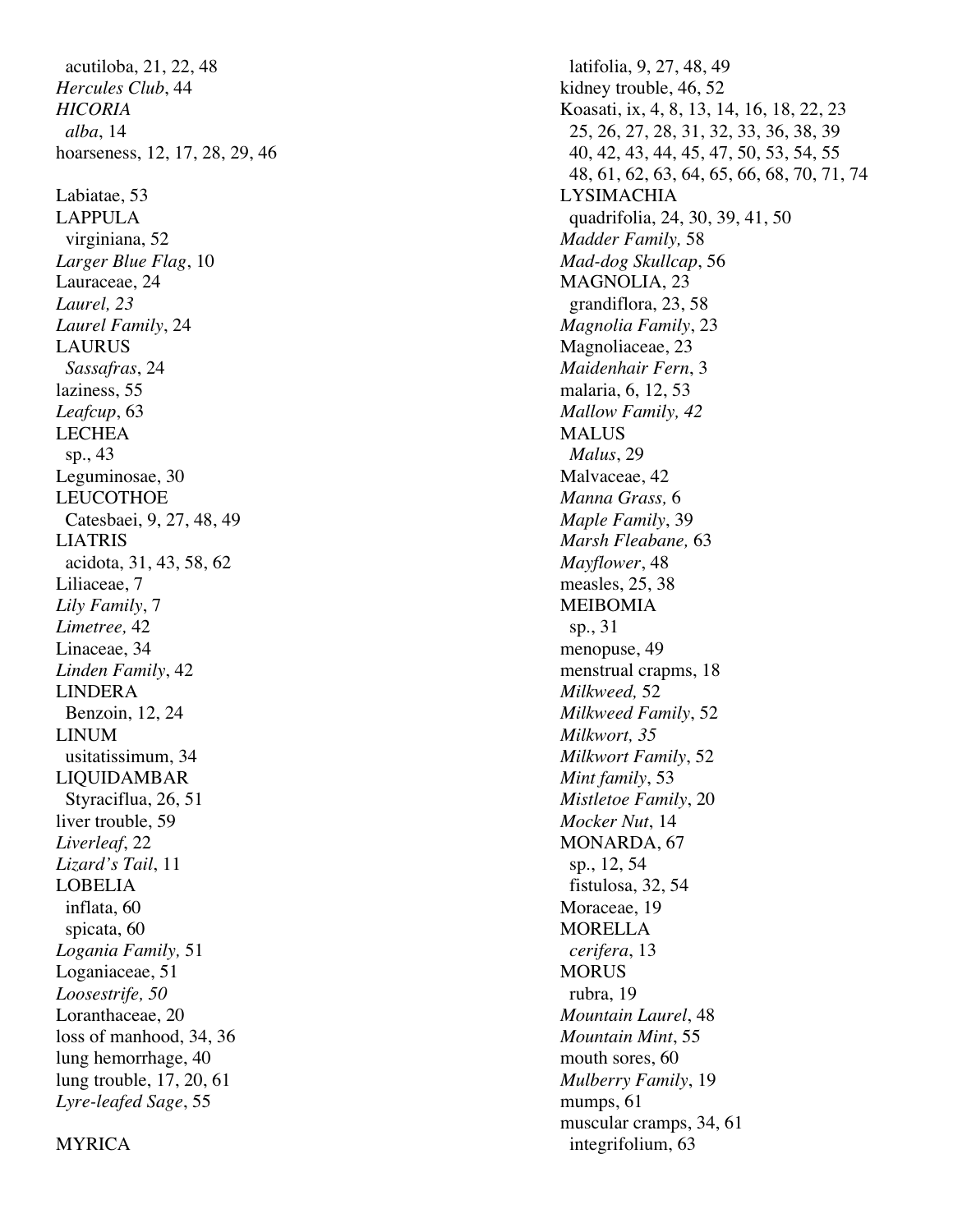cerifera, 13 PARTHENOCISSUS Myricaceae, 13 sp. 41 NATCHEZ, ix, 6, 20, 22, 34, 37, 38, 43 passing blood, 43 46, 52, 56, 60, 64, 65, 66, 70, 74 *Peach*, 27 nausea, 45 *Pennywort,* 51 nerves, 61 *Pepper Family*, 11 neuralgia, 46 PHORANDENDRON *New Jersey Tea*, 40 flavescens, 20 NICOTIANA Pinaceae, 5 rustica, 45, 56 *Pine Family*, 5 night sickness, 26 PINUS *Nightshade Family,* 56 sp., 5 *Northern Fox Grape,* 41 echinata, 5 *Northern Prickly Ash*, 35 *mitis, 5* NYSSA *Pinweed*, 43 sylvatica, 15, 16, 18, 24, 27, 29, 39 Piperaceae, 11 46, 47 *Pipsissewa*, 47 *multiflora*, 47 *Plane Tree Family*, 26 OBOLARIA Plantanaceae, 26 virginica, 26, 51 PLATANUS *Old Man's Beard*, 50 occidentalis, 5, 8, 14, 15, 17, 18, 19 Oleaceae, 50 25, 26, 30, 42, 57 *Olive Family*, 50 **PLUCHEA** Ophioglossaceae, 4 foetida, 63 *Orchid Family*, 10 *Poison Ivy*, 37 Orchidaceae, 10 POLYGALA OSMUNDA lutea, 35 Osmundaceae, 4 Polygalaceae, 35 OXYDENDRON POLYMNIA arboreum, 49 uvedalia, 56, 63 pain in the breast, 6 Polypodiaceae, 3 PANAX POLYSTICHUM quinquefolium, 44 aerostichoides, 3, 4 trifolium, 20, 44, 45 *Poplar,* 11 *Panic Grass, 6* POPULUS PANICUM sp. 11, 12 sp.,  $6$  angulata,  $12$ *Parsley Family, 45* PORTERANTHUS PARTHENIUM *trifoliatus,* 27 Hysterophorus, 63 *Post Oak,* 18 *Prairie Indigo*, 31 *Redbud*, 31 *Prester-John*, 6 Rhamnaceae, 40 prickley heat, 23 rheumatism, 3, 4, 12, 31, 32, 33 *Primrose Family,* 50 43, 58, 62 Primulaceae, 50 RHODODENDRON PRUNUS maximum 9, 27, 48, 49 sp., 27 RHUS Persica, 27 copallina, 36, 37 serotina, 28 glabra, 36 virginiana, 12, 17, 28, 28, 46 Toxicodendron, 6, 7, 31, 34, 37 PSORALEA typhina, 36, 37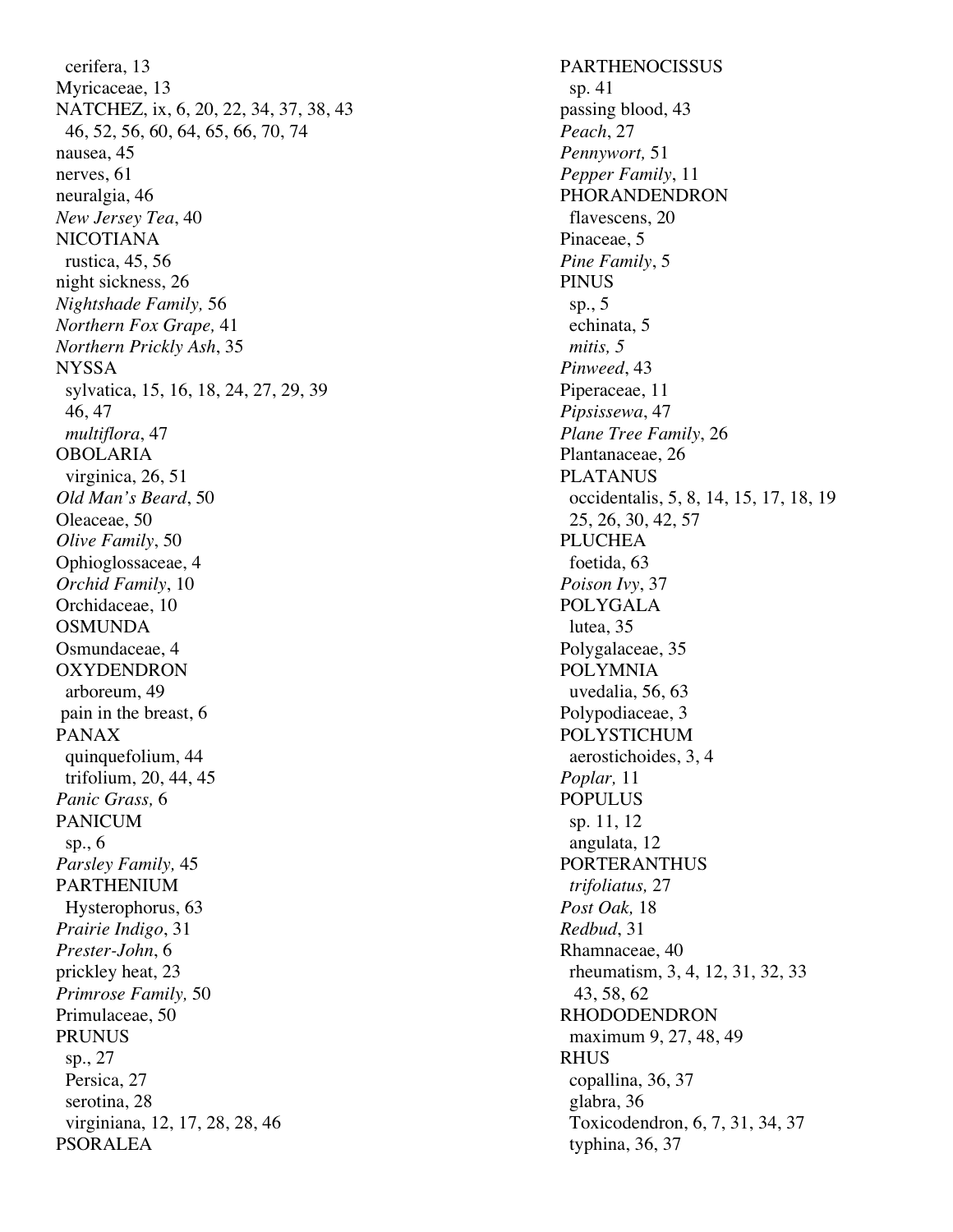pedunculata, 32 *Rich-weed*, 53 PTERIDIUM *River Birch*, 15 aquilinum, 4 ROBINIA *Pulse Family*, 30 sp., 33 *Pussy's Toes*, 60 *Rockrose Family*, 43 purify the blood, 46 ROSA *Putty-Root*, 10 *lucida*, 29 PYCNANTHEMUM *Rose Family,* 27 albescens, 54 Rubiaceae, 48 incanum, 13, 55, 65 RUBUS linifolium, 55 sp., 29, 53 PYRUS allegheniensis, 24, 29, 39, 41, 50 Malus, 12, 17, 28, 29, 46 Idaeus QUERCUS var. strigosus, 14, 25, 26, 30 borealis *nigrobaccus*, 29 var. maxima, 16, 18, 19, 26, 42 occidentalis, 14, 25, 26, 30 *falcata*, 17 *strigosus*, 30 marilandica, 17 *Rue Family*, 34 *rubra* Auct., 16 *Rum Cherry*, 28 rubra L., 12, 13, 17, 28, 46, 47 RUMEX stellata, 15, 17, 18, 19, 26, 42, 57, 65 verticillatus, 21 Ranunculaceae, 22 *Rush Family*, 7 *Rattlesnake Fern*, 4 **Rutaceae**, 34 **Rutaceae**, 34 *Rattlesnake Master*, 45 *St. Andrew's Cross*, 42 *Rattlesnake-master,* 10 *St. John's Wort Family,* 42 *Red Birch*, 15 Salicaceae, 11 *Red Buckeye,* 39 SALIX, 65 *Red Maple, 39* sp., 11, 12, 24, 54 *Red Mulberry*, 19 **b** alba, 12, 17, 18, 28, 46, 47 tristis, 13 glauca, 5, 8 salve, 9 rotundifolia, 8 SALVIA *tamnoides,* 8 lyrata, 55 *Smooth Alder*, 14 SAMBUCUS *Smooth False Foxglove*, 57 canadensis, 58 *Smooth Sumac*, 36 intermedia, 59 snakebite, 10, 12, 33, 46 *Sampson's Snakeroot*, 33 *Snakeroot*, 20 Sapindaceae, 39 *Sneezeweed, 62 Sassafras*, 24 *Soapberry Family*, 39 SASSAFRAS *Soft Rush*, 7 albidum, 24, 27, 29, 46 Solanaceae, 56 *Sassafras*, 24 SOLIDAGO SAURURUS sp., 63 eernuus, 11 sore eyes, 38, 43, 44, 58, 65 *Saw Brier*, 8 sore legs, 32 Saxifragaceae, 25 sore mouth, 13, 14, 60 *Saxifrage Family*, 25 sore nipples, 13 SCIRPUS sore throat, 17 validus, 6, 7, 31, 34, 37 sores, 17, 23, 33, 43, 50, 55 scratches on the leg, 9, 27, 48, 48 *Sorrel Tree*, 49

nigra, 13, 55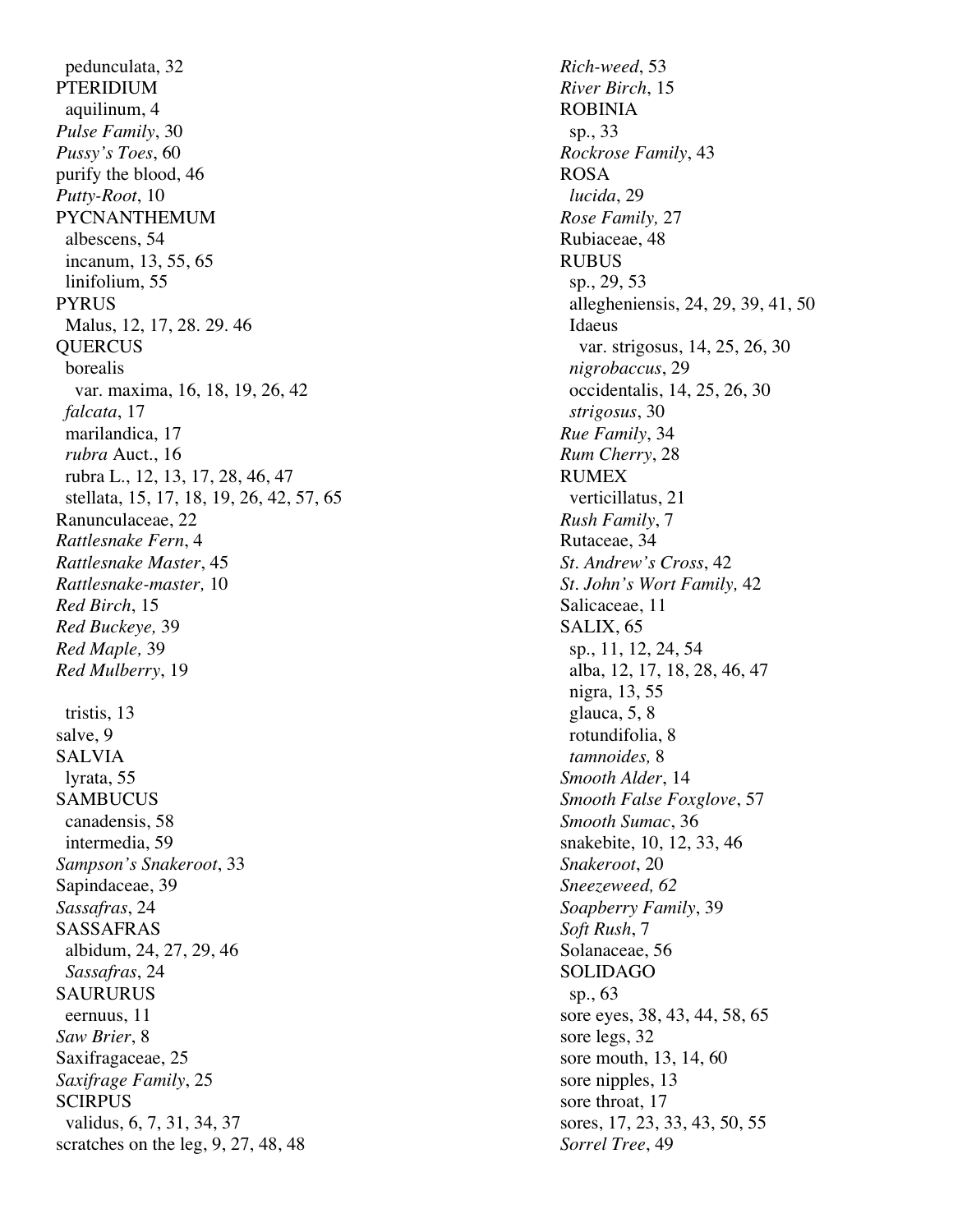Scrophulariaceae, 56 *Sourwood Tree*, 49 *Scrub Oak*, 17 *Southern Magnolia*, 23 SCUTELLARIA *Spanish Dagger*, 9 lateriflora, 56, 63 *Spanish Oak*, 17 *Sebastian-bush* SPECULARIA SEBASTINIA perfoliata, 32, 40, 60 ligustrina, 36, 88 *Spice Bush*, 24 *Sedge Family*, 6 SPIGELLA *Service Berry*, 27 Anthelmia, 51 *Shad Bush*, 27 marilandica, 11, 51 shaking arms, 60 *Spotted Cowbane*, 45 short windedness, 44 spring tonic, 22 *Shortleaf Pine*, 5 *Spurge Family*, 35 *Shrub Yellow-root*, 22 *Staff Tree Family*, 38 sickly all the time, 55 *Staghorn Sumac*, 37 skin disease, 9 *Star Grass*, 7 *Slippery Elm*, 19 *Stickseed*, 52 *Smaller Yellow Lady's Slipper*, 11 STILLINGIA, 36 smallpox prevention,  $21, 32$  sp.,  $34, 36$  sp., 7, 8 *Storax Family*, 50 Bona-nox, 8 *Strawberry Bush*, 38 *Stretch-berry*, 8 fulva 17, 19, 26, 40, 42, 57, 65 Styracaceae, 50 Umbelliferae, 45 *Summer Grape*, 41 **unable to retain food, 14, 16, 47** *Supple-jack*, 40 urinary troubles, 15, 16, 18, 19, 23, *Sweet Gale Family,* 13 *Venus's Looking-glass,* 60 *Sweet Gum*, 26 VERATRUM swellings, 31, 35, 62 viride, 8, 9, 27, 28, 48, 49 **Switch Cane, 6** VERBASCUM swollen breast, 3, 21, 53, 59 Thapsus, 57 swollen hands, 59 Verbenaceae, 52 swollen leg veins, 44 VERBESINA *Sycamore,* 26 virginica, 64 SYMPLOCOS VERNONIA tinctoria, 50 sp., 54 syphilis, 52 VERONICA TEPHROSIA officinalis, 19, 40, 57 ambigua, 33 *Vervain Family*, 52 virginiana, 33, 36 *Vetch,* 34 *Thoroughwort*, 61 VICIA *Tick Trefoil*, 31 caroliniana, 6, 7, 31, 34, 37, 61 TILIA *Vine Family*, 41 americana, 17, 19, 26, 42, 57 *Virginia Snakeroot*, 20 tiliaceae, 42 Vitaceae, 41 tired legs, 28 VITIS to make a baby walk,  $36$  aestivalis,  $23, 29, 39, 41, 50$ to make blood, 25 labrusca, 24, 29, 39, 41, 50 to promote perspiration, 54 vomiting bile 25, 48 to thin the blood, 25 *Walking Leaf*, 3

SMILAX stomach ailments, 7, 14, 16, 18, 20, 53 *Swamp Dock*, 21 26, 29, 35, 36, 39, 41, 43, 50, 59, 61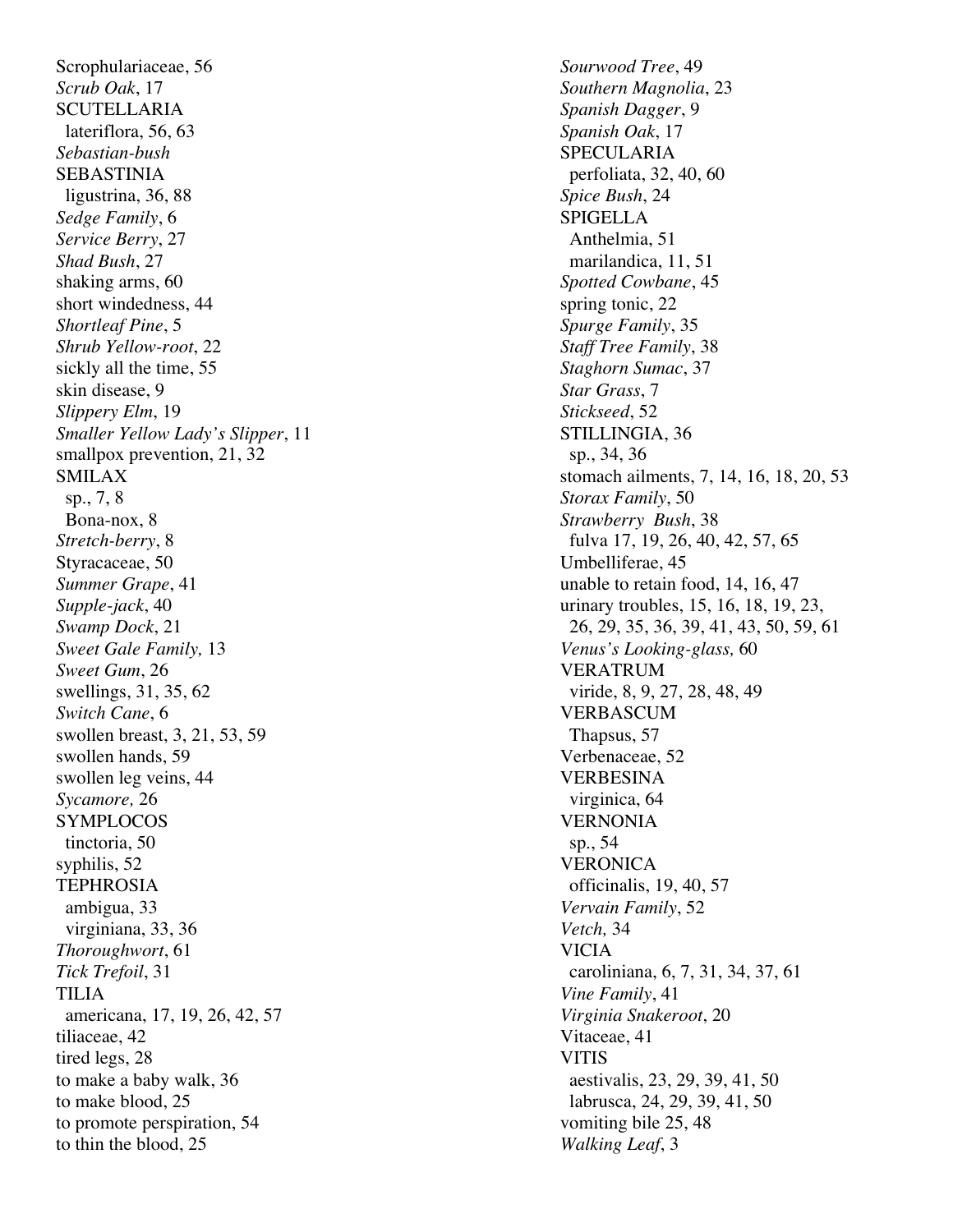tonic, 8, 22, 28, 29, 30, 32, 33, 34 *Walnut Family*, 14 tonsils, 14, 39 *Watermelon*, 59 toothache, 35, 58, 64 *Wax Myrtle*, 13 *Toothache Tree*, 35 *White Elm,* 18 *Touch-Me-Not Family*, 40 *White Wild Indigo*, 31 *Tramp's Trouble*, 8 *White Willow*, 12 TSUGA *White-heart Hickory*, 14 caroliniana, 5, 8 *Wild Basil*, 55 tuberculosis, 15, 26, 33, 39, 47 *Wild Bergamot*, 54 ulcerated stomach, 23 *Wild Black Cherry*, 28 ulcers, 8 *Wild Comfrey*, 52 Ulmaceae, 18 *Wild Ginger,* 21 ULMUS *Wild Hydrangea, 25* americana, 18, 39, 47 *Wild Indigo,* 30 XANTHIUM *Wild Plum,* 27 commune, 64 **Wild Tobacco, 56** XANTHOXYLUM *Willow,* 12 **americanum**, 35 *Willow Family,* 11 *Yaupon*, 38 *Witch-Hazel Family*, 26 *Woodbine*, 41 aloifolia, 9 worms, 5, 11, 22, 24, 27, 29, 46, 47 filamentosa, 9 51, 65 ZANTHORHIZA wounds, 11, 50 apiifolia, 22